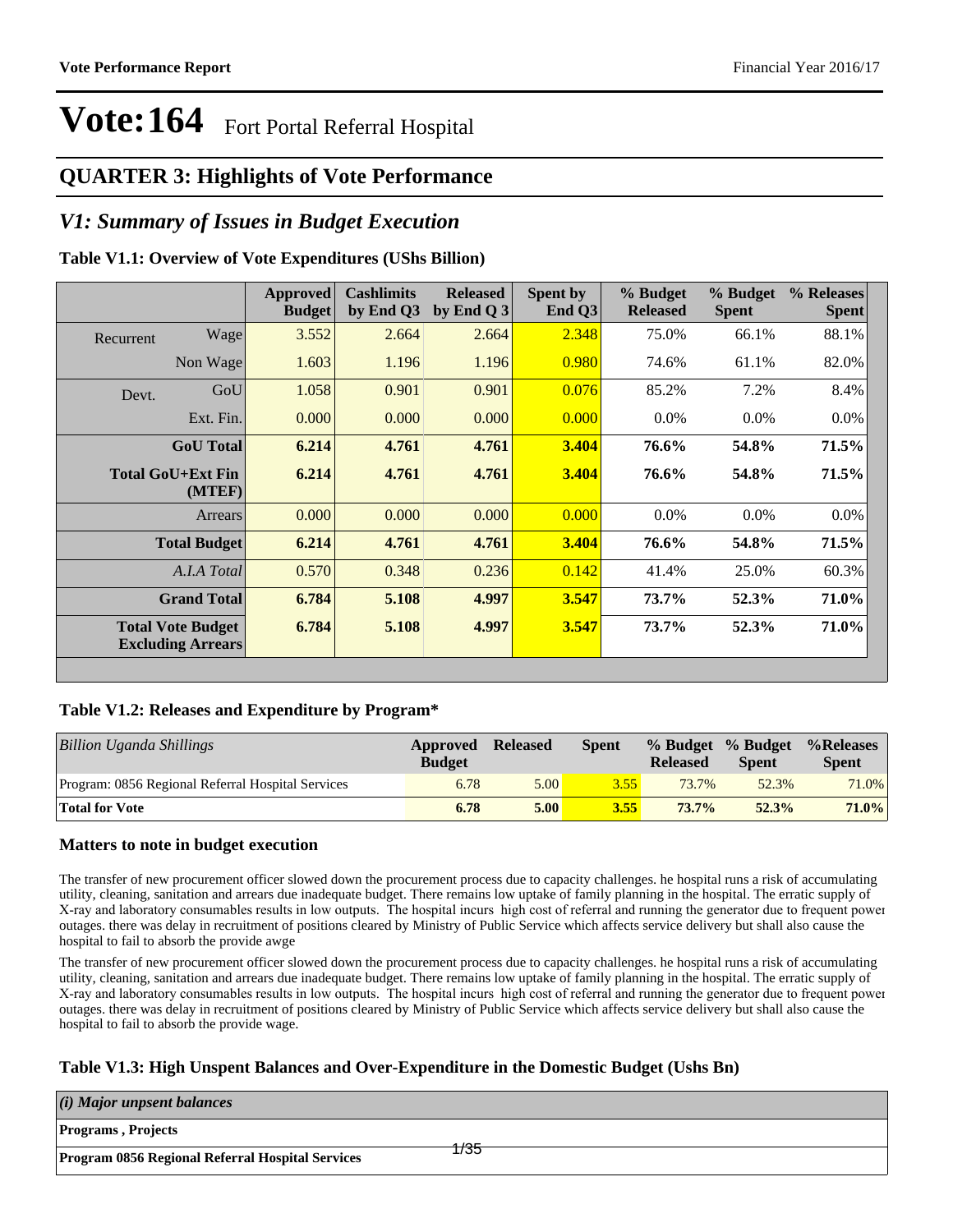### **QUARTER 3: Highlights of Vote Performance**

|                     | <b>0.171 Bn Shs</b> | <b>SubProgram/Project :01 Fort Portal Referral Hospital Services</b>                                                                                                    |
|---------------------|---------------------|-------------------------------------------------------------------------------------------------------------------------------------------------------------------------|
|                     |                     | Reason: Delay in clearing files from MPS                                                                                                                                |
|                     |                     | Delay in securing supplier number<br>Procurement delays                                                                                                                 |
|                     |                     | Delay in securing supplier number<br>Delay in securing supplier number                                                                                                  |
|                     |                     |                                                                                                                                                                         |
| <i>Items</i>        |                     |                                                                                                                                                                         |
| 21,746,812.000 UShs |                     | 213004 Gratuity Expenses                                                                                                                                                |
|                     |                     | Reason: Delay in clearing files from MPS                                                                                                                                |
| 16,408,107.500 UShs |                     | 228002 Maintenance - Vehicles                                                                                                                                           |
|                     |                     | Reason: Delay in securing supplier number                                                                                                                               |
| 16,161,600.000 UShs |                     | 221010 Special Meals and Drinks                                                                                                                                         |
|                     |                     | Reason: Procurement capacity of procurement officer failing to recognize availability of funds yet there were<br>pending payments                                       |
| 15,804,604.000 UShs |                     | 212102 Pension for General Civil Service                                                                                                                                |
|                     |                     | Reason: Paid as per payroll from MPS                                                                                                                                    |
| 15,290,735.000 UShs |                     | 224005 Uniforms, Beddings and Protective Gear                                                                                                                           |
|                     |                     | Reason: Procurement delays                                                                                                                                              |
|                     | <b>0.003 Bn Shs</b> | SubProgram/Project :02 Fort Portal Referral Hospital Internal Audit                                                                                                     |
|                     |                     | Reason: Delay to request for funds                                                                                                                                      |
| <b>Items</b>        |                     |                                                                                                                                                                         |
| 3,020,000.000 UShs  |                     | 211103 Allowances                                                                                                                                                       |
|                     |                     | Reason: Delay to request for funds                                                                                                                                      |
|                     | <b>0.042 Bn Shs</b> | SubProgram/Project :03 Fort Portal Regional Maintenance                                                                                                                 |
|                     |                     | Reason: Procurement delays(capacity issue of new officer) of failure to recognize availability of funds yet there                                                       |
| <b>Items</b>        |                     | providers needing payment under framework agreement                                                                                                                     |
| 20,090,250.000 UShs |                     | 228003 Maintenance – Machinery, Equipment & Furniture                                                                                                                   |
|                     |                     | Reason: rocurement delays(capacity issue of new officer) of failure to recognize availability of funds yet                                                              |
|                     |                     | there providers needing payment under framework agreement                                                                                                               |
| 8,885,622.000 UShs  |                     | 221003 Staff Training                                                                                                                                                   |
|                     |                     | Reason: Delays in decisions by training committee                                                                                                                       |
| 3,000,000.000 UShs  |                     | 228002 Maintenance - Vehicles                                                                                                                                           |
|                     |                     | Reason: rocurement delays(capacity issue of new officer) of failure to recognize availability of funds yet<br>there providers needing payment under framework agreement |
| 2,995,200.000 UShs  |                     | 224005 Uniforms, Beddings and Protective Gear                                                                                                                           |
|                     |                     | Reason: Delay in procurement                                                                                                                                            |
| 1,828,250.000 UShs  |                     | 227004 Fuel, Lubricants and Qils <sub>5</sub>                                                                                                                           |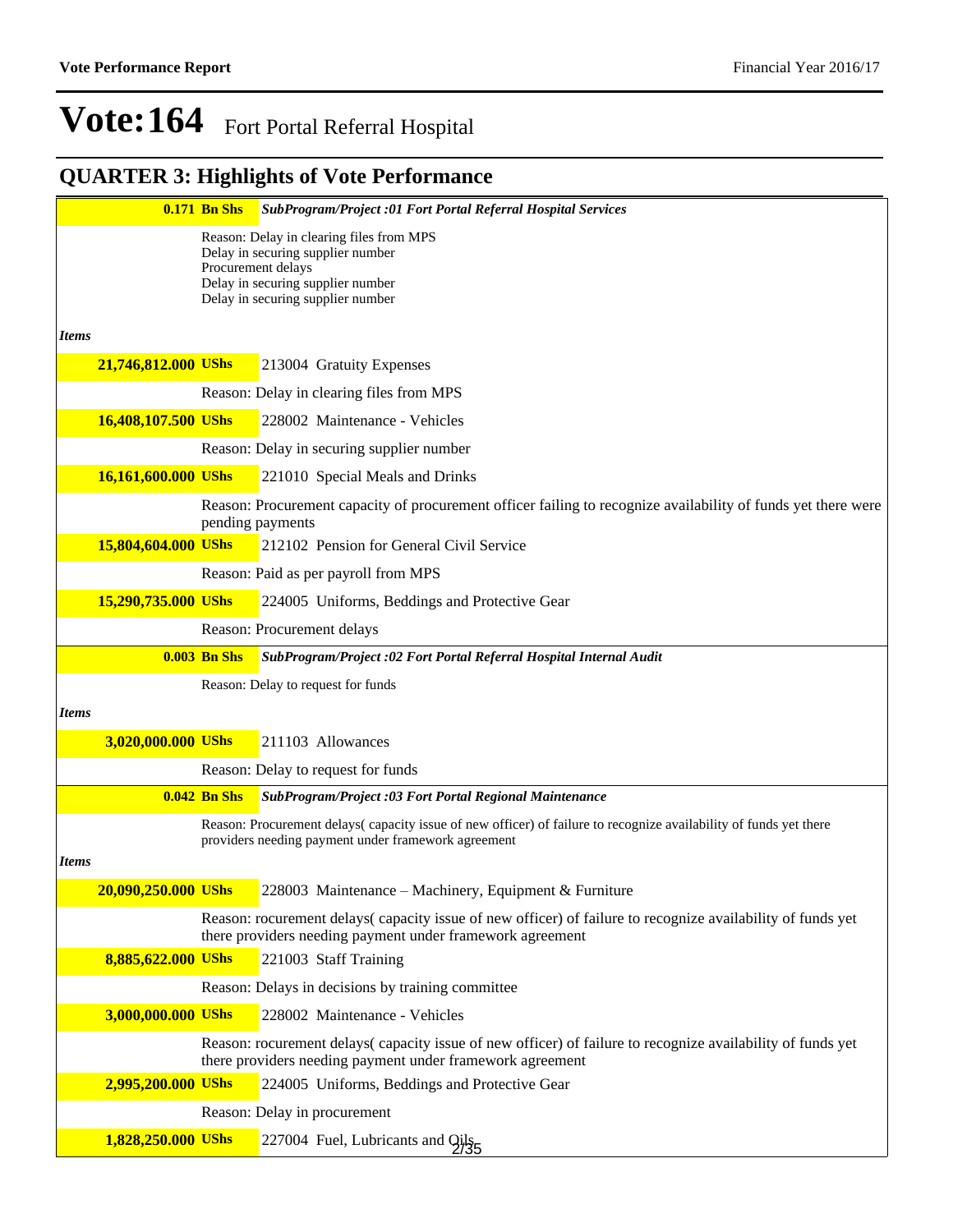### **QUARTER 3: Highlights of Vote Performance**

|                      |                | Reason: Failure to recognize availability of funds                    |
|----------------------|----------------|-----------------------------------------------------------------------|
|                      | $0.825$ Bn Shs | SubProgram/Project: 1004 Fort Portal Rehabilitation Referral Hospital |
|                      | Reason:        |                                                                       |
| <b>Items</b>         |                |                                                                       |
| 362,678,572.500 UShs |                | 312102 Residential Buildings                                          |
|                      | Reason:        |                                                                       |
| 299,999,999.750 UShs |                | 312201 Transport Equipment                                            |
|                      | Reason:        |                                                                       |
| 84,890,143.000 UShs  |                | 312202 Machinery and Equipment                                        |
|                      | Reason:        |                                                                       |
| 56,612,442.750 UShs  |                | 312104 Other Structures                                               |
|                      | Reason:        |                                                                       |
| 12,000,000.000 UShs  |                | 281503 Engineering and Design Studies & Plans for capital works       |
|                      | Reason:        |                                                                       |
|                      |                | (ii) Expenditures in excess of the original approved budget           |

### *V2: Performance Highlights*

### **Table V2.1: Key Vote Output Indicators and Expenditures\***

| <i>Vote, Vote Function</i><br><b>Key Output</b>     | <b>Approved Budget and</b><br><b>Planned outputs</b>                                                                                                                          | <b>Cumulative Expenditure</b><br>and Performance                                                            | <b>Status and Reasons for</b><br>any Variation from Plans |
|-----------------------------------------------------|-------------------------------------------------------------------------------------------------------------------------------------------------------------------------------|-------------------------------------------------------------------------------------------------------------|-----------------------------------------------------------|
| Programme: 0856 Regional Referral Hospital Services |                                                                                                                                                                               |                                                                                                             |                                                           |
| Output: 085601 Inpatient services                   |                                                                                                                                                                               |                                                                                                             |                                                           |
| Description of Performance:                         | 27,000 inpatients admissions;<br>85% bed occupancy rate and 5 day<br>average stay for inpatients. The<br>increase in allocation is on account Major surgeries - 826<br>of the | Total No. of Patients admitted:<br>7091<br>Total maternal deliveries 1588<br>BOR 90.7%<br>ALOS <sub>4</sub> | Targets met                                               |
| Performance Indicators:                             |                                                                                                                                                                               |                                                                                                             |                                                           |
| No. of in-patients (Admissions) 27,000              |                                                                                                                                                                               | 21882                                                                                                       |                                                           |
| Output Cost: UShs Bn:                               |                                                                                                                                                                               | 0.486 UShs Bn:                                                                                              | 61.9%<br>0.301 % Budget Spent:                            |
| <b>Output: 085602 Outpatient services</b>           |                                                                                                                                                                               |                                                                                                             |                                                           |
| Description of Performance:                         | 200,000 outpatient's attendance,<br>100,000 specialized clinic<br>attendance. The increase is on<br>account of the complexity of<br>patients seen                             | No. of General outpatients - 13,441 Targets achieved<br>No. of Specialized outpatients –<br>48,379          |                                                           |
| Performance Indicators:                             |                                                                                                                                                                               |                                                                                                             |                                                           |
| No. of general outpatients attended 200000<br>to    |                                                                                                                                                                               | $3/35^{2417}$                                                                                               |                                                           |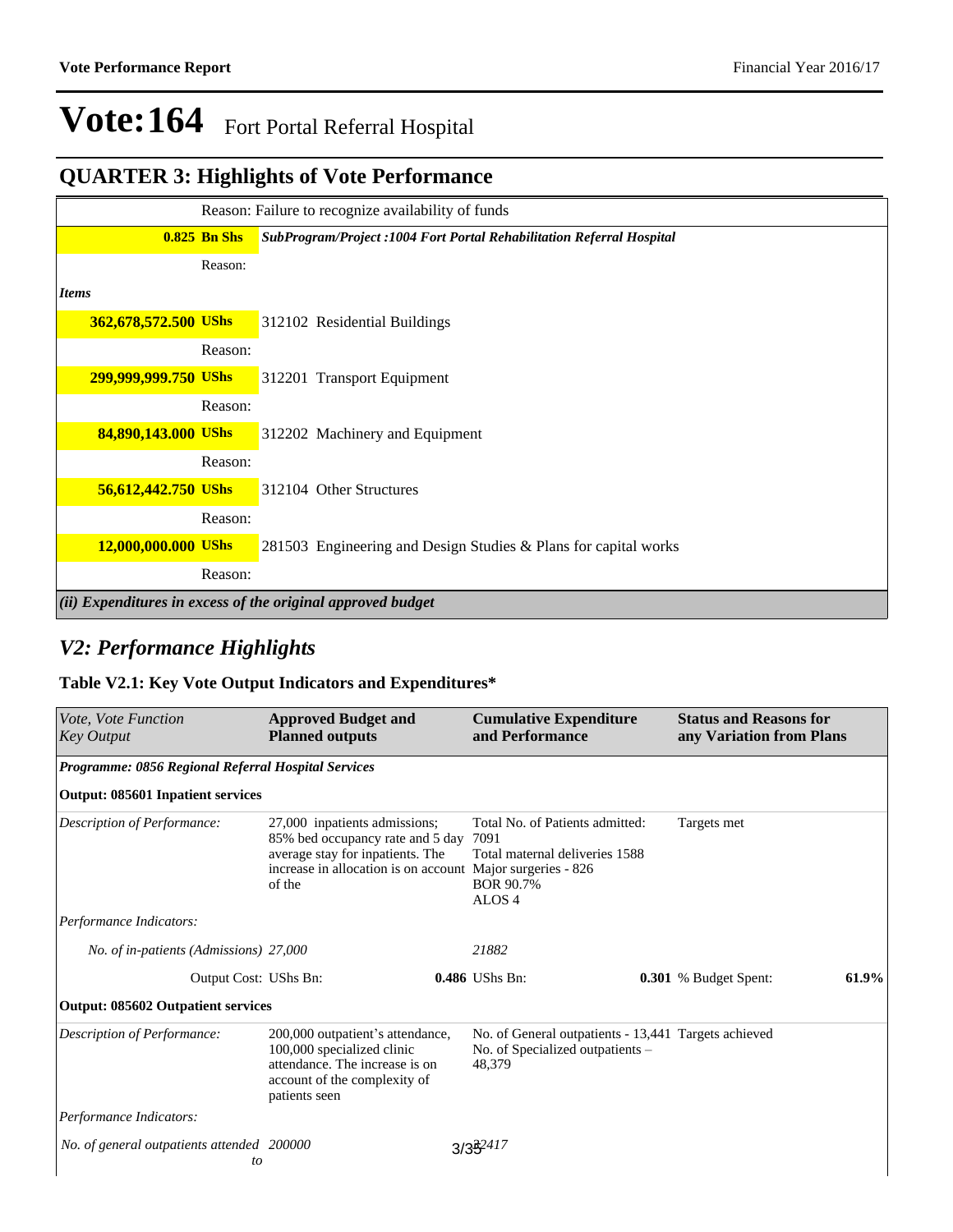## **QUARTER 3: Highlights of Vote Performance**

| No. of specialised outpatients 100000<br>attended to                |                                                                                                                                         |      | 151450                                                                                                                                                                                                       |                                                                                                                                      |       |
|---------------------------------------------------------------------|-----------------------------------------------------------------------------------------------------------------------------------------|------|--------------------------------------------------------------------------------------------------------------------------------------------------------------------------------------------------------------|--------------------------------------------------------------------------------------------------------------------------------------|-------|
| Output Cost: UShs Bn:                                               |                                                                                                                                         |      | 0.253 UShs Bn:                                                                                                                                                                                               | <b>0.149</b> % Budget Spent:                                                                                                         | 59.0% |
| Output: 085603 Medicines and health supplies procured and dispensed |                                                                                                                                         |      |                                                                                                                                                                                                              |                                                                                                                                      |       |
| Description of Performance:                                         | Medicines delivered by NMS and<br>dispensed Shs. 1,038,123,378                                                                          |      | Value of Medicines and Medical<br>supplies received worth<br>240,125,898                                                                                                                                     | 80% of Budget spent                                                                                                                  |       |
| Performance Indicators:                                             |                                                                                                                                         |      |                                                                                                                                                                                                              |                                                                                                                                      |       |
| Value of medicines 1,038,123,378<br>received/dispensed (Ush bn)     |                                                                                                                                         |      | 833858719                                                                                                                                                                                                    |                                                                                                                                      |       |
| Output Cost: UShs Bn:                                               |                                                                                                                                         |      | 0.059 UShs Bn:                                                                                                                                                                                               | 0.037 % Budget Spent:                                                                                                                | 62.9% |
| <b>Output: 085604 Diagnostic services</b>                           |                                                                                                                                         |      |                                                                                                                                                                                                              |                                                                                                                                      |       |
| Description of Performance:                                         | 110,000 lab test 10,000 xray<br>imagings 10,000 Ultrasound                                                                              |      | No. of Lab 28,554<br>Tests :<br>No of Radiology 2767                                                                                                                                                         | Lab outputs within targets but<br>radiology unlikely to be achieved<br>because of non supply of<br>consumables                       |       |
| Performance Indicators:                                             |                                                                                                                                         |      |                                                                                                                                                                                                              |                                                                                                                                      |       |
| No. of laboratory tests carried out 110,000                         |                                                                                                                                         |      | 99428                                                                                                                                                                                                        |                                                                                                                                      |       |
| No. of patient xrays (imaging) taken 20000                          |                                                                                                                                         |      | 9813                                                                                                                                                                                                         |                                                                                                                                      |       |
| Output Cost: UShs Bn:                                               |                                                                                                                                         |      | 0.086 UShs Bn:                                                                                                                                                                                               | 0.059 % Budget Spent:                                                                                                                | 68.3% |
| Output: 085605 Hospital Management and support services             |                                                                                                                                         |      |                                                                                                                                                                                                              |                                                                                                                                      |       |
| Description of Performance:                                         |                                                                                                                                         |      | Quarterly Performance Reports 3<br>Patients referrals<br>Contracts Committee Meetings,<br>Compound Cleaning 9, Ward<br>Cleaning 9, Laundry Services 9,<br>Cesspool emptying - 162 trips.<br>Board meetings 1 | Budget provision for Cleaning,<br>sanitation and Laundry insufficient                                                                |       |
| Performance Indicators:                                             |                                                                                                                                         |      |                                                                                                                                                                                                              |                                                                                                                                      |       |
|                                                                     |                                                                                                                                         |      |                                                                                                                                                                                                              |                                                                                                                                      |       |
| Output Cost: UShs Bn:                                               |                                                                                                                                         |      | 4.195 UShs Bn:                                                                                                                                                                                               | 2.732 % Budget Spent:                                                                                                                | 65.1% |
| Output: 085606 Prevention and rehabilitation services               |                                                                                                                                         |      |                                                                                                                                                                                                              |                                                                                                                                      |       |
| Description of Performance:                                         | No. of immunized - 15,000<br>Ante-Natal cases - 15,000<br>Family planning contacts- 3000<br>PMTCT cases - 5,000, HCT<br>$10,000$ person |      | No. of immunized persons -<br>10,308<br>$ANC - 2,791$<br>Family Planning - 627<br>$EID - 2,047$<br>HCT persons $-6,277$                                                                                      | The ANC includes only 1st and 4th<br>ANC<br>The still low up take of FP and FP<br>needs to be integrated into all<br>services points |       |
| Performance Indicators:                                             |                                                                                                                                         |      |                                                                                                                                                                                                              |                                                                                                                                      |       |
| No. of antenatal cases (All 15,000<br>attendances)                  |                                                                                                                                         |      | 8673                                                                                                                                                                                                         |                                                                                                                                      |       |
| No. of children immunised (All 30000<br><i>immunizations</i> )      |                                                                                                                                         |      | 33127                                                                                                                                                                                                        |                                                                                                                                      |       |
| No. of family planning users 3,000<br>attended to (New and Old)     |                                                                                                                                         | 4/35 | 2120                                                                                                                                                                                                         |                                                                                                                                      |       |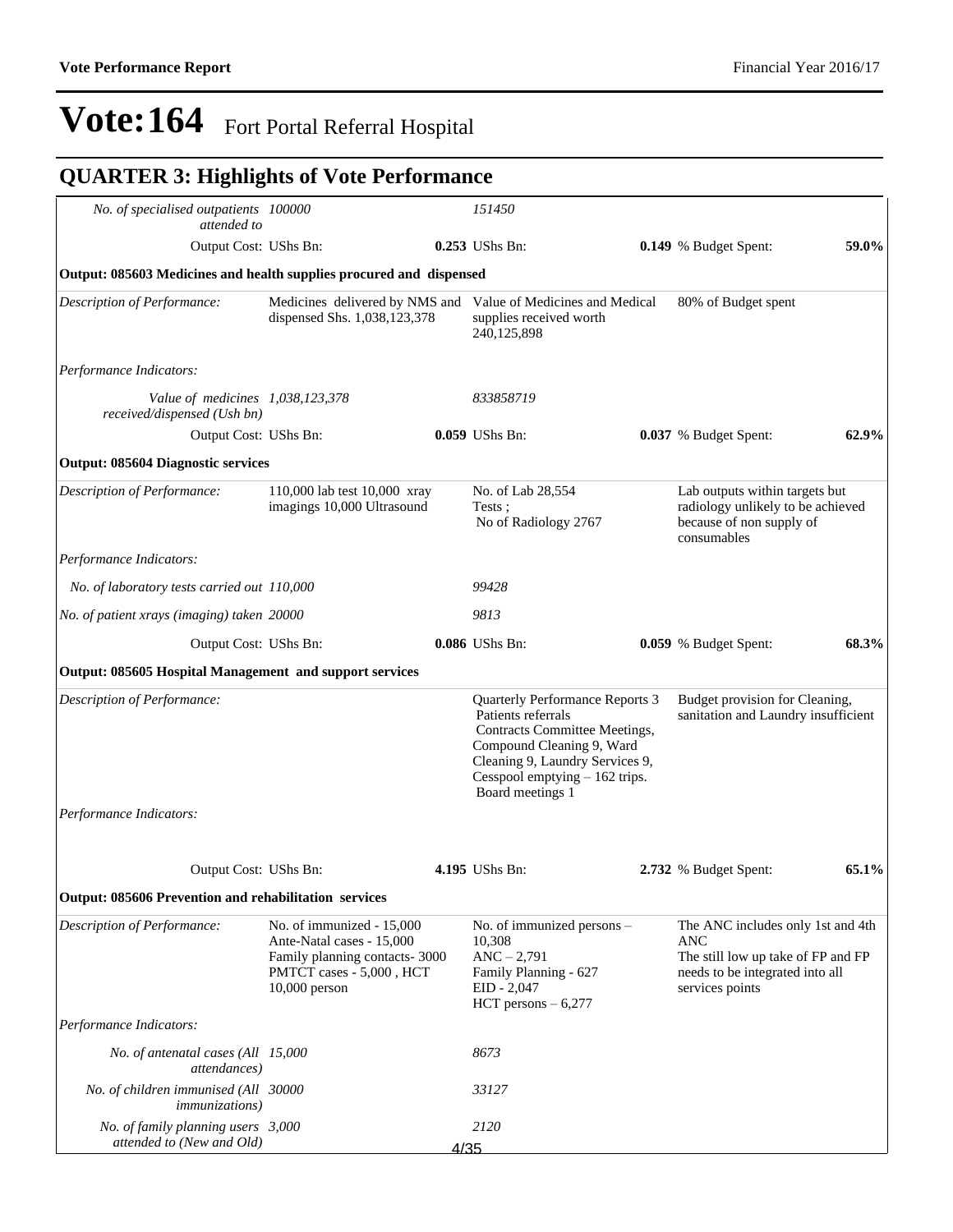## **QUARTER 3: Highlights of Vote Performance**

| Vote, Vote Function<br><b>Key Output</b>                              | <b>Approved Budget and</b><br><b>Planned outputs</b> | <b>Cumulative Expenditure</b><br>and Performance                                                             | <b>Status and Reasons for</b><br>any Variation from Plans                                                                                                                           |         |  |
|-----------------------------------------------------------------------|------------------------------------------------------|--------------------------------------------------------------------------------------------------------------|-------------------------------------------------------------------------------------------------------------------------------------------------------------------------------------|---------|--|
| Output Cost: UShs Bn:                                                 |                                                      | 0.040 UShs Bn:                                                                                               | 0.027 % Budget Spent:                                                                                                                                                               | 67.9%   |  |
| <b>Output: 085607 Immunisation Services</b>                           |                                                      |                                                                                                              |                                                                                                                                                                                     |         |  |
| Description of Performance:                                           |                                                      | No. of immunized persons -<br>10,308                                                                         | Cumulative total of immunized<br>person by end of 3rd quarter was<br>33,127                                                                                                         |         |  |
| Performance Indicators:                                               |                                                      |                                                                                                              |                                                                                                                                                                                     |         |  |
| Output Cost: UShs Bn:                                                 |                                                      | 0.037 UShs Bn:                                                                                               | 0.023 % Budget Spent:                                                                                                                                                               | 61.9%   |  |
| Output: 085672 Government Buildings and Administrative Infrastructure |                                                      |                                                                                                              |                                                                                                                                                                                     |         |  |
| Description of Performance:                                           |                                                      | None                                                                                                         | Budget exhausted as the demand is<br>very high yet the budget is<br>insufficient                                                                                                    |         |  |
| Performance Indicators:                                               |                                                      |                                                                                                              |                                                                                                                                                                                     |         |  |
| Output Cost: UShs Bn:                                                 |                                                      | 0.038 UShs Bn:                                                                                               | 0.024 % Budget Spent:                                                                                                                                                               | 62.9%   |  |
| Output: 085677 Purchase of Specialised Machinery & Equipment          |                                                      |                                                                                                              |                                                                                                                                                                                     |         |  |
| Description of Performance:                                           |                                                      | Four Oxygen concentrators<br><b>Biometric Machine and CCTV</b><br>system for HR Time management<br>delivered | Budget not sufficient for all hospital<br>equipment needs                                                                                                                           |         |  |
| Performance Indicators:                                               |                                                      |                                                                                                              |                                                                                                                                                                                     |         |  |
| Output Cost: UShs Bn:                                                 |                                                      | 0.100 UShs Bn:                                                                                               | 0.015 % Budget Spent:                                                                                                                                                               | 15.0%   |  |
| Output: 085680 Hospital Construction/rehabilitation                   |                                                      |                                                                                                              |                                                                                                                                                                                     |         |  |
| Description of Performance:                                           |                                                      | N/A                                                                                                          | Wrong posting                                                                                                                                                                       |         |  |
| Performance Indicators:                                               |                                                      |                                                                                                              |                                                                                                                                                                                     |         |  |
| Output Cost: UShs Bn:                                                 |                                                      | 0.079 UShs Bn:                                                                                               | 0.036 % Budget Spent:                                                                                                                                                               | 45.7%   |  |
| Output: 085681 Staff houses construction and rehabilitation           |                                                      |                                                                                                              |                                                                                                                                                                                     |         |  |
| Description of Performance:                                           | houses                                               | Start Construction of 16 units staff Advertised in National media                                            | Due to low budget provision and to<br>avoid accumulating unpaid<br>certificates so the hospital starts<br>such projects in 4th quarter and rolls<br>it to the budget of the next FY |         |  |
| Performance Indicators:                                               |                                                      |                                                                                                              |                                                                                                                                                                                     |         |  |
| No. of staff houses 16<br>constructed/rehabilitated                   |                                                      | 0                                                                                                            |                                                                                                                                                                                     |         |  |
| Output Cost: UShs Bn:                                                 |                                                      | 0.542 UShs Bn:                                                                                               | 0.001 % Budget Spent:                                                                                                                                                               | $0.2\%$ |  |
| <b>Program Cost:</b>                                                  | UShs Bn:                                             | $6.214$ UShs Bn:                                                                                             | 3.404 % Budget Spent:                                                                                                                                                               | 54.8%   |  |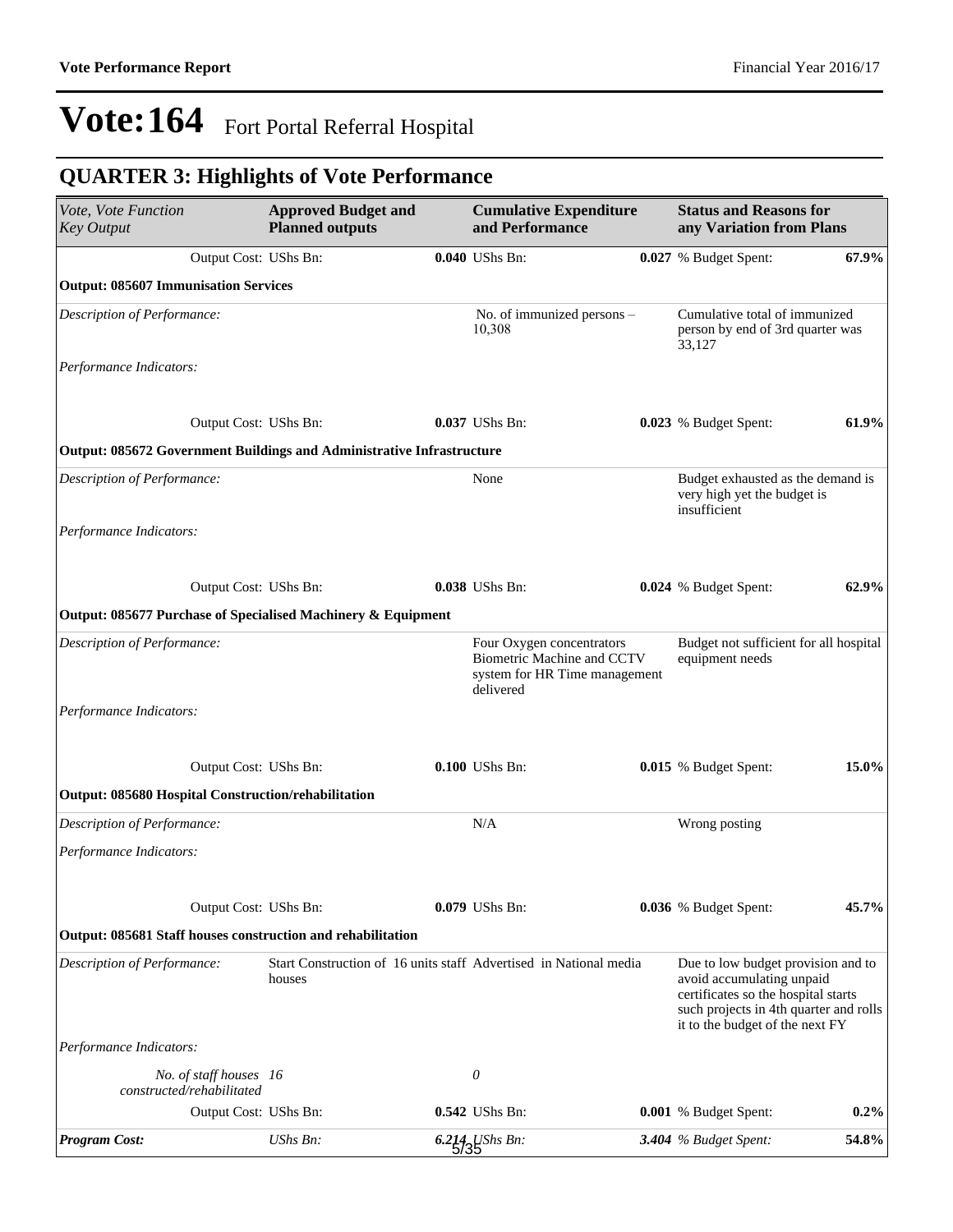### **QUARTER 3: Highlights of Vote Performance**

| <b>Total Cost for Vote:</b> | UShs Bn: | <b>6.214 UShs Bn:</b> | <b>3.404</b> % Budget Spent: | 54.8% |
|-----------------------------|----------|-----------------------|------------------------------|-------|
|                             |          |                       |                              |       |

#### **Performance highlights for the Quarter**

The major achievements in the quarter included: 7091 inpatients admissions, 1588 maternal deliveries, 826 major surgeries.BOR of 90.7% with ALOS of 4 days. 48,379 specialized outpatients and 13,441 general outpatients seen. The hospital received and dispensed EMHS worth Ushs. 240.125,898 resulting in cumulative 80% of EMHS annual budget spent by Q3. The number of laboratory test done were 28,554 and 2,767 radiology examinations. The regional equipment workshop proactively maintained equipment thus functionalizing all the HCIVs in the region. The hospital concluded the procurement of an Ambulance and provider for construction of staff house ready for submission to Solicitor General. The oxygen plant house is completed awaiting for delivery and commissioning of oxygen plant. The construction of isolation ward and incinerator with support form partners( JEMMEDIC and Makerere Waltereed Project) is due for completion. The expansion of ANC andEID/PMTC space constructions ongoing with support from KOICA..

The major achievements in the quarter included: 7091 inpatients admissions, 1588 maternal deliveries, 826 major surgeries.BOR of 90.7% with ALOS of 4 days. 48,379 specialized outpatients and 13,441 general outpatients seen. The hospital received and dispensed EMHS worth Ushs. 240.125,898 resulting in cumulative 80% of EMHS annual budget spent by Q3. The number of laboratory test done were 28,554 and 2,767 radiology examinations. The regional equipment workshop proactively maintained equipment thus functionalizing all the HCIVs in the region. The hospital concluded the procurement of an Ambulance and provider for construction of staff house ready for submission to Solicitor General. The oxygen plant house is completed awaiting for delivery and commissioning of oxygen plant. The construction of isolation ward and incinerator with support form partners( JEMMEDIC and Makerere Waltereed Project) is due for completion. The expansion of ANC andEID/PMTC space constructions ongoing with support from KOICA.. Kabarole Research Centre (KRC) supported the hospital emergency department with equipment worth Ushs.20,000,000

### *V3: Details of Releases and Expenditure*

#### **Table V3.1: GoU Releases and Expenditure by Output\***

| <b>Billion Uganda Shillings</b>                                    | Approved<br><b>Budget</b> | <b>Released</b> | <b>Spent</b> | $%$ GoU<br><b>Budget</b><br><b>Released</b> | $%$ GoU<br><b>Budget</b><br><b>Spent</b> | $%$ GoU<br><b>Releases</b><br><b>Spent</b> |
|--------------------------------------------------------------------|---------------------------|-----------------|--------------|---------------------------------------------|------------------------------------------|--------------------------------------------|
| Program 0856 Regional Referral Hospital Services                   | 6.21                      | 4.76            | <b>3.40</b>  | 76.6%                                       | 54.8%                                    | 71.5%                                      |
| <b>Class: Outputs Provided</b>                                     | 5.16                      | 3.86            | 3.33         | 74.9%                                       | 64.6%                                    | 86.2%                                      |
| 085601 Inpatient services                                          | 0.49                      | 0.36            | 0.30         | 74.4%                                       | 61.9%                                    | 83.1%                                      |
| 085602 Outpatient services                                         | 0.25                      | 0.18            | 0.15         | 71.2%                                       | 59.0%                                    | 82.9%                                      |
| 085603 Medicines and health supplies procured and<br>dispensed     | 0.06                      | 0.04            | 0.04         | 74.4%                                       | 62.9%                                    | 84.6%                                      |
| 085604 Diagnostic services                                         | 0.09                      | 0.06            | 0.06         | 75.0%                                       | 68.3%                                    | 91.1%                                      |
| 085605 Hospital Management and support services                    | 4.19                      | 3.15            | 2.73         | 75.1%                                       | 65.1%                                    | 86.7%                                      |
| 085606 Prevention and rehabilitation services                      | 0.04                      | 0.03            | 0.03         | 75.0%                                       | 67.9%                                    | 90.5%                                      |
| 085607 Immunisation Services                                       | 0.04                      | 0.03            | 0.02         | 75.0%                                       | 61.9%                                    | 82.6%                                      |
| <b>Class: Capital Purchases</b>                                    | 1.06                      | 0.90            | 0.08         | 85.1%                                       | 7.2%                                     | 8.4%                                       |
| 085672 Government Buildings and Administrative<br>Infrastructure   | 0.04                      | 0.04            | 0.02         | 100.0%                                      | 62.9%                                    | 62.9%                                      |
| 085675 Purchase of Motor Vehicles and Other Transport<br>Equipment | 0.30                      | 0.30            | 0.00         | 100.0%                                      | 0.0%                                     | $0.0\%$                                    |
| 085677 Purchase of Specialised Machinery & Equipment               | 0.10                      | 0.10            | 0.01         | 100.0%                                      | 15.0%                                    | 15.0%                                      |
| 085680 Hospital Construction/rehabilitation                        | 0.08                      | 0.08            | 0.04         | 99.8%                                       | 45.7%                                    | 45.8%                                      |
| 085681 Staff houses construction and rehabilitation                | 0.54                      | 0.38            | 0.00         | 71.0%                                       | 0.2%                                     | 0.3%                                       |
| <b>Total for Vote</b>                                              | 6.21                      | 4.76            | 3.40         | 76.6%                                       | 54.8%                                    | 71.5%                                      |

**Table V3.2: 2016/17 GoU Expenditure by Item**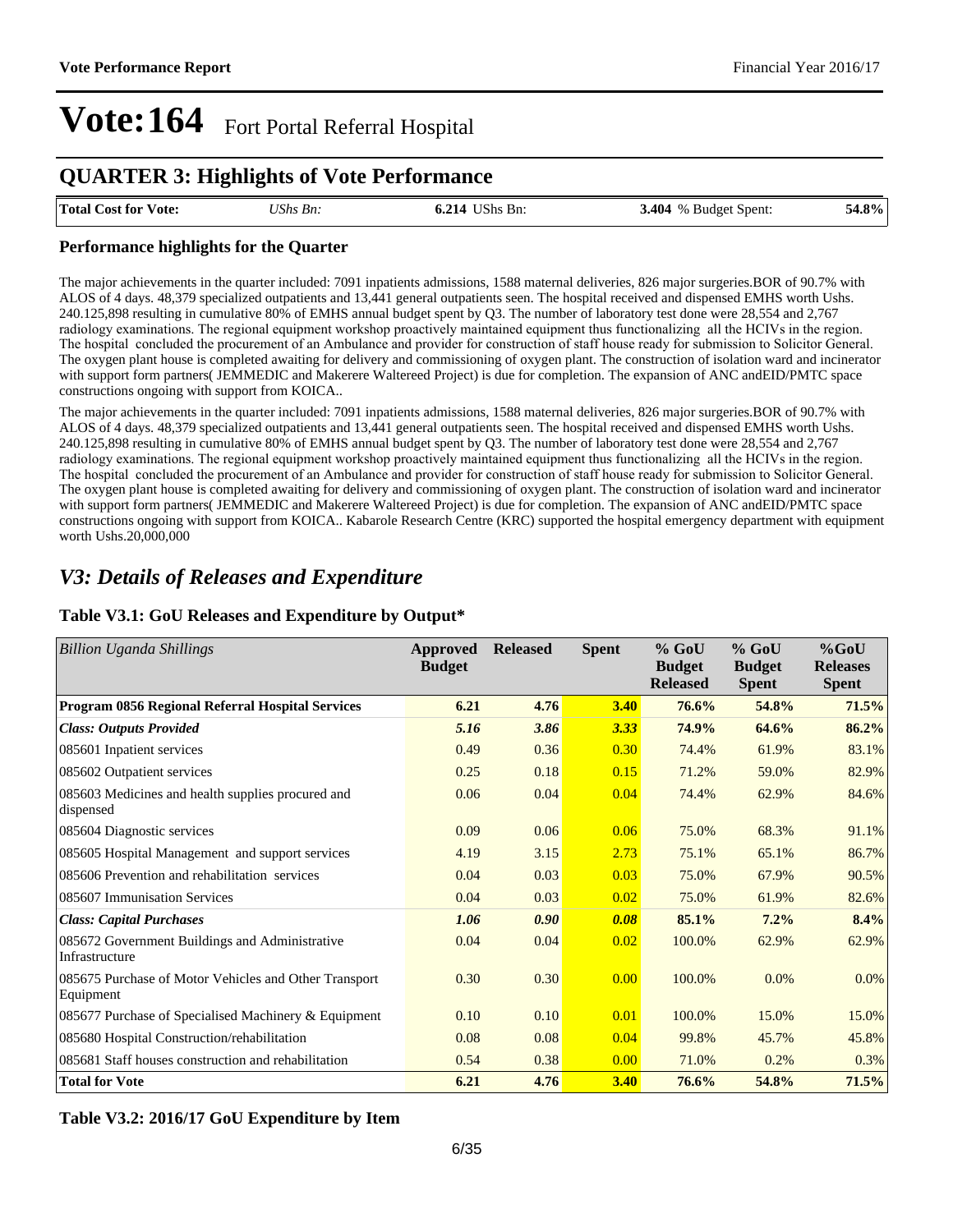### **QUARTER 3: Highlights of Vote Performance**

| <b>Billion Uganda Shillings</b>                                    | <b>Approved Released</b><br><b>Budget</b> |      | <b>Spent</b> | % GoU<br><b>Budget</b><br><b>Released</b> | $%$ GoU<br><b>Budget</b><br><b>Spent</b> | $%$ GoU<br><b>Releases</b><br><b>Spent</b> |
|--------------------------------------------------------------------|-------------------------------------------|------|--------------|-------------------------------------------|------------------------------------------|--------------------------------------------|
| <b>Class: Outputs Provided</b>                                     | 5.16                                      | 3.86 | 3.33         | 74.9%                                     | 64.6%                                    | 86.2%                                      |
| 211101 General Staff Salaries                                      | 3.55                                      | 2.66 | 2.35         | 75.0%                                     | 66.1%                                    | 88.1%                                      |
| 211103 Allowances                                                  | 0.09                                      | 0.07 | 0.06         | 75.0%                                     | 71.4%                                    | 95.2%                                      |
| 212102 Pension for General Civil Service                           | 0.11                                      | 0.08 | 0.07         | 75.0%                                     | 60.5%                                    | 80.7%                                      |
| 213001 Medical expenses (To employees)                             | 0.02                                      | 0.01 | 0.01         | 75.0%                                     | 46.7%                                    | 62.3%                                      |
| 213002 Incapacity, death benefits and funeral expenses             | 0.02                                      | 0.01 | 0.01         | 75.0%                                     | 67.8%                                    | 90.4%                                      |
| 213004 Gratuity Expenses                                           | 0.19                                      | 0.14 | 0.12         | 75.0%                                     | 63.4%                                    | 84.6%                                      |
| 221001 Advertising and Public Relations                            | 0.02                                      | 0.01 | 0.01         | 75.0%                                     | 48.2%                                    | 64.2%                                      |
| 221002 Workshops and Seminars                                      | 0.02                                      | 0.01 | 0.01         | 75.0%                                     | 69.9%                                    | 93.2%                                      |
| 221003 Staff Training                                              | 0.03                                      | 0.02 | 0.01         | 75.0%                                     | 39.0%                                    | 52.0%                                      |
| 221006 Commissions and related charges                             | 0.03                                      | 0.02 | 0.02         | 75.0%                                     | 74.4%                                    | 99.3%                                      |
| 221007 Books, Periodicals & Newspapers                             | 0.00                                      | 0.00 | 0.00         | 75.0%                                     | 54.7%                                    | 72.9%                                      |
| 221008 Computer supplies and Information Technology (IT)           | 0.03                                      | 0.02 | 0.01         | 66.5%                                     | 34.9%                                    | 52.6%                                      |
| 221009 Welfare and Entertainment                                   | 0.08                                      | 0.06 | 0.06         | 75.0%                                     | 73.4%                                    | 97.9%                                      |
| 221010 Special Meals and Drinks                                    | 0.05                                      | 0.04 | 0.02         | 75.0%                                     | 43.0%                                    | 57.3%                                      |
| 221011 Printing, Stationery, Photocopying and Binding              | 0.04                                      | 0.03 | 0.03         | 75.0%                                     | 73.3%                                    | 97.8%                                      |
| 221012 Small Office Equipment                                      | 0.01                                      | 0.01 | 0.01         | 75.0%                                     | 54.3%                                    | 72.4%                                      |
| 222001 Telecommunications                                          | 0.03                                      | 0.02 | 0.02         | 75.0%                                     | 70.4%                                    | 93.8%                                      |
| 222002 Postage and Courier                                         | 0.00                                      | 0.00 | 0.00         | 75.0%                                     | 50.0%                                    | 66.7%                                      |
| 223001 Property Expenses                                           | 0.02                                      | 0.01 | 0.01         | 75.0%                                     | 65.3%                                    | 87.1%                                      |
| 223003 Rent – (Produced Assets) to private entities                | 0.03                                      | 0.03 | 0.01         | 75.0%                                     | 35.7%                                    | 47.6%                                      |
| 223004 Guard and Security services                                 | 0.03                                      | 0.02 | 0.01         | 75.0%                                     | 55.6%                                    | 74.2%                                      |
| 223005 Electricity                                                 | 0.10                                      | 0.08 | 0.07         | 75.0%                                     | 68.1%                                    | 90.8%                                      |
| 223006 Water                                                       | 0.06                                      | 0.05 | 0.05         | 75.0%                                     | 75.0%                                    | 100.0%                                     |
| 223007 Other Utilities- (fuel, gas, firewood, charcoal)            | 0.03                                      | 0.02 | 0.02         | 75.0%                                     | 67.9%                                    | 90.6%                                      |
| 224004 Cleaning and Sanitation                                     | 0.09                                      | 0.07 | 0.07         | 75.0%                                     | 75.0%                                    | 99.9%                                      |
| 224005 Uniforms, Beddings and Protective Gear                      | 0.04                                      | 0.02 | 0.00         | 50.0%                                     | 4.3%                                     | 8.5%                                       |
| 227001 Travel inland                                               | 0.09                                      | 0.08 | 0.07         | 81.6%                                     | 79.3%                                    | 97.3%                                      |
| 227002 Travel abroad                                               | 0.01                                      | 0.01 | 0.01         | 75.0%                                     | 50.0%                                    | 66.7%                                      |
| 227004 Fuel, Lubricants and Oils                                   | 0.11                                      | 0.08 | 0.07         | 75.0%                                     | 67.0%                                    | 89.3%                                      |
| 228001 Maintenance - Civil                                         | 0.04                                      | 0.03 | 0.02         | 75.0%                                     | 51.6%                                    | 68.8%                                      |
| 228002 Maintenance - Vehicles                                      | 0.08                                      | 0.06 | 0.04         | 75.0%                                     | 49.6%                                    | 66.1%                                      |
| 228003 Maintenance - Machinery, Equipment & Furniture              | 0.11                                      | 0.08 | 0.05         | 75.0%                                     | 48.0%                                    | 64.0%                                      |
| <b>Class: Capital Purchases</b>                                    | 1.06                                      | 0.90 | 0.08         | 85.1%                                     | 7.2%                                     | 8.4%                                       |
| 281503 Engineering and Design Studies & Plans for capital<br>works | 0.01                                      | 0.01 | 0.00         | 100.0%                                    | 0.0%                                     | 0.0%                                       |
| 281504 Monitoring, Supervision & Appraisal of capital<br>works     | 0.01                                      | 0.01 | 0.00         | 100.0%                                    | 11.1%                                    | 11.1%                                      |
| 312102 Residential Buildings                                       | 0.52                                      | 0.36 | 0.00         | 69.7%                                     | 0.0%                                     | 0.0%                                       |
| 312104 Other Structures                                            | 0.12                                      | 0.12 | 0.06         | 99.9%                                     | 51.3%                                    | 51.4%                                      |
| 312201 Transport Equipment                                         | 0.30                                      | 0.30 | 0.00         | 100.0%                                    | 0.0%                                     | 0.0%                                       |
| 312202 Machinery and Equipment                                     | 7,35                                      | 0.10 | 0.01         | 100.0%                                    | 15.0%                                    | 15.0%                                      |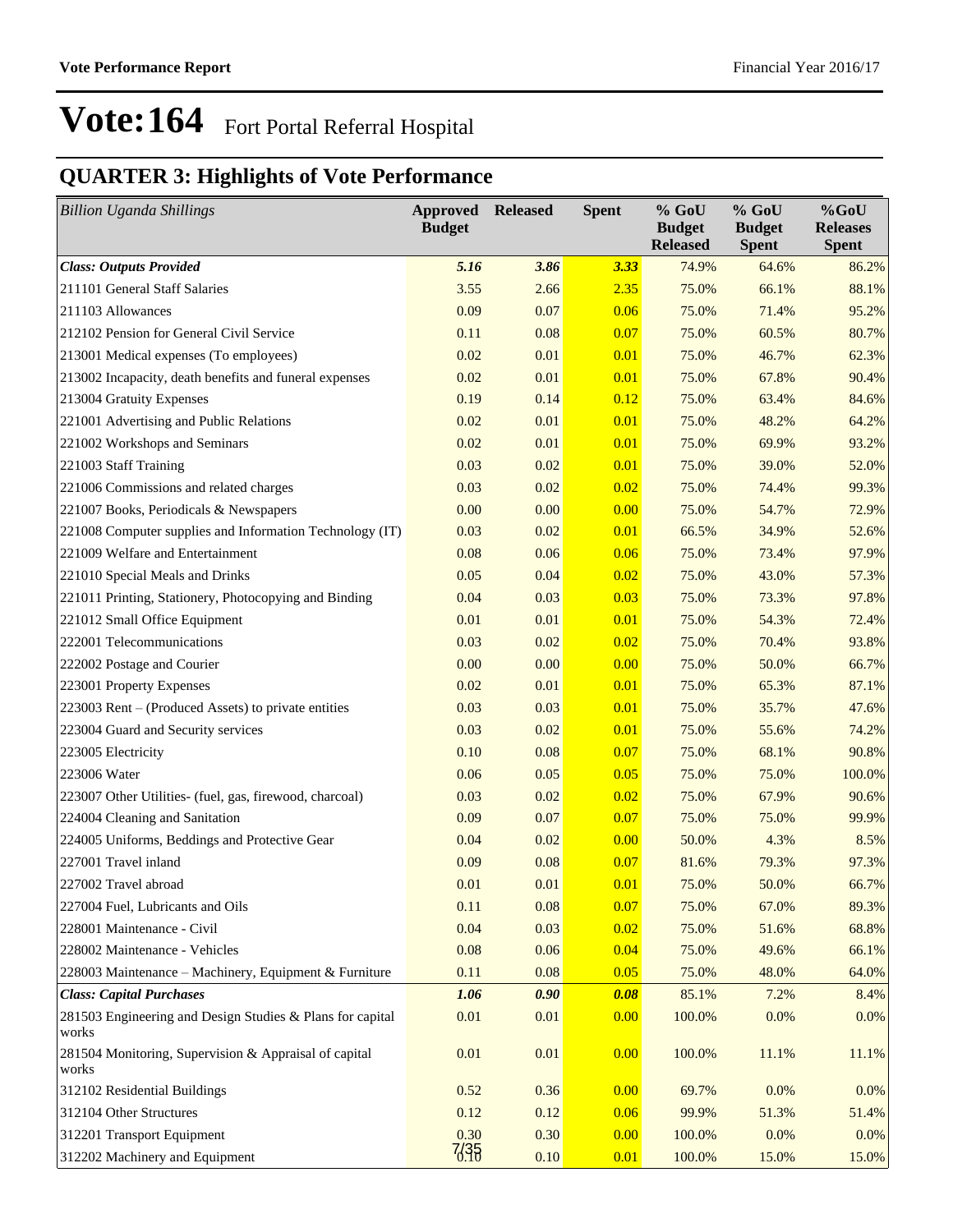### **QUARTER 3: Highlights of Vote Performance**

| <b>I</b><br>. Total for<br>∕ ote | $0.4+$ | $\overline{\phantom{a}}$<br>1.76 | $\sim$<br>$-1$ | 76.6% | 54.8% | $-$<br>$1.5\%$ |
|----------------------------------|--------|----------------------------------|----------------|-------|-------|----------------|

### **Table V3.3: GoU Releases and Expenditure by Project and Programme\***

| <b>Billion Uganda Shillings</b>                         | Approved<br><b>Budget</b> | <b>Released</b> | <b>Spent</b> | $%$ GoU<br><b>Budget</b><br><b>Released</b> | $%$ GoU<br><b>Budget</b><br><b>Spent</b> | $%$ GoU<br><b>Releases</b><br><b>Spent</b> |
|---------------------------------------------------------|---------------------------|-----------------|--------------|---------------------------------------------|------------------------------------------|--------------------------------------------|
| <b>Program 0856 Regional Referral Hospital Services</b> | 6.21                      | 4.76            | 3.40         | $76.6\%$                                    | 54.8%                                    | 71.5%                                      |
| <b>Recurrent SubProgrammes</b>                          |                           |                 |              |                                             |                                          |                                            |
| 01 Fort Portal Referral Hospital Services               | 4.87                      | 3.69            | 3.21         | 75.7%                                       | 65.8%                                    | 86.8%                                      |
| 02 Fort Portal Referral Hospital Internal Audit         | 0.02                      | 0.01            | 0.01         | 47.0%                                       | 31.2%                                    | 66.4%                                      |
| 03 Fort Portal Regional Maintenance                     | 0.26                      | 0.16            | 0.12         | 60.7%                                       | 44.6%                                    | 73.5%                                      |
| <b>Development Projects</b>                             |                           |                 |              |                                             |                                          |                                            |
| 1004 Fort Portal Rehabilitation Referral Hospital       | 1.06                      | 0.90            | 0.08         | 85.1%                                       | 7.2%                                     | 8.4%                                       |
| <b>Total for Vote</b>                                   | 6.21                      | 4.76            | 3.40         | 76.6%                                       | 54.8%                                    | 71.5%                                      |

### **Table V3.4: External Financing Releases and Expenditure by Sub Programme**

| <b>Billion Uganda Shillings</b> | <b>Approved Released</b> |  |                 |              | Spent % Budget % Budget % Releases |
|---------------------------------|--------------------------|--|-----------------|--------------|------------------------------------|
|                                 | <b>Budget</b>            |  | <b>Released</b> | <b>Spent</b> | <b>Spent</b>                       |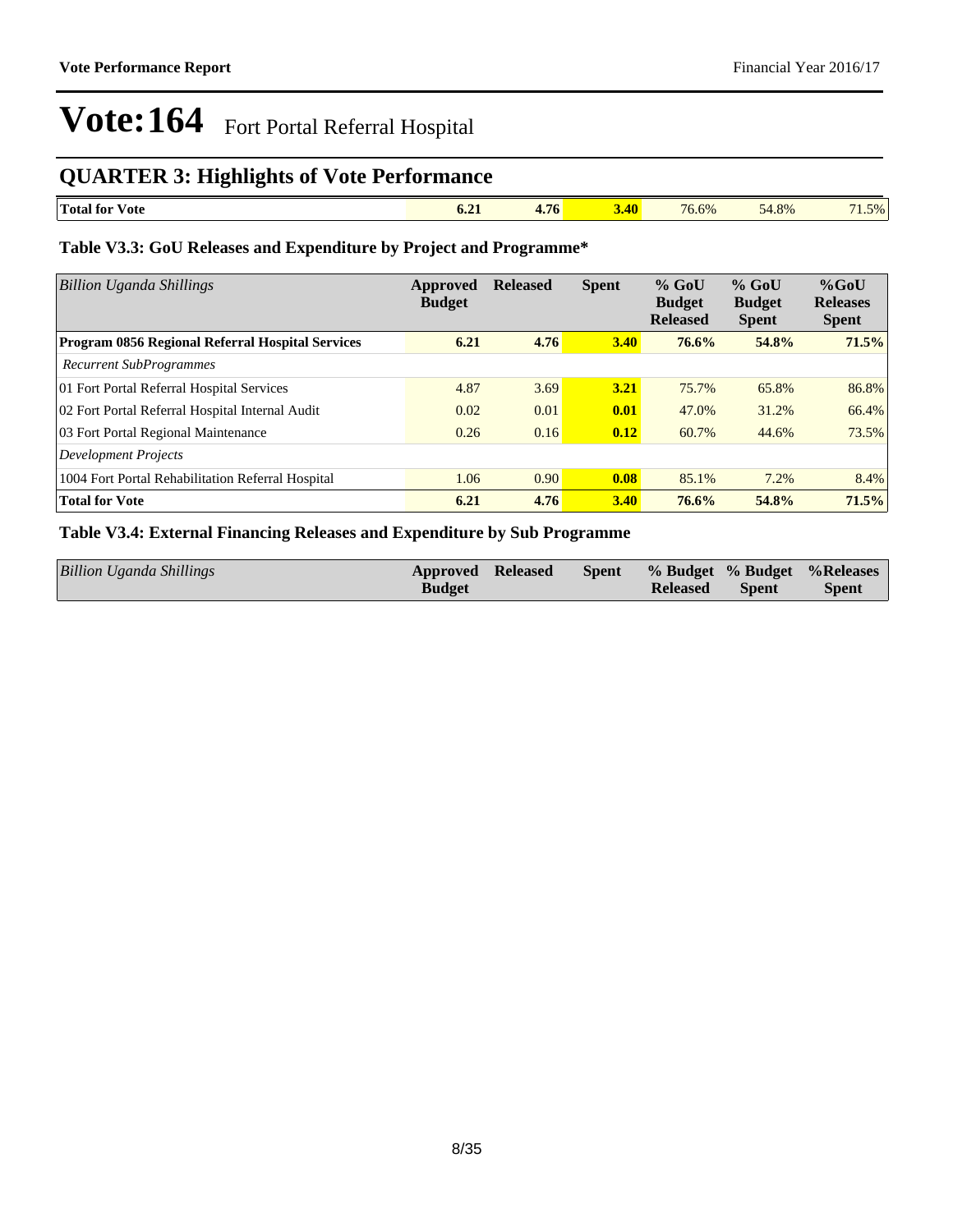### **QUARTER 3: Cumulative Outputs and Expenditure by End of Quarter**

| <b>Annual Planned Outputs</b>                   | <b>Cumulative Outputs Achieved by</b><br><b>End of Quarter</b> | <b>Cumulative Expenditures made by</b><br>the End of the Quarter to<br><b>Deliver Cumulative Outputs</b> | UShs<br><i>Thousand</i> |
|-------------------------------------------------|----------------------------------------------------------------|----------------------------------------------------------------------------------------------------------|-------------------------|
| Program: 56 Regional Referral Hospital Services |                                                                |                                                                                                          |                         |

*Recurrent Programmes*

| <b>Subprogram: 01 Fort Portal Referral Hospital Services</b> |                                                                                                                                               |                                                              |              |
|--------------------------------------------------------------|-----------------------------------------------------------------------------------------------------------------------------------------------|--------------------------------------------------------------|--------------|
| <b>Outputs Provided</b>                                      |                                                                                                                                               |                                                              |              |
| <b>Output: 01 Inpatient services</b>                         |                                                                                                                                               |                                                              |              |
| Total No. of Patients admitted: 27,000,                      | Total No. of Patients admitted: 21,832<br>Total maternal deliveries 5,862<br>Major surgeries - 2,534<br><b>BOR 90.7%</b><br>ALOS <sub>4</sub> | <b>Item</b>                                                  | <b>Spent</b> |
| Total maternal deliveries - 6,000<br>Major surgeries 2,000   |                                                                                                                                               | 211102 Contract Staff Salaries (Incl. Casuals,<br>Temporary) | 45,810       |
| Blood transfusions 3,000<br>BOR 85%,                         |                                                                                                                                               | 211103 Allowances                                            | 22,034       |
| ALOS <sub>5</sub>                                            |                                                                                                                                               | 213001 Medical expenses (To employees)                       | 6,385        |
|                                                              |                                                                                                                                               | 213002 Incapacity, death benefits and funeral<br>expenses    | 5,400        |
|                                                              |                                                                                                                                               | 221001 Advertising and Public Relations                      | 2,121        |
|                                                              |                                                                                                                                               | 221006 Commissions and related charges                       | 12,655       |
|                                                              |                                                                                                                                               | 221007 Books, Periodicals & Newspapers                       | 1,411        |
|                                                              |                                                                                                                                               | 221008 Computer supplies and Information<br>Technology (IT)  | 9,182        |
|                                                              |                                                                                                                                               | 221009 Welfare and Entertainment                             | 53,213       |
|                                                              |                                                                                                                                               | 221010 Special Meals and Drinks                              | 15,979       |
|                                                              |                                                                                                                                               | 221011 Printing, Stationery, Photocopying and<br>Binding     | 11,966       |
|                                                              |                                                                                                                                               | 221012 Small Office Equipment                                | 2,900        |
|                                                              |                                                                                                                                               | 222001 Telecommunications                                    | 8,924        |
|                                                              |                                                                                                                                               | 223001 Property Expenses                                     | 12,000       |
|                                                              |                                                                                                                                               | $223003$ Rent – (Produced Assets) to private<br>entities     | 9,940        |
|                                                              |                                                                                                                                               | 223004 Guard and Security services                           | 10,450       |
|                                                              |                                                                                                                                               | 223005 Electricity                                           | 14,103       |
|                                                              |                                                                                                                                               | 223006 Water                                                 | 40,870       |
|                                                              |                                                                                                                                               | 223007 Other Utilities- (fuel, gas, firewood,<br>charcoal)   | 11,553       |
|                                                              |                                                                                                                                               | 224004 Cleaning and Sanitation                               | 40,500       |
|                                                              |                                                                                                                                               | 227001 Travel inland                                         | 2,910        |
|                                                              |                                                                                                                                               | 227002 Travel abroad                                         | 3,000        |
|                                                              |                                                                                                                                               | 227004 Fuel, Lubricants and Oils                             | 22,118       |
|                                                              |                                                                                                                                               | 228001 Maintenance - Civil                                   | 6,589        |
|                                                              |                                                                                                                                               | 228002 Maintenance - Vehicles                                | 8,489        |
|                                                              |                                                                                                                                               | 228003 Maintenance - Machinery, Equipment<br>& Furniture     | 8,638        |

*Reasons for Variation in performance* Targets met

> **Total 389,139** Wage Recurrent 0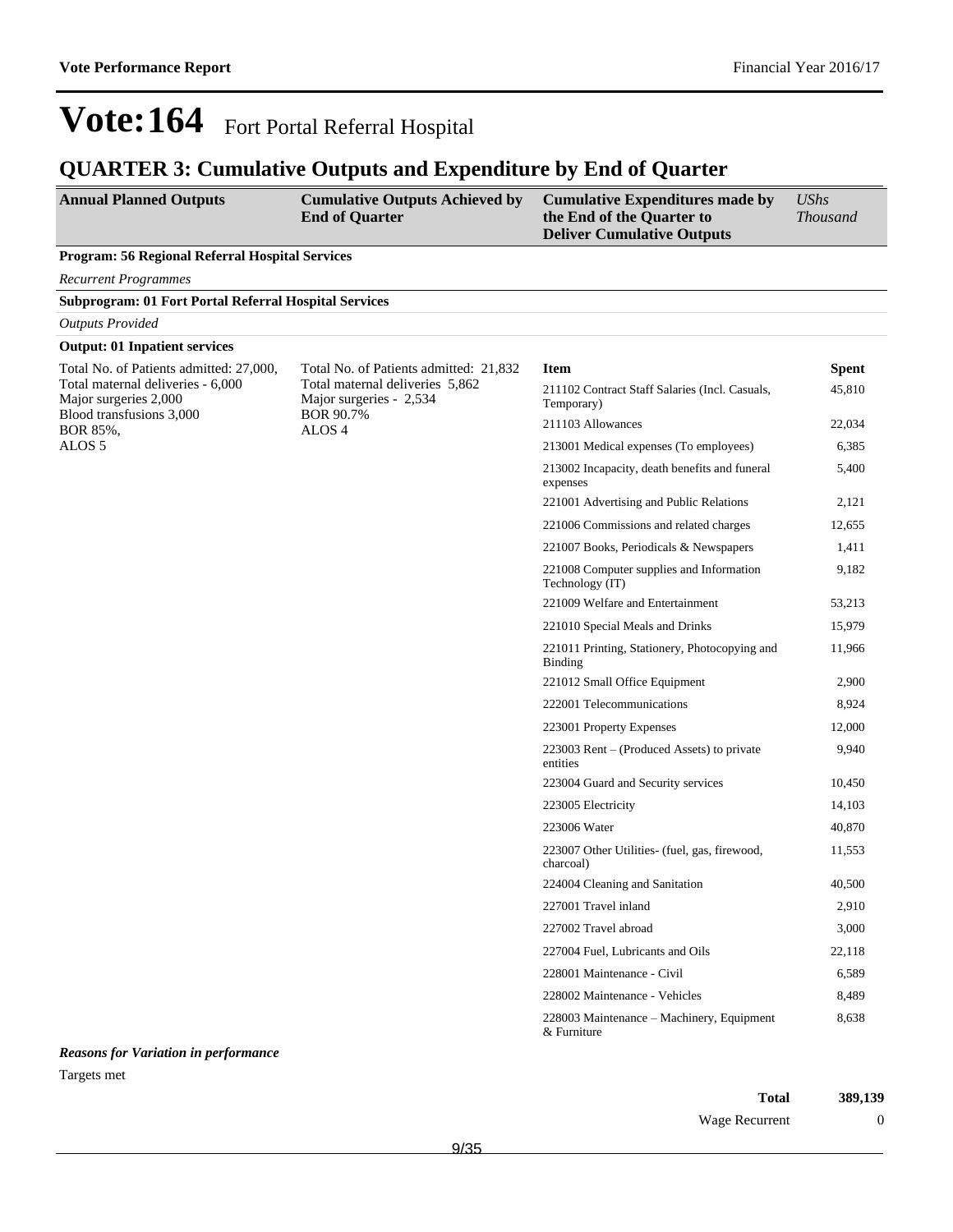### **QUARTER 3: Cumulative Outputs and Expenditure by End of Quarter**

| <b>Annual Planned Outputs</b>               | <b>Cumulative Outputs Achieved by</b><br><b>End of Quarter</b> | <b>Cumulative Expenditures made by</b><br>the End of the Quarter to<br><b>Deliver Cumulative Outputs</b> | <b>UShs</b><br><b>Thousand</b> |
|---------------------------------------------|----------------------------------------------------------------|----------------------------------------------------------------------------------------------------------|--------------------------------|
|                                             |                                                                | Non Wage Recurrent                                                                                       | 300,630                        |
|                                             |                                                                | AIA                                                                                                      | 88,509                         |
| <b>Output: 02 Outpatient services</b>       |                                                                |                                                                                                          |                                |
| No. of General outpatient s 200,000         | No. of General outpatients - 32,417                            | <b>Item</b>                                                                                              | <b>Spent</b>                   |
| No. of Specialized outpatients 100,000      | No. of Specialized outpatients - 151,450                       | 211102 Contract Staff Salaries (Incl. Casuals,<br>Temporary)                                             | 5,860                          |
|                                             |                                                                | 211103 Allowances                                                                                        | 33,194                         |
|                                             |                                                                | 213001 Medical expenses (To employees)                                                                   | 587                            |
|                                             |                                                                | 213002 Incapacity, death benefits and funeral<br>expenses                                                | 2,045                          |
|                                             |                                                                | 221001 Advertising and Public Relations                                                                  | 1,000                          |
|                                             |                                                                | 221002 Workshops and Seminars                                                                            | 1,830                          |
|                                             |                                                                | 221003 Staff Training                                                                                    | 1,432                          |
|                                             |                                                                | 221009 Welfare and Entertainment                                                                         | 3,870                          |
|                                             |                                                                | 221011 Printing, Stationery, Photocopying and<br><b>Binding</b>                                          | 2,999                          |
|                                             |                                                                | 221012 Small Office Equipment                                                                            | 1,097                          |
|                                             |                                                                | 222001 Telecommunications                                                                                | 6,125                          |
|                                             |                                                                | 222002 Postage and Courier                                                                               | 500                            |
|                                             |                                                                | 223001 Property Expenses                                                                                 | 1,132                          |
|                                             |                                                                | 223004 Guard and Security services                                                                       | 3,875                          |
|                                             |                                                                | 223005 Electricity                                                                                       | 23,895                         |
|                                             |                                                                | 223007 Other Utilities- (fuel, gas, firewood,<br>charcoal)                                               | 6,873                          |
|                                             |                                                                | 224001 Medical and Agricultural supplies                                                                 | 1,600                          |
|                                             |                                                                | 224004 Cleaning and Sanitation                                                                           | 20,205                         |
|                                             |                                                                | 224005 Uniforms, Beddings and Protective<br>Gear                                                         | 1,709                          |
|                                             |                                                                | 227001 Travel inland                                                                                     | 6,899                          |
|                                             |                                                                | 227004 Fuel, Lubricants and Oils                                                                         | 11,700                         |
|                                             |                                                                | 228001 Maintenance - Civil                                                                               | 10,050                         |
|                                             |                                                                | 228002 Maintenance - Vehicles                                                                            | 16,731                         |
|                                             |                                                                | 228003 Maintenance – Machinery, Equipment<br>& Furniture                                                 | 2,570                          |
| <b>Reasons for Variation in performance</b> |                                                                |                                                                                                          |                                |
| Targets achieved                            |                                                                |                                                                                                          |                                |

| 167,776        | <b>Total</b>          |
|----------------|-----------------------|
| $\overline{0}$ | <b>Wage Recurrent</b> |
| 149,094        | Non Wage Recurrent    |
| 18,682         | AIA                   |

**Output: 03 Medicines and health supplies procured and dispensed**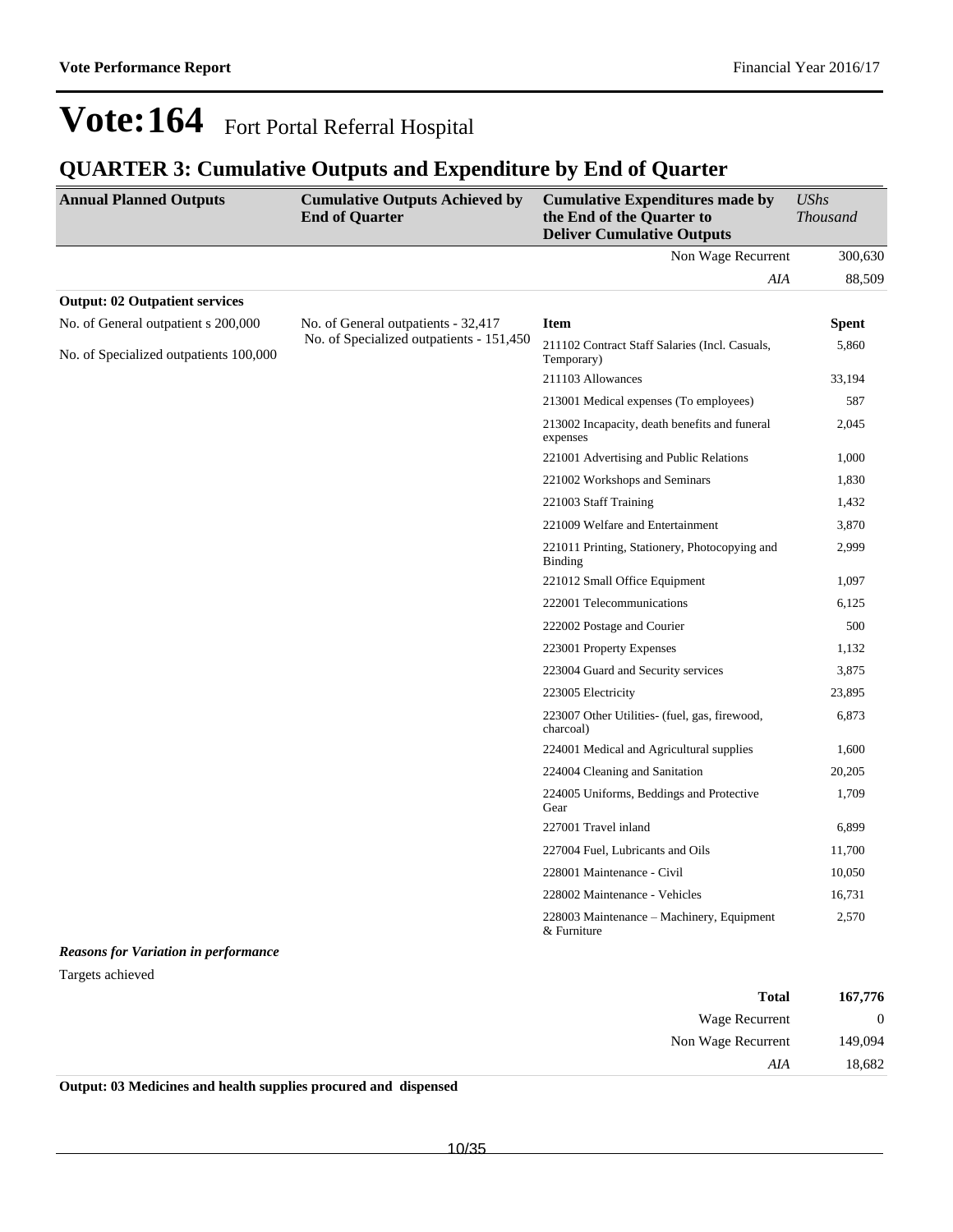### **QUARTER 3: Cumulative Outputs and Expenditure by End of Quarter**

| <b>Annual Planned Outputs</b>               | <b>Cumulative Outputs Achieved by</b><br><b>End of Quarter</b>                                                                                                                                                                                                                     | <b>Cumulative Expenditures made by</b><br>the End of the Quarter to<br><b>Deliver Cumulative Outputs</b> | <b>UShs</b><br><b>Thousand</b> |
|---------------------------------------------|------------------------------------------------------------------------------------------------------------------------------------------------------------------------------------------------------------------------------------------------------------------------------------|----------------------------------------------------------------------------------------------------------|--------------------------------|
|                                             | Value of Medicines and Medical supplies Value of Medicines and Medical supplies Item                                                                                                                                                                                               |                                                                                                          | <b>Spent</b>                   |
| received worth 1.038123378bn                | received worth 833,858,871.88<br>211103 Allowances<br>221008 Computer supplies and Information<br>Technology (IT)<br>221009 Welfare and Entertainment<br>221010 Special Meals and Drinks<br>Binding<br>222001 Telecommunications<br>223001 Property Expenses<br>223005 Electricity |                                                                                                          | 720                            |
|                                             |                                                                                                                                                                                                                                                                                    |                                                                                                          | 409                            |
|                                             |                                                                                                                                                                                                                                                                                    |                                                                                                          | 2,602                          |
|                                             |                                                                                                                                                                                                                                                                                    |                                                                                                          | 1,056                          |
|                                             |                                                                                                                                                                                                                                                                                    | 221011 Printing, Stationery, Photocopying and                                                            | 1,359                          |
|                                             |                                                                                                                                                                                                                                                                                    |                                                                                                          | 950                            |
|                                             |                                                                                                                                                                                                                                                                                    |                                                                                                          | 3,500                          |
|                                             |                                                                                                                                                                                                                                                                                    |                                                                                                          | 16,875                         |
|                                             |                                                                                                                                                                                                                                                                                    | 223006 Water                                                                                             | 1,755                          |
|                                             |                                                                                                                                                                                                                                                                                    | 224001 Medical and Agricultural supplies                                                                 | 4,200                          |
|                                             |                                                                                                                                                                                                                                                                                    | 227001 Travel inland                                                                                     | 5,400                          |
|                                             |                                                                                                                                                                                                                                                                                    | 227004 Fuel, Lubricants and Oils                                                                         | 3,600                          |
|                                             |                                                                                                                                                                                                                                                                                    | 228002 Maintenance - Vehicles                                                                            | 900                            |
| <b>Reasons for Variation in performance</b> |                                                                                                                                                                                                                                                                                    |                                                                                                          |                                |
| 80% of Budget spent                         |                                                                                                                                                                                                                                                                                    |                                                                                                          |                                |

| 43,326 | <b>Total</b>       |
|--------|--------------------|
| 0      | Wage Recurrent     |
| 37,126 | Non Wage Recurrent |
| 6,200  | AIA                |

**Output: 04 Diagnostic services**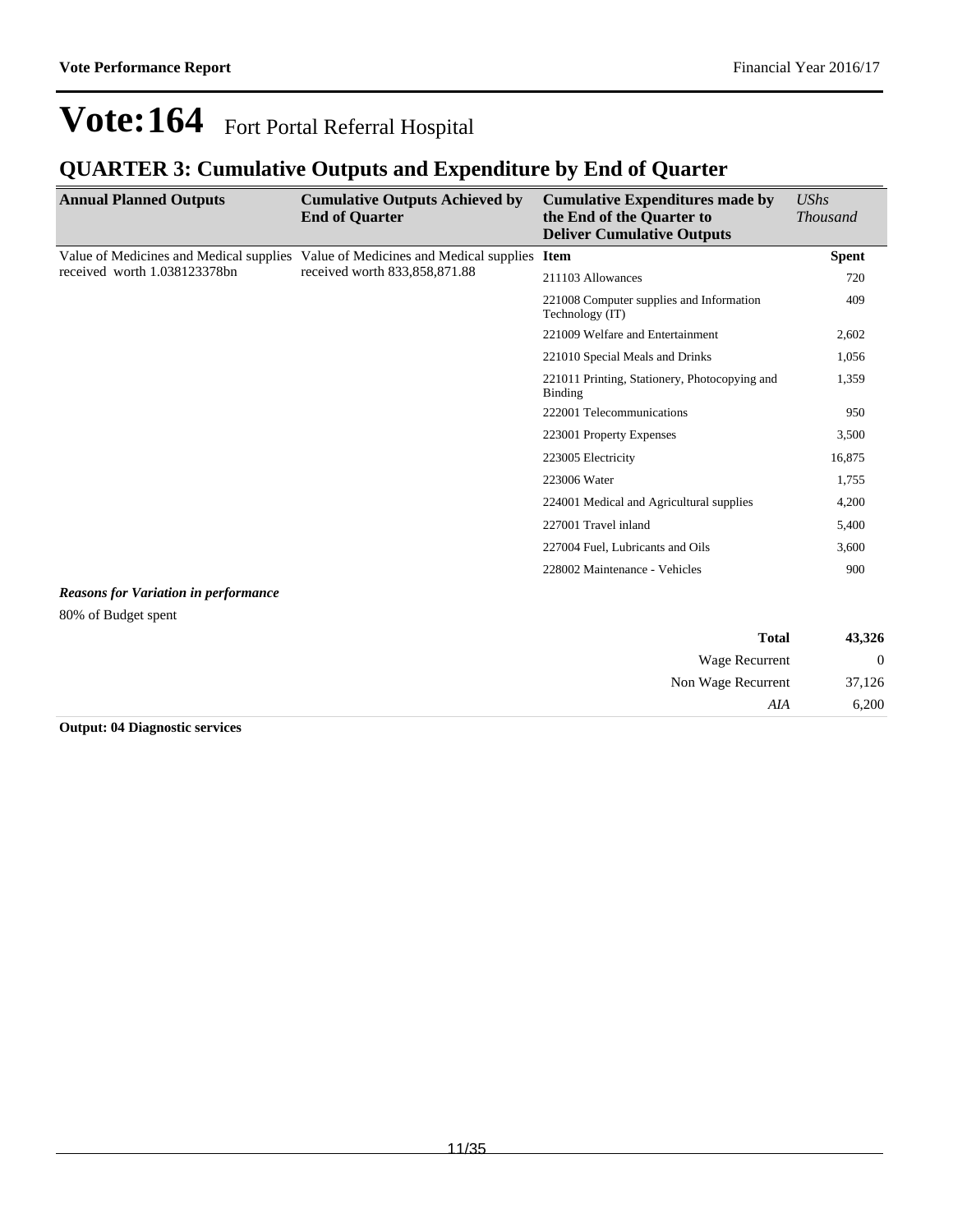Non Wage Recurrent 58,752

*AIA* 9,252

## **Vote:164** Fort Portal Referral Hospital

### **QUARTER 3: Cumulative Outputs and Expenditure by End of Quarter**

| <b>Annual Planned Outputs</b>                                      | <b>Cumulative Outputs Achieved by</b><br><b>End of Quarter</b> | <b>Cumulative Expenditures made by</b><br>the End of the Quarter to<br><b>Deliver Cumulative Outputs</b> | <b>UShs</b><br><b>Thousand</b> |
|--------------------------------------------------------------------|----------------------------------------------------------------|----------------------------------------------------------------------------------------------------------|--------------------------------|
| No. of Lab Tests; 109,000.                                         | No. of Lab 99,428 Tests;                                       | <b>Item</b>                                                                                              | <b>Spent</b>                   |
| No of X-rays 10,000<br>No of Ultra sounds                          | No of Radiology 5,217                                          | 211103 Allowances                                                                                        | 10,960                         |
|                                                                    |                                                                | 213002 Incapacity, death benefits and funeral<br>expenses                                                | 600                            |
| 3,000:                                                             |                                                                | 221001 Advertising and Public Relations                                                                  | 2,000                          |
|                                                                    |                                                                | 221002 Workshops and Seminars                                                                            | 2,970                          |
|                                                                    |                                                                | 221003 Staff Training                                                                                    | 500                            |
|                                                                    |                                                                | 221008 Computer supplies and Information<br>Technology (IT)                                              | 504                            |
|                                                                    |                                                                | 221009 Welfare and Entertainment                                                                         | 4,550                          |
|                                                                    |                                                                | 221010 Special Meals and Drinks                                                                          | 1,572                          |
|                                                                    |                                                                | 221011 Printing, Stationery, Photocopying and<br>Binding                                                 | 2,993                          |
|                                                                    |                                                                | 221012 Small Office Equipment                                                                            | 500                            |
|                                                                    |                                                                | 222001 Telecommunications                                                                                | 700                            |
|                                                                    |                                                                | 222002 Postage and Courier                                                                               | 409                            |
|                                                                    |                                                                | 223005 Electricity                                                                                       | 3,164                          |
|                                                                    |                                                                | 227001 Travel inland                                                                                     | 22,859                         |
|                                                                    |                                                                | 227004 Fuel, Lubricants and Oils                                                                         | 11,700                         |
|                                                                    |                                                                | 228001 Maintenance - Civil                                                                               | 765                            |
|                                                                    |                                                                | 228002 Maintenance - Vehicles                                                                            | 1,260                          |
| <b>Reasons for Variation in performance</b>                        |                                                                |                                                                                                          |                                |
| Major constraints remains frequent stock outs of X-Ray Consumables |                                                                |                                                                                                          |                                |
|                                                                    |                                                                | <b>Total</b>                                                                                             | 68,004                         |
|                                                                    |                                                                | <b>Wage Recurrent</b>                                                                                    | $\mathbf{0}$                   |

**Output: 05 Hospital Management and support services**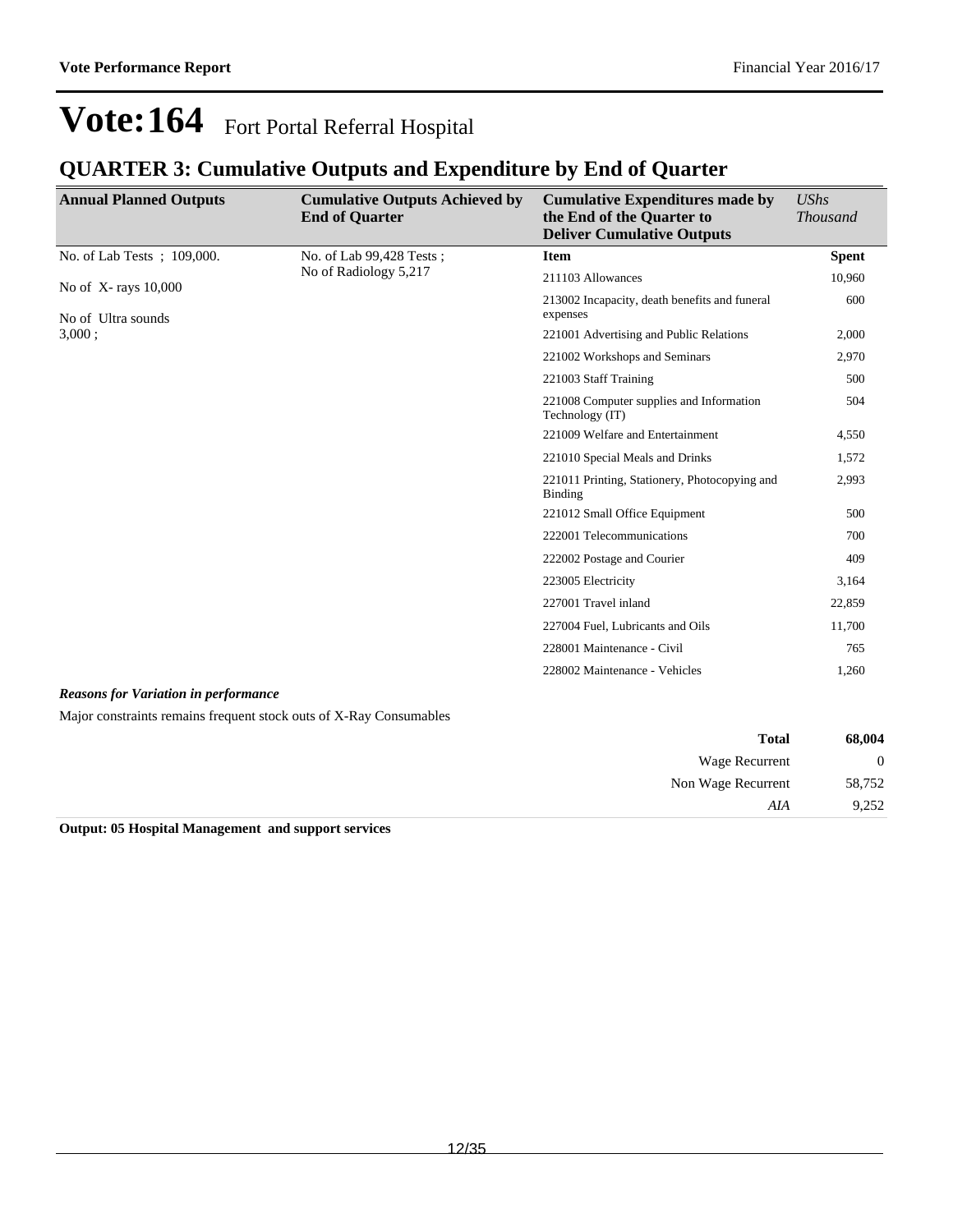### **QUARTER 3: Cumulative Outputs and Expenditure by End of Quarter**

| <b>Annual Planned Outputs</b>   | <b>Cumulative Outputs Achieved by</b><br><b>End of Quarter</b> | <b>Cumulative Expenditures made by</b><br>the End of the Quarter to<br><b>Deliver Cumulative Outputs</b> | <b>UShs</b><br><b>Thousand</b> |
|---------------------------------|----------------------------------------------------------------|----------------------------------------------------------------------------------------------------------|--------------------------------|
| Annual Financial Report 1       | <b>Ouarterly Performance Reports 3</b>                         | <b>Item</b>                                                                                              | <b>Spent</b>                   |
| Quarterly Performance Reports 4 | Number of Board meetings 2<br>Patients referrals 110           | 211101 General Staff Salaries                                                                            | 2,348,318                      |
|                                 | <b>Contracts Committee Meetings 17</b>                         | 211103 Allowances                                                                                        | 6,650                          |
| Number of Board meetings 5      | Compound Cleaning 9<br>Ward Cleaning 9                         | 212102 Pension for General Civil Service                                                                 | 66,027                         |
| Patients referrals 200          | <b>Laundry Services 9</b><br>Cesspool emptying 164             | 213002 Incapacity, death benefits and funeral<br>expenses                                                | 750                            |
| Contracts Committee Meetings 24 |                                                                | 213004 Gratuity Expenses                                                                                 | 119,448                        |
| Compound Cleaning 12            |                                                                | 221001 Advertising and Public Relations                                                                  | 1,945                          |
|                                 |                                                                | 221002 Workshops and Seminars                                                                            | 1,009                          |
| Ward Cleaning 12                |                                                                | 221003 Staff Training                                                                                    | 3,681                          |
| Laundry Services 12             |                                                                | 221006 Commissions and related charges                                                                   | 6,957                          |
|                                 |                                                                | 221007 Books, Periodicals & Newspapers                                                                   | 736                            |
| Cesspool emptying 12            |                                                                | 221009 Welfare and Entertainment                                                                         | 6,896                          |
|                                 |                                                                | 221010 Special Meals and Drinks                                                                          | 2,590                          |
|                                 |                                                                | 221011 Printing, Stationery, Photocopying and<br><b>Binding</b>                                          | 3,019                          |
|                                 |                                                                | 221012 Small Office Equipment                                                                            | 645                            |
|                                 |                                                                | 222001 Telecommunications                                                                                | 980                            |
|                                 |                                                                | 222002 Postage and Courier                                                                               | 409                            |
|                                 |                                                                | 223001 Property Expenses                                                                                 | 2,002                          |
|                                 |                                                                | 223003 Rent – (Produced Assets) to private<br>entities                                                   | 2,400                          |
|                                 |                                                                | 223005 Electricity                                                                                       | 2,455                          |
|                                 |                                                                | 223007 Other Utilities- (fuel, gas, firewood,<br>charcoal)                                               | 2,774                          |
|                                 |                                                                | 227001 Travel inland                                                                                     | 28,219                         |
|                                 |                                                                | 227004 Fuel, Lubricants and Oils                                                                         | 11,787                         |
|                                 |                                                                | 228001 Maintenance - Civil                                                                               | 758                            |
|                                 |                                                                | 228002 Maintenance - Vehicles                                                                            | 1,625                          |

*Reasons for Variation in performance*

Budget provision for Cleaning, sanitation and Laundry insufficient, likely to incur domestic arrears

| 2,622,079 | <b>Total</b>       |
|-----------|--------------------|
| 2,348,318 | Wage Recurrent     |
| 261,671   | Non Wage Recurrent |
| 12,090    | AIA                |

**Output: 06 Prevention and rehabilitation services**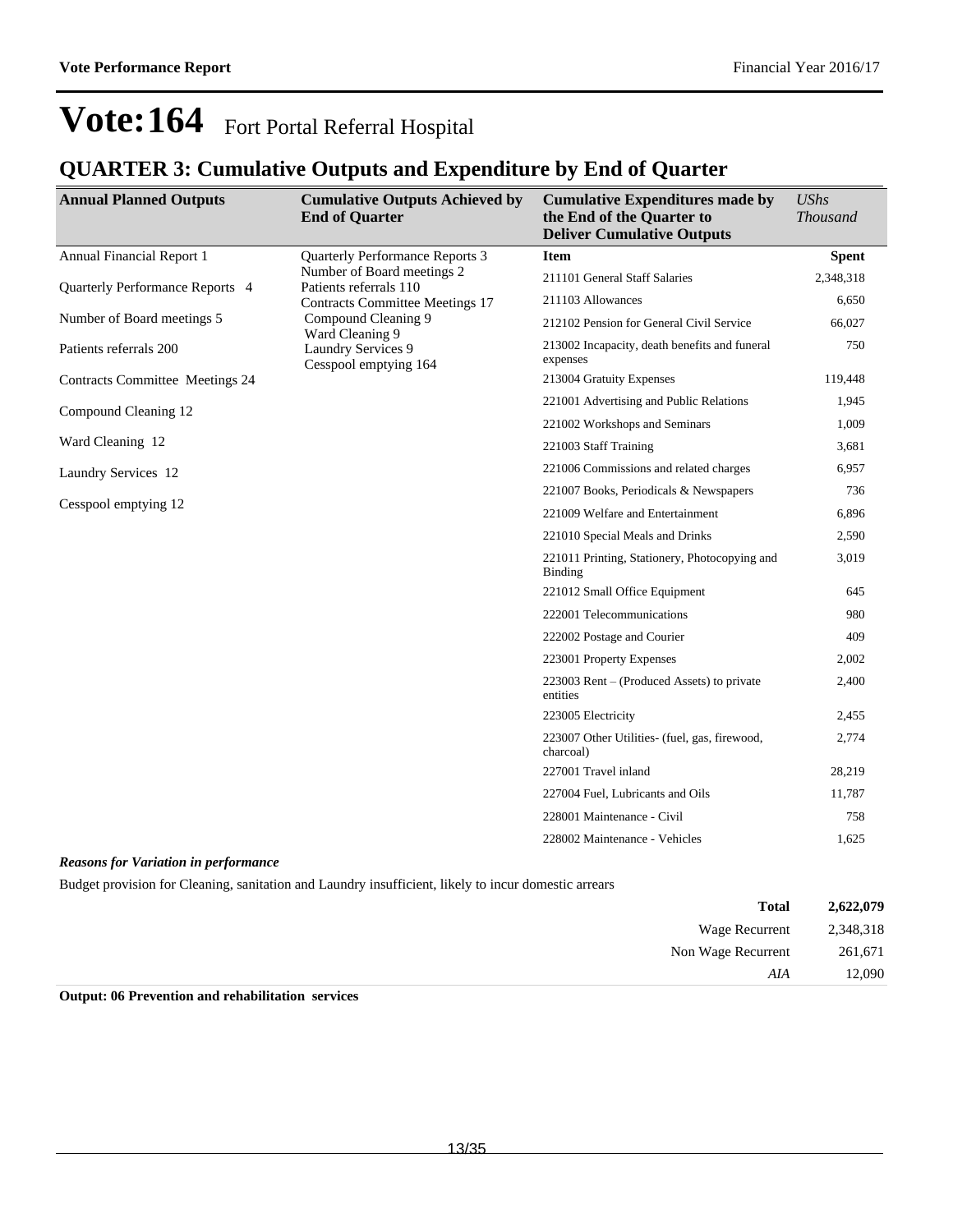### **QUARTER 3: Cumulative Outputs and Expenditure by End of Quarter**

| <b>Annual Planned Outputs</b>                                       | <b>Cumulative Outputs Achieved by</b><br><b>End of Quarter</b>                                             | <b>Cumulative Expenditures made by</b><br>the End of the Quarter to<br><b>Deliver Cumulative Outputs</b> | <b>UShs</b><br><i>Thousand</i> |
|---------------------------------------------------------------------|------------------------------------------------------------------------------------------------------------|----------------------------------------------------------------------------------------------------------|--------------------------------|
| Ante-Natal cases - 12,500                                           | Ante-Natal cases - 8,905 Family planning Item                                                              |                                                                                                          | <b>Spent</b>                   |
| Family planning contacts-3000<br>PMTCT cases - 6500, VCT/RCT 30,000 | contacts $-2,236$<br>211103 Allowances<br>EID cases $-5,834$ ,                                             |                                                                                                          | 5,898                          |
| person                                                              | $HCT 29,022$ persons                                                                                       | 213002 Incapacity, death benefits and funeral<br>expenses<br>221001 Advertising and Public Relations     | 1,470                          |
|                                                                     |                                                                                                            |                                                                                                          | 500                            |
|                                                                     |                                                                                                            | 221002 Workshops and Seminars                                                                            | 684                            |
|                                                                     |                                                                                                            | 221003 Staff Training                                                                                    | 500                            |
|                                                                     | 221008 Computer supplies and Information<br>Technology (IT)<br>221009 Welfare and Entertainment<br>Binding |                                                                                                          | 420                            |
|                                                                     |                                                                                                            |                                                                                                          | 1,450                          |
|                                                                     |                                                                                                            | 221011 Printing, Stationery, Photocopying and                                                            | 3,743                          |
|                                                                     |                                                                                                            | 223005 Electricity                                                                                       | 3,375                          |
|                                                                     |                                                                                                            | 223006 Water                                                                                             | 9,000                          |
|                                                                     |                                                                                                            | 223007 Other Utilities- (fuel, gas, firewood,<br>charcoal)                                               | 1,155                          |

#### *Reasons for Variation in performance*

There very low uptake of Family planning. HCT ie high demand as the population is well sensitized.

| <b>Total</b>                            | 28,195         |
|-----------------------------------------|----------------|
| Wage Recurrent                          | $\overline{0}$ |
| Non Wage Recurrent                      | 27,295         |
| AIA                                     | 900            |
| <b>Output: 07 Immunisation Services</b> |                |

| No. of persons immunised (women, | No. of immunized persons $-35,593$ | <b>Item</b>                                                 | <b>Spent</b> |
|----------------------------------|------------------------------------|-------------------------------------------------------------|--------------|
| children and men). 30,000        |                                    | 211103 Allowances                                           | 11,144       |
|                                  |                                    | 213001 Medical expenses (To employees)                      | 508          |
|                                  |                                    | 213002 Incapacity, death benefits and funeral<br>expenses   | 900          |
|                                  |                                    | 221003 Staff Training                                       | 1,000        |
|                                  |                                    | 221008 Computer supplies and Information<br>Technology (IT) | 500          |
|                                  |                                    | 221009 Welfare and Entertainment                            | 1,740        |
|                                  |                                    | 221011 Printing, Stationery, Photocopying and<br>Binding    | 2,239        |
|                                  |                                    | 222001 Telecommunications                                   | 600          |
|                                  |                                    | 223005 Electricity                                          | 2,625        |
|                                  |                                    | 224004 Cleaning and Sanitation                              | 4,500        |
|                                  |                                    | 227004 Fuel, Lubricants and Oils                            | 1,200        |
|                                  |                                    | 228002 Maintenance - Vehicles                               | 2,820        |

#### *Reasons for Variation in performance*

Static target exceeded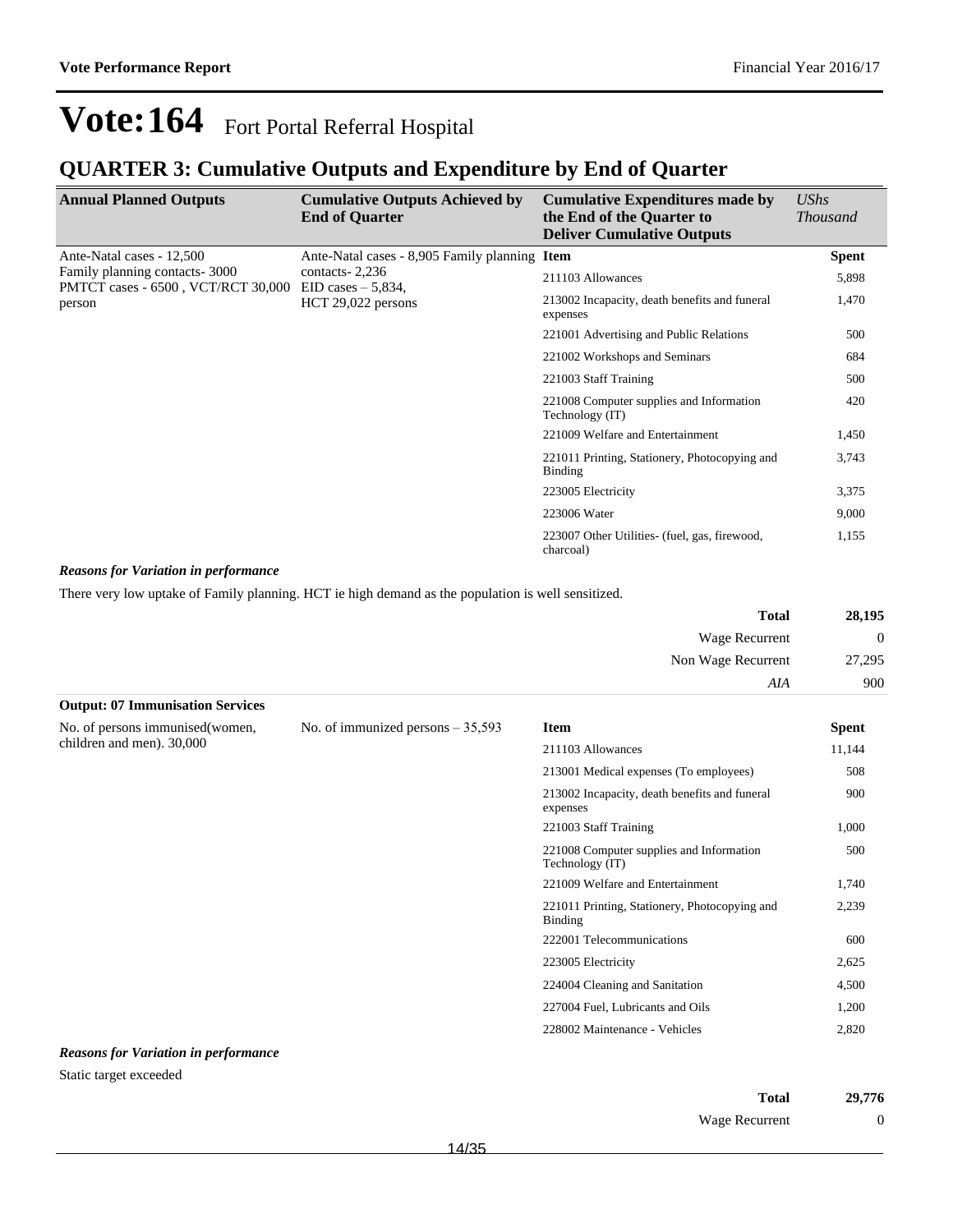### **QUARTER 3: Cumulative Outputs and Expenditure by End of Quarter**

| <b>Annual Planned Outputs</b>                                                                         | <b>Cumulative Outputs Achieved by</b><br><b>End of Quarter</b>                                                            | <b>Cumulative Expenditures made by</b><br>the End of the Quarter to<br><b>Deliver Cumulative Outputs</b>                                              | <b>UShs</b><br><b>Thousand</b> |
|-------------------------------------------------------------------------------------------------------|---------------------------------------------------------------------------------------------------------------------------|-------------------------------------------------------------------------------------------------------------------------------------------------------|--------------------------------|
|                                                                                                       |                                                                                                                           | Non Wage Recurrent                                                                                                                                    | 22,920                         |
|                                                                                                       |                                                                                                                           | AIA                                                                                                                                                   | 6,856                          |
|                                                                                                       |                                                                                                                           | <b>Total For SubProgramme</b>                                                                                                                         | 3,348,295                      |
|                                                                                                       |                                                                                                                           | Wage Recurrent                                                                                                                                        | 2,348,318                      |
|                                                                                                       |                                                                                                                           | Non Wage Recurrent                                                                                                                                    | 857,488                        |
|                                                                                                       |                                                                                                                           | AIA                                                                                                                                                   | 142,489                        |
| <b>Recurrent Programmes</b>                                                                           |                                                                                                                           |                                                                                                                                                       |                                |
| Subprogram: 02 Fort Portal Referral Hospital Internal Audit                                           |                                                                                                                           |                                                                                                                                                       |                                |
| <b>Outputs Provided</b>                                                                               |                                                                                                                           |                                                                                                                                                       |                                |
| <b>Output: 05 Hospital Management and support services</b>                                            |                                                                                                                           |                                                                                                                                                       |                                |
| Outputs include: Quarterly audit report,                                                              | Annual accounts done Verification of                                                                                      | <b>Item</b>                                                                                                                                           | <b>Spent</b>                   |
| and deliveries verified<br>pre auditing done<br>Financial records reviewed<br>Up dated Asset register | Domestic arrears done Asset Register<br>updated, verification of implementation<br>of Internal and external audit reports | 211103 Allowances                                                                                                                                     | 5,980                          |
| <b>Reasons for Variation in performance</b>                                                           |                                                                                                                           |                                                                                                                                                       |                                |
| in reporting                                                                                          |                                                                                                                           | Assessed the internal risk environment. The accounts staff only two available thus difficult to achieve segregation of roles and also leads to delays |                                |

| <b>Total</b>                  | 5,980    |
|-------------------------------|----------|
| <b>Wage Recurrent</b>         | $\theta$ |
| Non Wage Recurrent            | 5,980    |
| AIA                           | $\theta$ |
| <b>Total For SubProgramme</b> | 5,980    |
| <b>Wage Recurrent</b>         | $\theta$ |
| Non Wage Recurrent            | 5,980    |
| AIA                           | $\theta$ |
| <b>Recurrent Programmes</b>   |          |

**Subprogram: 03 Fort Portal Regional Maintenance**

*Outputs Provided*

**Output: 05 Hospital Management and support services**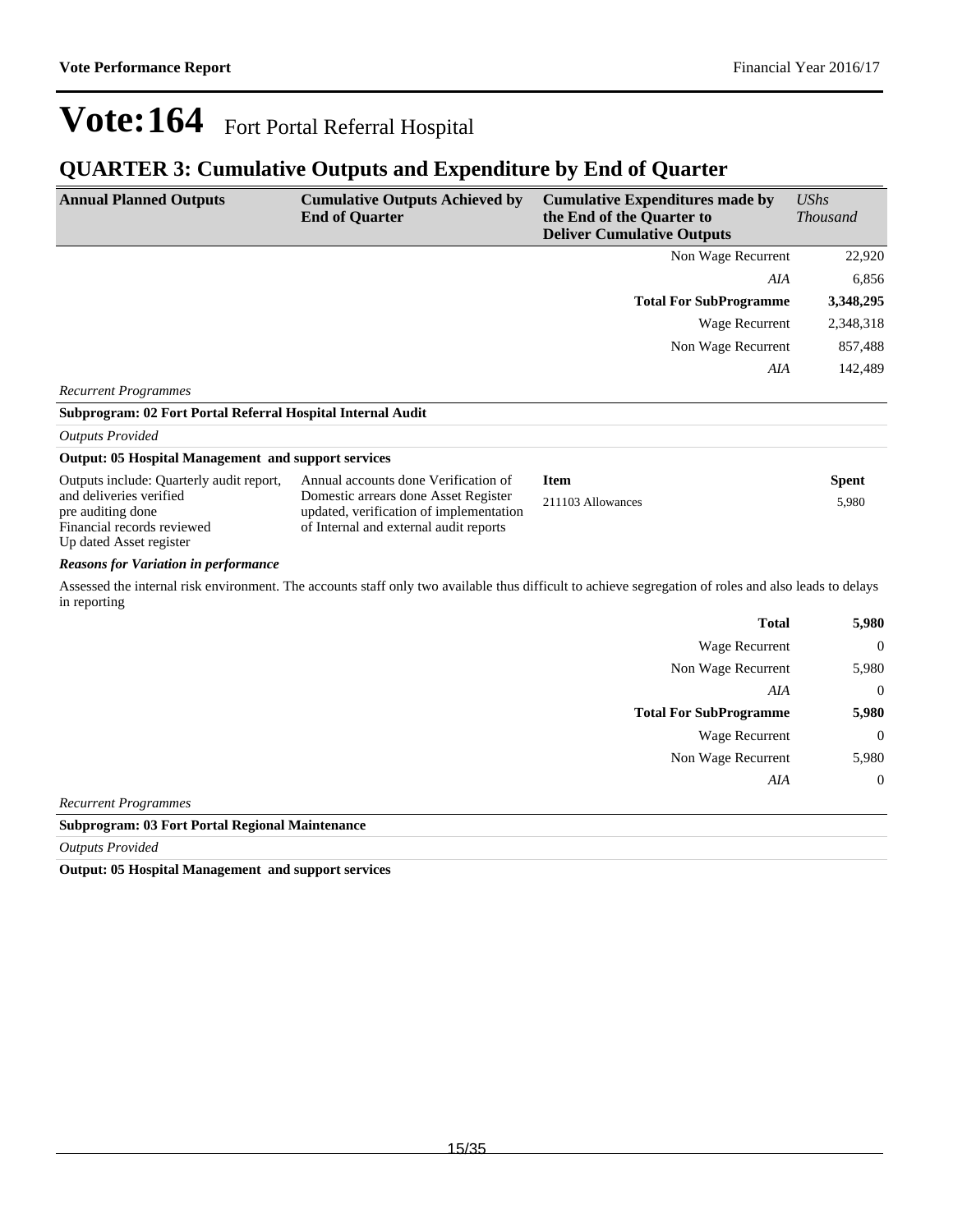### **QUARTER 3: Cumulative Outputs and Expenditure by End of Quarter**

| <b>Annual Planned Outputs</b>                      | <b>Cumulative Outputs Achieved by</b><br><b>End of Quarter</b>                                           | <b>Cumulative Expenditures made by</b><br>the End of the Quarter to<br><b>Deliver Cumulative Outputs</b> | <b>UShs</b><br><b>Thousand</b> |
|----------------------------------------------------|----------------------------------------------------------------------------------------------------------|----------------------------------------------------------------------------------------------------------|--------------------------------|
| Preventive and routine Maintainance                | Q1 Maintenance Activities Facilities                                                                     | <b>Item</b>                                                                                              | <b>Spent</b>                   |
| done in Rwenzori Region. Spare parts               | Where Equipment Were Repaired 1                                                                          | 211103 Allowances                                                                                        | 12,849                         |
| procured:<br>Allowances while on monthly/quarterly | Autoclaves Kyarusozi, Kyenjojo,<br>Bukuuku, Kibiito, Bundibugyo 2 Reagent                                | 221002 Workshops and Seminars                                                                            | 6,750                          |
| routine maintenance and support                    | fridge Ntara, St. Paul, Kyarusozi 3                                                                      | 221003 Staff Training                                                                                    | 5,664                          |
| supervision:<br>Utilities paid:                    | Oxygen concentrators Fort portal,<br>Rukunyu, Nyahuka, Rwesande,                                         | 221009 Welfare and Entertainment                                                                         | 2,309                          |
| Vehicle maintenance:                               | Bundibugyo, Kyegegwa, St. Paul, 4                                                                        | 221010 Special Meals and Drinks                                                                          | 1,922                          |
| Oil and lubricants                                 | Microscope Kyarusozi, St. Paul,                                                                          |                                                                                                          |                                |
| <b>Staff Welfare:</b>                              | Bukuuku, Fort Portal 5 Operation light                                                                   | 221011 Printing, Stationery, Photocopying and<br>Binding                                                 | 3,075                          |
| <b>Staff Training</b>                              | Bwera, Rwesande, Rukuunyu,                                                                               | 221012 Small Office Equipment                                                                            | 1,200                          |
|                                                    | Bundibugyo, Fort Portal, Kyegegwa,<br>Kyenjojo 6 Operation Table Kyenjojo, St. 222001 Telecommunications |                                                                                                          |                                |
|                                                    | Paul, Kyegegwa, Bundibugyo, Rukuunyu,                                                                    |                                                                                                          | 2,760                          |
|                                                    | Rwesande 7 Suction machine                                                                               | 223005 Electricity                                                                                       | 2,015                          |
|                                                    | Rukuunyu, Kibiito, Kyarusozi 8 Scanner                                                                   | 223006 Water                                                                                             | 2,015                          |
|                                                    | Kyarusozi 9 Patient /Instrument trolleys<br>& drip stand Rwesande, Kyegegwa,                             | 224004 Cleaning and Sanitation                                                                           | 3,370                          |
|                                                    | Bundibugyo, Fort Portal 10 Centrifuge                                                                    | 227001 Travel inland                                                                                     | 8,100                          |
|                                                    | Rukuunyu Fort Portal 11 Inverter                                                                         | 227002 Travel abroad                                                                                     | 2,002                          |
|                                                    | Rukuunyu 12 Infant incubator Kibiito,<br>Fort Portal 13 Baby resuscitator Kibiito                        | 227004 Fuel, Lubricants and Oils                                                                         | 16,257                         |
|                                                    | 14 Generators Ntara, Kyegegwa 15 BP                                                                      |                                                                                                          |                                |
|                                                    | machines St. Paul, Nyahuka, 16 Inventory                                                                 | 228002 Maintenance - Vehicles                                                                            | 6,000                          |
|                                                    | update Kyenjojo, Bukuuku, Rukuunyu,                                                                      | 228003 Maintenance - Machinery, Equipment<br>& Furniture                                                 | 40,181                         |
|                                                    | 17 Weighing scales Nyahuka 18<br>Phototherapy light Kibiito 19 Nebulizer                                 |                                                                                                          |                                |
|                                                    | Fort Portal 20 Patient bed/Boiler Fort                                                                   |                                                                                                          |                                |
|                                                    | Portal Q2 Maintenance Activities                                                                         |                                                                                                          |                                |
|                                                    | Operation Lights-Bundibugyo, Ntara,                                                                      |                                                                                                          |                                |
|                                                    | Bwera, Kyarusozi, Kyegegwa And Kikyo                                                                     |                                                                                                          |                                |
|                                                    | Oxygen concentrators- Ntara, FPH,                                                                        |                                                                                                          |                                |
|                                                    | Rukunyu, Bundibugyo, Kikyo, Kyegegwa<br>Patient Trolley - Kyenjojo Steam                                 |                                                                                                          |                                |
|                                                    | sterilizer / Autoclaves - Bundibugyo,                                                                    |                                                                                                          |                                |
|                                                    | Ntara, Bwera, FPH, Kikyo, Kyenjojo,                                                                      |                                                                                                          |                                |
|                                                    | Kyarusozi Dental chair,-FPH, Bwera                                                                       |                                                                                                          |                                |
|                                                    | Examination bed, Patient monitor FPH                                                                     |                                                                                                          |                                |
|                                                    | Suction machine Bwera, Kyarusozi                                                                         |                                                                                                          |                                |
|                                                    | Patient beds - Bwera, Blood bank and                                                                     |                                                                                                          |                                |
|                                                    | Reagent Fridges Kyarusozi, Kyegegwa                                                                      |                                                                                                          |                                |
|                                                    | Microscopes Kyarusozi, Kyenjojo,                                                                         |                                                                                                          |                                |
|                                                    | Kasusu, Ntandi, FPH Examination lamp -<br>Bundibugyo Baby warmer - Ntara,                                |                                                                                                          |                                |
|                                                    | Kyenjojo, FPH Operation bed / table -                                                                    |                                                                                                          |                                |
|                                                    | Ntara Generators - Kikyo, Ntara BP                                                                       |                                                                                                          |                                |
|                                                    | machines- - Ntandi, FPH OMV, Foot                                                                        |                                                                                                          |                                |
|                                                    | Amb. & Nebulizer Bwera Infant                                                                            |                                                                                                          |                                |
|                                                    | Incubator - Bundibugyo, Kyenjojo                                                                         |                                                                                                          |                                |
|                                                    | Weighing scales Bwera, Ntandi, Kikyo,                                                                    |                                                                                                          |                                |
|                                                    | FPH                                                                                                      |                                                                                                          |                                |

*Reasons for Variation in performance*

The PBS doesn't accommodate more than 2000 characters thus cumulative doesn't include Q3 report. The demand for equipment in the region with all HCIVs functional over strips the available budget

| <b>Total</b>   | 116,467 |
|----------------|---------|
| Wage Recurrent |         |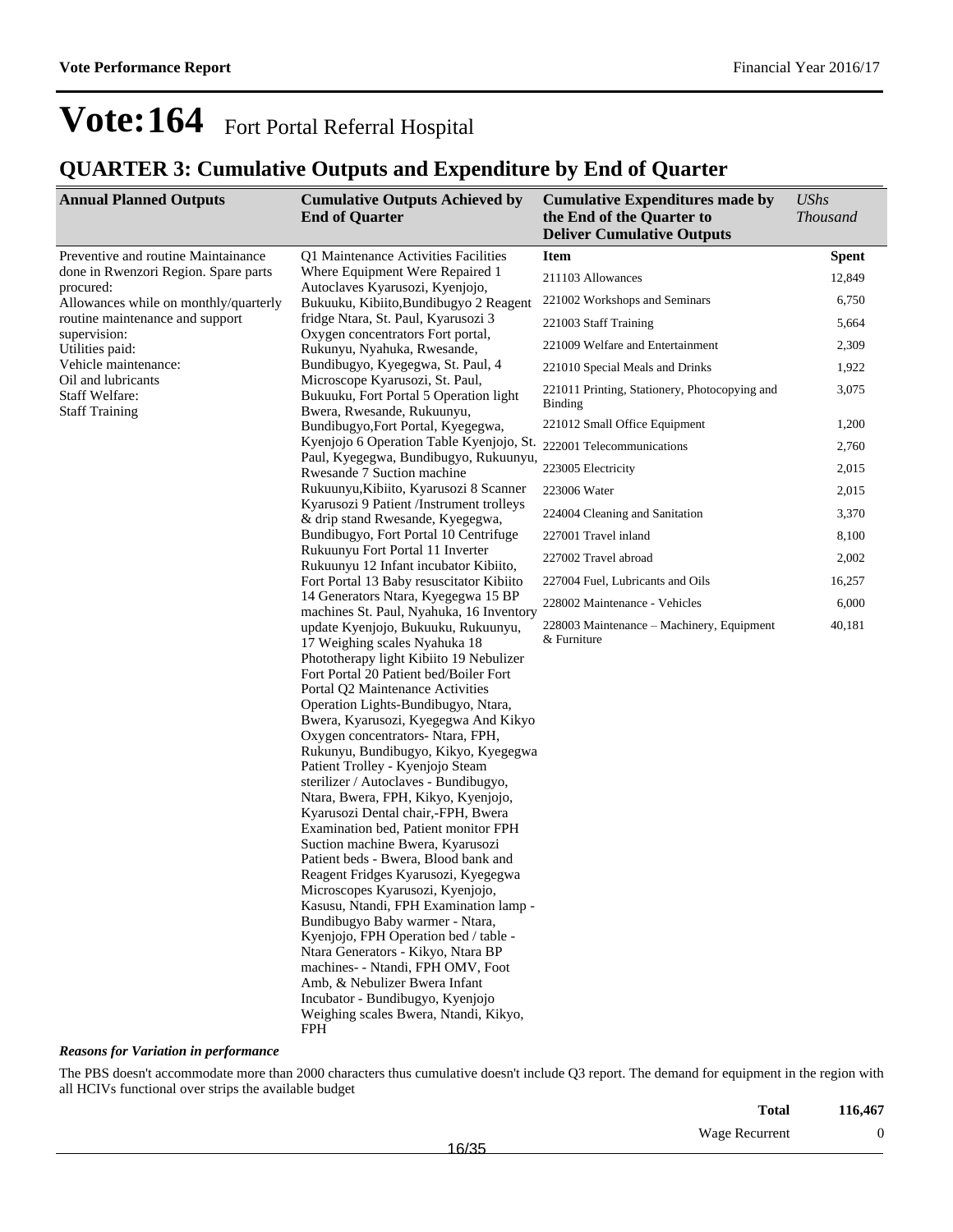### **QUARTER 3: Cumulative Outputs and Expenditure by End of Quarter**

| <b>Annual Planned Outputs</b>                                                                                                                                             | <b>Cumulative Outputs Achieved by</b><br><b>End of Quarter</b>                                                                                                                                                                                                                                                                                                                                                                                                                                                                                                              | <b>Cumulative Expenditures made by</b><br>the End of the Quarter to<br><b>Deliver Cumulative Outputs</b> |                                 | <b>UShs</b><br><b>Thousand</b>             |
|---------------------------------------------------------------------------------------------------------------------------------------------------------------------------|-----------------------------------------------------------------------------------------------------------------------------------------------------------------------------------------------------------------------------------------------------------------------------------------------------------------------------------------------------------------------------------------------------------------------------------------------------------------------------------------------------------------------------------------------------------------------------|----------------------------------------------------------------------------------------------------------|---------------------------------|--------------------------------------------|
|                                                                                                                                                                           |                                                                                                                                                                                                                                                                                                                                                                                                                                                                                                                                                                             |                                                                                                          | Non Wage Recurrent              | 116,467                                    |
|                                                                                                                                                                           |                                                                                                                                                                                                                                                                                                                                                                                                                                                                                                                                                                             |                                                                                                          | AIA                             | $\mathbf{0}$                               |
|                                                                                                                                                                           |                                                                                                                                                                                                                                                                                                                                                                                                                                                                                                                                                                             |                                                                                                          | <b>Total For SubProgramme</b>   | 116,467                                    |
|                                                                                                                                                                           |                                                                                                                                                                                                                                                                                                                                                                                                                                                                                                                                                                             |                                                                                                          | Wage Recurrent                  | $\theta$                                   |
|                                                                                                                                                                           |                                                                                                                                                                                                                                                                                                                                                                                                                                                                                                                                                                             |                                                                                                          | Non Wage Recurrent              | 116,467                                    |
|                                                                                                                                                                           |                                                                                                                                                                                                                                                                                                                                                                                                                                                                                                                                                                             |                                                                                                          | AIA                             | $\mathbf{0}$                               |
| <b>Development Projects</b><br>Project: 1004 Fort Portal Rehabilitation Referral Hospital                                                                                 |                                                                                                                                                                                                                                                                                                                                                                                                                                                                                                                                                                             |                                                                                                          |                                 |                                            |
| <b>Capital Purchases</b>                                                                                                                                                  |                                                                                                                                                                                                                                                                                                                                                                                                                                                                                                                                                                             |                                                                                                          |                                 |                                            |
| <b>Output: 72 Government Buildings and Administrative Infrastructure</b>                                                                                                  |                                                                                                                                                                                                                                                                                                                                                                                                                                                                                                                                                                             |                                                                                                          |                                 |                                            |
| Renovation, Improvement and<br>maintenance of Hospital walkways and<br>Administrative Infrastructure<br><b>Reasons for Variation in performance</b><br>No funds available | Co-funding the construction of ART<br>patients shade, hospital contributed by<br>constructing ART clinic slab for patients(<br>while SUSTAIN did the structure of the<br>Shade, Window repair materials for<br>Medical wards, Door locks replacements,<br>Patient Toilet door replacement for<br>Maternity toilets and repair plus labour<br>costs, Murram for hospital Road works,<br>Toilet door replacement, Manhole covers,<br>and Container slab and roof repaired,<br>Container shelves for Inpatient Pharmacy.<br>Extension of chain link fence to staff<br>quarters | <b>Item</b><br>312104 Other Structures                                                                   | <b>Total</b><br>GoU Development | <b>Spent</b><br>23,884<br>23,884<br>23,884 |
|                                                                                                                                                                           |                                                                                                                                                                                                                                                                                                                                                                                                                                                                                                                                                                             |                                                                                                          | <b>External Financing</b>       | $\overline{0}$                             |
| Output: 77 Purchase of Specialised Machinery & Equipment                                                                                                                  |                                                                                                                                                                                                                                                                                                                                                                                                                                                                                                                                                                             |                                                                                                          | AIA                             | $\boldsymbol{0}$                           |
| Televisions, Theatre, ward                                                                                                                                                | Bio metric time machine Procured                                                                                                                                                                                                                                                                                                                                                                                                                                                                                                                                            | <b>Item</b>                                                                                              |                                 | <b>Spent</b>                               |
|                                                                                                                                                                           | Four oxygen concentrators, 5 insect killer 312202 Machinery and Equipment<br>machine procured,                                                                                                                                                                                                                                                                                                                                                                                                                                                                              |                                                                                                          |                                 | 14,967                                     |
| <b>Reasons for Variation in performance</b>                                                                                                                               |                                                                                                                                                                                                                                                                                                                                                                                                                                                                                                                                                                             |                                                                                                          |                                 |                                            |
| Determined by the financial cash flow                                                                                                                                     |                                                                                                                                                                                                                                                                                                                                                                                                                                                                                                                                                                             |                                                                                                          |                                 |                                            |
|                                                                                                                                                                           |                                                                                                                                                                                                                                                                                                                                                                                                                                                                                                                                                                             |                                                                                                          | <b>Total</b>                    | 14,967                                     |
|                                                                                                                                                                           |                                                                                                                                                                                                                                                                                                                                                                                                                                                                                                                                                                             |                                                                                                          | GoU Development                 | 14,967                                     |
|                                                                                                                                                                           |                                                                                                                                                                                                                                                                                                                                                                                                                                                                                                                                                                             |                                                                                                          | <b>External Financing</b>       | $\mathbf{0}$                               |
|                                                                                                                                                                           |                                                                                                                                                                                                                                                                                                                                                                                                                                                                                                                                                                             |                                                                                                          | <b>AIA</b>                      | $\boldsymbol{0}$                           |
| <b>Output: 80 Hospital Construction/rehabilitation</b>                                                                                                                    |                                                                                                                                                                                                                                                                                                                                                                                                                                                                                                                                                                             |                                                                                                          |                                 |                                            |
| Oxygen Gas Plant at Fort portal Hospital Oxygen Plant House Completed<br>warranty period                                                                                  |                                                                                                                                                                                                                                                                                                                                                                                                                                                                                                                                                                             | <b>Item</b><br>312104 Other Structures                                                                   |                                 | <b>Spent</b><br>35,932                     |
| <b>Reasons for Variation in performance</b>                                                                                                                               |                                                                                                                                                                                                                                                                                                                                                                                                                                                                                                                                                                             |                                                                                                          |                                 |                                            |
| There has been a delay in this procurement on the side of service provider                                                                                                | 17/35                                                                                                                                                                                                                                                                                                                                                                                                                                                                                                                                                                       |                                                                                                          |                                 |                                            |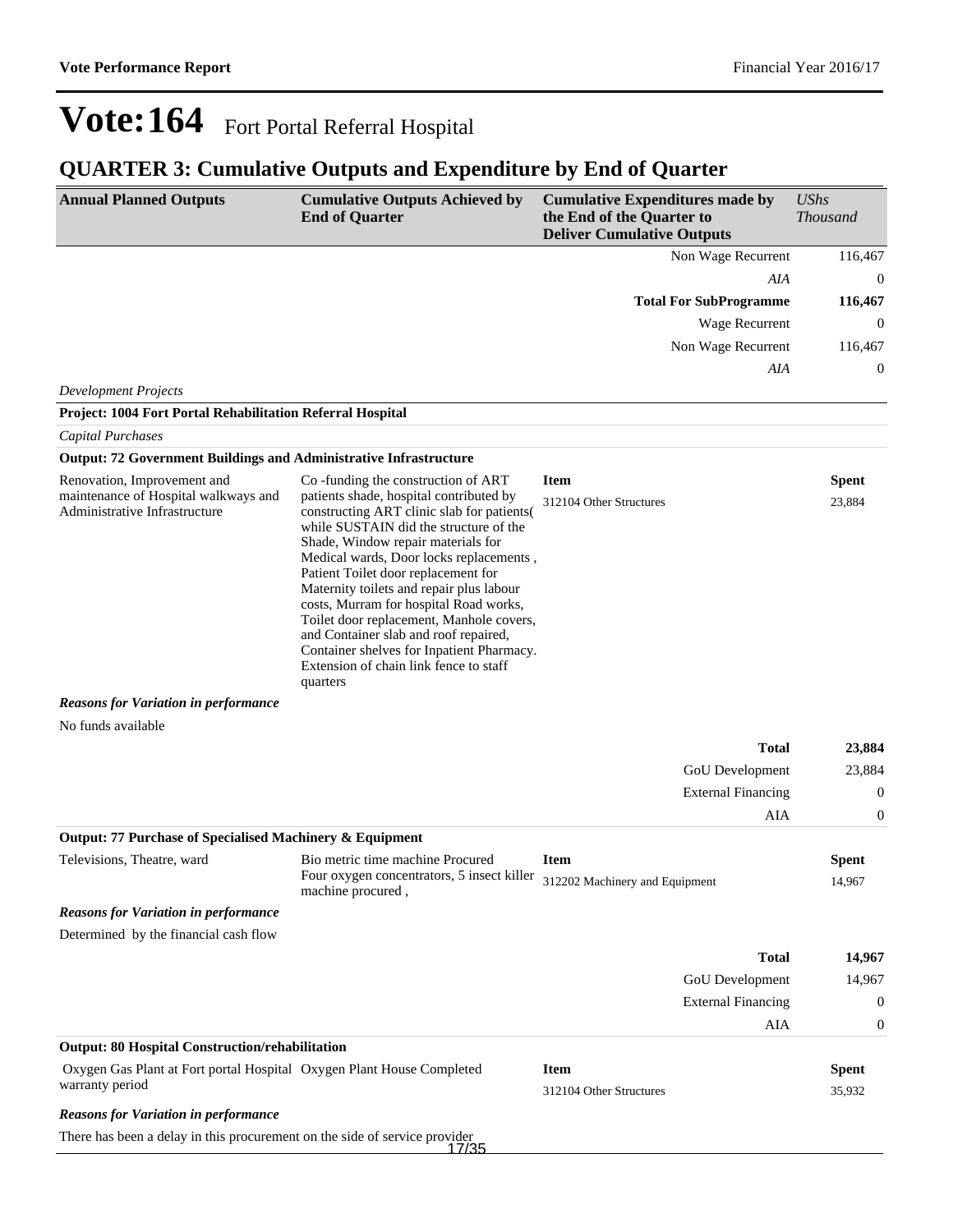### **QUARTER 3: Cumulative Outputs and Expenditure by End of Quarter**

| <b>Annual Planned Outputs</b>                           | <b>Cumulative Outputs Achieved by</b><br><b>End of Quarter</b> | <b>Cumulative Expenditures made by</b><br>the End of the Quarter to<br><b>Deliver Cumulative Outputs</b> | <b>UShs</b><br><b>Thousand</b> |
|---------------------------------------------------------|----------------------------------------------------------------|----------------------------------------------------------------------------------------------------------|--------------------------------|
|                                                         |                                                                | <b>Total</b>                                                                                             | 35,932                         |
|                                                         |                                                                | GoU Development                                                                                          | 35,932                         |
|                                                         |                                                                | <b>External Financing</b>                                                                                | $\boldsymbol{0}$               |
|                                                         |                                                                | AIA                                                                                                      | $\boldsymbol{0}$               |
| Output: 81 Staff houses construction and rehabilitation |                                                                |                                                                                                          |                                |
| Continuation of construction                            | Advertised for selection of Contractor                         | <b>Item</b>                                                                                              | <b>Spent</b>                   |
|                                                         |                                                                | 281504 Monitoring, Supervision & Appraisal<br>of capital works                                           | 1,110                          |
| <b>Reasons for Variation in performance</b>             |                                                                |                                                                                                          |                                |
| As per procurement Plan                                 |                                                                |                                                                                                          |                                |
|                                                         |                                                                | <b>Total</b>                                                                                             | 1,110                          |
|                                                         |                                                                | GoU Development                                                                                          | 1,110                          |
|                                                         |                                                                | <b>External Financing</b>                                                                                | $\boldsymbol{0}$               |
|                                                         |                                                                | <b>AIA</b>                                                                                               | $\theta$                       |
|                                                         |                                                                | <b>Total For SubProgramme</b>                                                                            | 75,893                         |
|                                                         |                                                                | GoU Development                                                                                          | 75,893                         |
|                                                         |                                                                | <b>External Financing</b>                                                                                | $\theta$                       |
|                                                         |                                                                | AIA                                                                                                      | $\boldsymbol{0}$               |
|                                                         |                                                                | <b>GRAND TOTAL</b>                                                                                       | 3,546,635                      |
|                                                         |                                                                | Wage Recurrent                                                                                           | 2,348,318                      |
|                                                         |                                                                | Non Wage Recurrent                                                                                       | 979,935                        |
|                                                         |                                                                | GoU Development                                                                                          | 75,893                         |
|                                                         |                                                                | <b>External Financing</b>                                                                                | $\Omega$                       |
|                                                         |                                                                | AIA                                                                                                      | 142,489                        |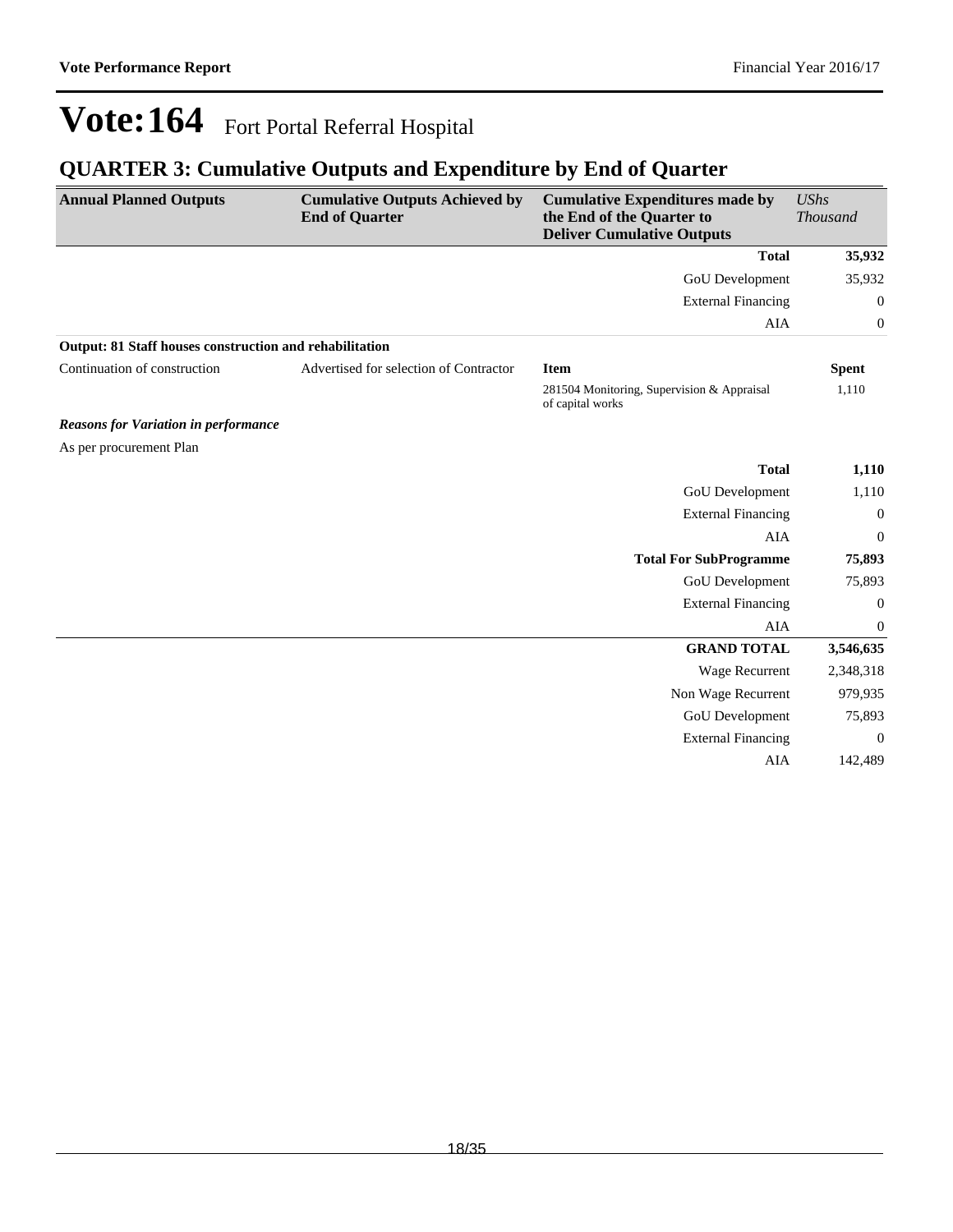### **QUARTER 3: Outputs and Expenditure in Quarter**

| <b>Outputs Planned in Quarter</b>                                                  | <b>Actual Outputs Achieved in</b><br>Quarter                                | <b>Expenditures incurred in the</b><br><b>Quarter to deliver outputs</b> | <b>UShs</b><br><b>Thousand</b> |
|------------------------------------------------------------------------------------|-----------------------------------------------------------------------------|--------------------------------------------------------------------------|--------------------------------|
| Program: 56 Regional Referral Hospital Services                                    |                                                                             |                                                                          |                                |
| <b>Recurrent Programmes</b>                                                        |                                                                             |                                                                          |                                |
| <b>Subprogram: 01 Fort Portal Referral Hospital Services</b>                       |                                                                             |                                                                          |                                |
| <b>Outputs Provided</b>                                                            |                                                                             |                                                                          |                                |
| <b>Output: 01 Inpatient services</b>                                               |                                                                             |                                                                          |                                |
| Total No. of Patients admitted: 6,250,<br>Total No. of Patients admitted: 7091     |                                                                             | <b>Item</b>                                                              | <b>Spent</b>                   |
| Total maternal deliveries - 1,250<br>Major surgeries 500<br>Blood transfusions 750 | Total maternal deliveries 1588<br>Major surgeries - 826<br><b>BOR 90.7%</b> | 211102 Contract Staff Salaries (Incl. Casuals,<br>Temporary)             | 45,810                         |
| BOR 85%,                                                                           | ALOS <sub>4</sub>                                                           | 211103 Allowances                                                        | 22,034                         |
| ALOS <sub>5</sub>                                                                  |                                                                             | 213001 Medical expenses (To employees)                                   | 6,385                          |
|                                                                                    |                                                                             | 213002 Incapacity, death benefits and funeral<br>expenses                | 5,400                          |
|                                                                                    |                                                                             | 221001 Advertising and Public Relations                                  | 2,121                          |
|                                                                                    |                                                                             | 221006 Commissions and related charges                                   | 12.655                         |
|                                                                                    |                                                                             | 221007 Books, Periodicals & Newspapers                                   | 1,411                          |
|                                                                                    |                                                                             | 221008 Computer supplies and Information<br>Technology (IT)              | 9,182                          |
|                                                                                    |                                                                             | 221009 Welfare and Entertainment                                         | 53,213                         |
|                                                                                    |                                                                             | 221010 Special Meals and Drinks                                          | 15,979                         |
|                                                                                    |                                                                             | 221011 Printing, Stationery, Photocopying and<br>Binding                 | 11,966                         |
|                                                                                    |                                                                             | 221012 Small Office Equipment                                            | 2,900                          |
|                                                                                    |                                                                             | 222001 Telecommunications                                                | 8,924                          |
|                                                                                    |                                                                             | 223001 Property Expenses                                                 | 12,000                         |
|                                                                                    |                                                                             | 223003 Rent – (Produced Assets) to private<br>entities                   | 9,940                          |
|                                                                                    |                                                                             | 223004 Guard and Security services                                       | 10,450                         |
|                                                                                    |                                                                             | 223005 Electricity                                                       | 14,103                         |
|                                                                                    |                                                                             | 223006 Water                                                             | 40,870                         |
|                                                                                    |                                                                             | 223007 Other Utilities- (fuel, gas, firewood,<br>charcoal)               | 11,553                         |
|                                                                                    |                                                                             | 224004 Cleaning and Sanitation                                           | 40,500                         |
|                                                                                    |                                                                             | 227001 Travel inland                                                     | 2,910                          |
|                                                                                    |                                                                             | 227002 Travel abroad                                                     | 3,000                          |
|                                                                                    |                                                                             | 227004 Fuel, Lubricants and Oils                                         | 22,118                         |
|                                                                                    |                                                                             | 228001 Maintenance - Civil                                               | 6,589                          |
|                                                                                    |                                                                             | 228002 Maintenance - Vehicles                                            | 8,489                          |
|                                                                                    |                                                                             | 228003 Maintenance - Machinery, Equipment<br>& Furniture                 | 8,638                          |
| <b>Reasons for Variation in performance</b>                                        |                                                                             |                                                                          |                                |

| Total              | 389,139 |
|--------------------|---------|
| Wage Recurrent     |         |
| Non Wage Recurrent | 300,630 |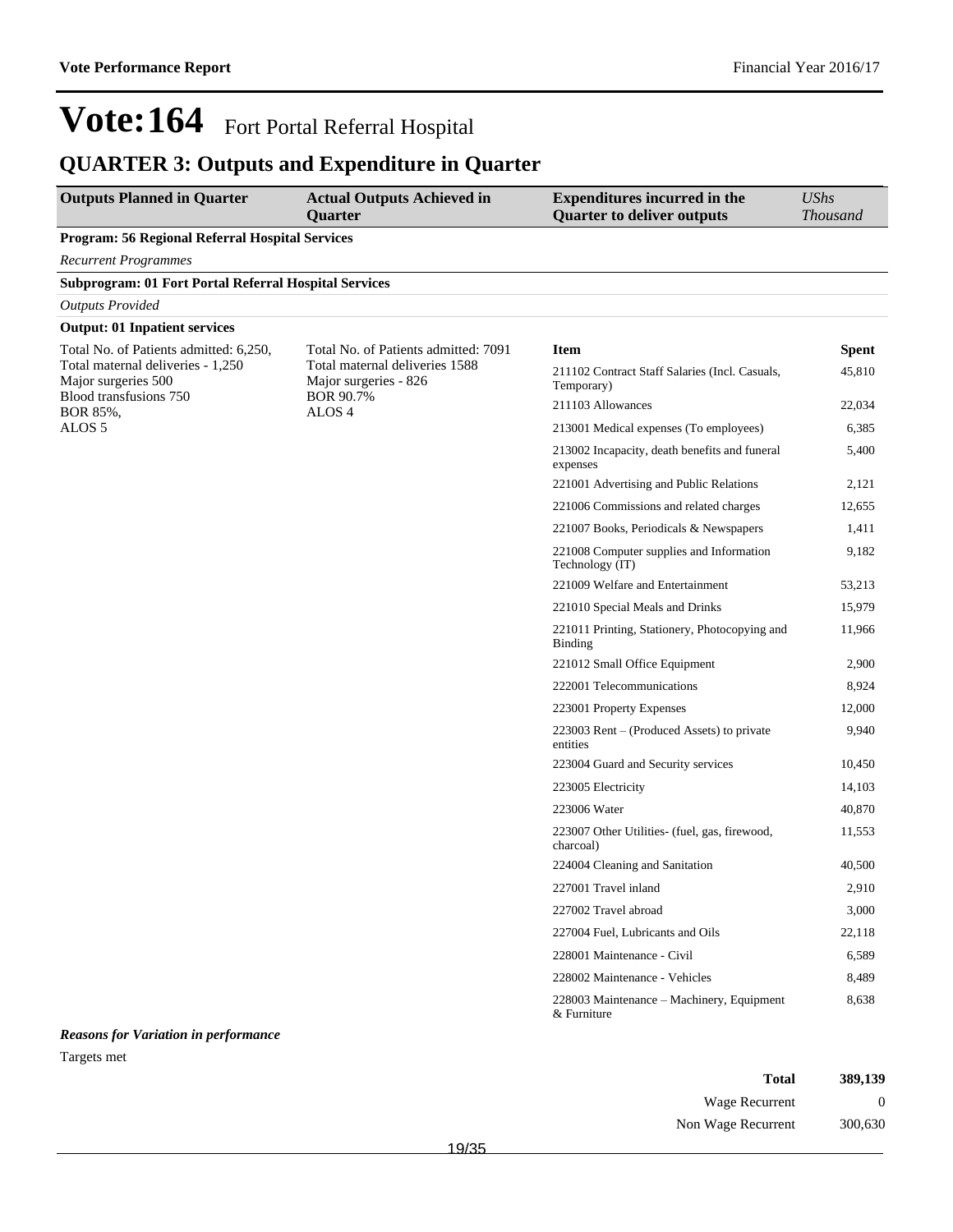### **QUARTER 3: Outputs and Expenditure in Quarter**

| <b>Outputs Planned in Quarter</b>           | <b>Actual Outputs Achieved in</b>       | <b>Expenditures incurred in the</b>                          | <b>UShs</b>     |
|---------------------------------------------|-----------------------------------------|--------------------------------------------------------------|-----------------|
|                                             | <b>Quarter</b>                          | <b>Quarter to deliver outputs</b>                            | <b>Thousand</b> |
|                                             |                                         | AIA                                                          | 88,509          |
| <b>Output: 02 Outpatient services</b>       |                                         |                                                              |                 |
| No. of General outpatient s 37,500          | No. of General outpatients - 13,441     | <b>Item</b>                                                  | <b>Spent</b>    |
| No. of Specialized outpatients 12,500       | No. of Specialized outpatients - 48,379 | 211102 Contract Staff Salaries (Incl. Casuals,<br>Temporary) | 5,860           |
|                                             |                                         | 211103 Allowances                                            | 33,194          |
|                                             |                                         | 213001 Medical expenses (To employees)                       | 587             |
|                                             |                                         | 213002 Incapacity, death benefits and funeral<br>expenses    | 2,045           |
|                                             |                                         | 221001 Advertising and Public Relations                      | 1,000           |
|                                             |                                         | 221002 Workshops and Seminars                                | 1,830           |
|                                             |                                         | 221003 Staff Training                                        | 1,432           |
|                                             |                                         | 221009 Welfare and Entertainment                             | 3,870           |
|                                             |                                         | 221011 Printing, Stationery, Photocopying and<br>Binding     | 2,999           |
|                                             |                                         | 221012 Small Office Equipment                                | 1,097           |
|                                             |                                         | 222001 Telecommunications                                    | 6,125           |
|                                             |                                         | 222002 Postage and Courier                                   | 500             |
|                                             |                                         | 223001 Property Expenses                                     | 1,132           |
|                                             |                                         | 223004 Guard and Security services                           | 3,875           |
|                                             |                                         | 223005 Electricity                                           | 23,895          |
|                                             |                                         | 223007 Other Utilities- (fuel, gas, firewood,<br>charcoal)   | 6,873           |
|                                             |                                         | 224001 Medical and Agricultural supplies                     | 1,600           |
|                                             |                                         | 224004 Cleaning and Sanitation                               | 20,205          |
|                                             |                                         | 224005 Uniforms, Beddings and Protective<br>Gear             | 1,709           |
|                                             |                                         | 227001 Travel inland                                         | 6,899           |
|                                             |                                         | 227004 Fuel, Lubricants and Oils                             | 11,700          |
|                                             |                                         | 228001 Maintenance - Civil                                   | 10,050          |
|                                             |                                         | 228002 Maintenance - Vehicles                                | 16,731          |
|                                             |                                         | 228003 Maintenance – Machinery, Equipment<br>& Furniture     | 2,570           |
| <b>Reasons for Variation in performance</b> |                                         |                                                              |                 |
| Targets achieved                            |                                         |                                                              |                 |

| 167,776        | <b>Total</b>                          |
|----------------|---------------------------------------|
| $\overline{0}$ | Wage Recurrent                        |
| 149,094        | Non Wage Recurrent                    |
| 18,682         | AIA                                   |
|                | $\sim$<br>.<br>_______<br>____<br>___ |

**Output: 03 Medicines and health supplies procured and dispensed**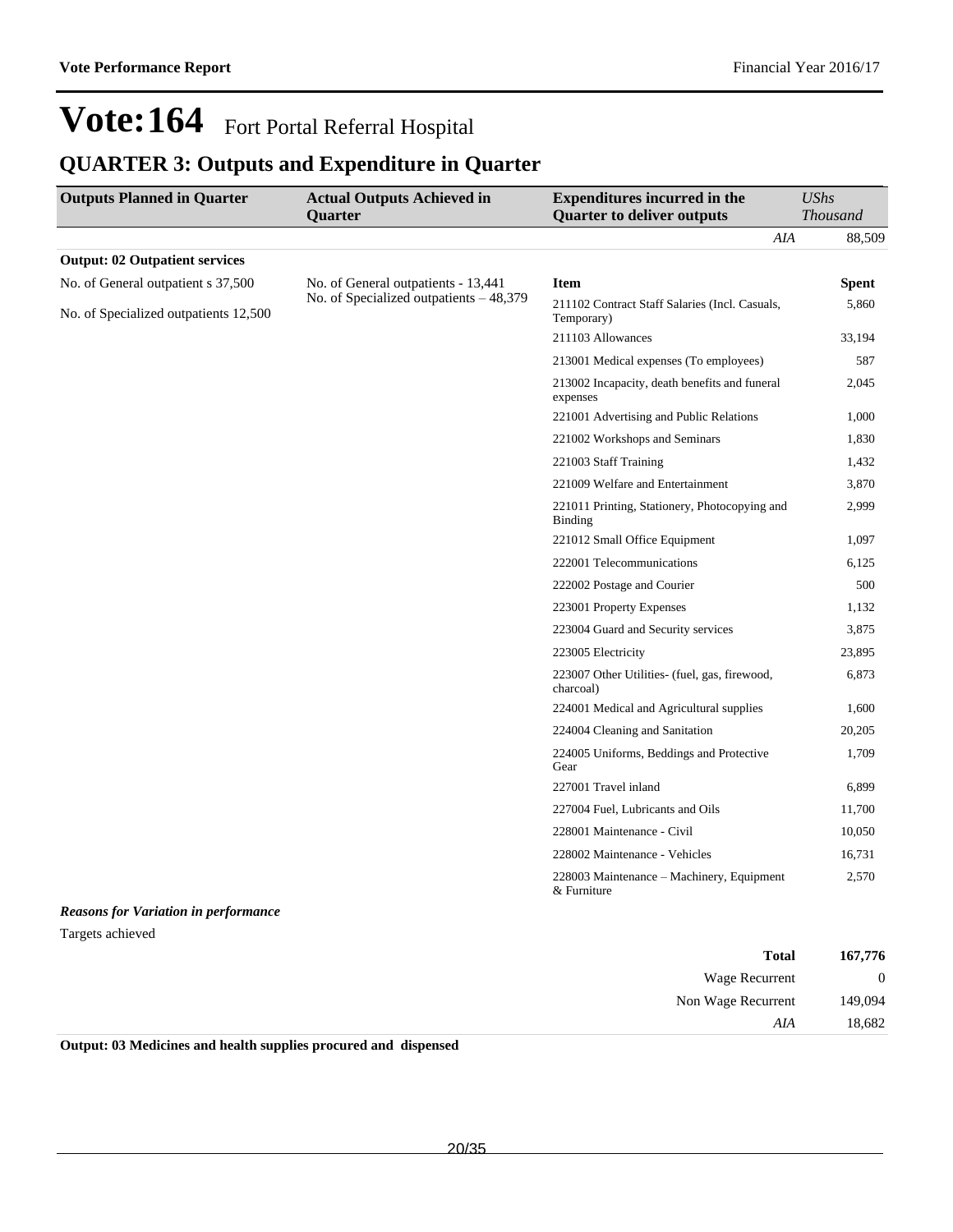### **QUARTER 3: Outputs and Expenditure in Quarter**

| <b>Outputs Planned in Quarter</b>           | <b>Actual Outputs Achieved in</b><br><b>Ouarter</b>                   | <b>Expenditures incurred in the</b><br><b>Ouarter to deliver outputs</b> | UShs<br><b>Thousand</b> |
|---------------------------------------------|-----------------------------------------------------------------------|--------------------------------------------------------------------------|-------------------------|
| Value of Medicines and Medical supplies     | Value of Medicines and Medical supplies<br>received worth 240,125,898 | <b>Item</b>                                                              | <b>Spent</b>            |
| received worth 0.278bn                      |                                                                       | 211103 Allowances                                                        | 720                     |
|                                             |                                                                       | 221008 Computer supplies and Information<br>Technology (IT)              | 409                     |
|                                             |                                                                       | 221009 Welfare and Entertainment                                         | 2,602                   |
|                                             |                                                                       | 221010 Special Meals and Drinks                                          | 1,056                   |
|                                             |                                                                       | 221011 Printing, Stationery, Photocopying and<br>Binding                 | 1,359                   |
|                                             |                                                                       | 222001 Telecommunications                                                | 950                     |
|                                             |                                                                       | 223001 Property Expenses                                                 | 3,500                   |
|                                             |                                                                       | 223005 Electricity                                                       | 16,875                  |
|                                             |                                                                       | 223006 Water                                                             | 1,755                   |
|                                             |                                                                       | 224001 Medical and Agricultural supplies                                 | 4,200                   |
|                                             |                                                                       | 227001 Travel inland                                                     | 5,400                   |
|                                             |                                                                       | 227004 Fuel, Lubricants and Oils                                         | 3,600                   |
|                                             |                                                                       | 228002 Maintenance - Vehicles                                            | 900                     |
| <b>Reasons for Variation in performance</b> |                                                                       |                                                                          |                         |
| 80% of Budget spent                         |                                                                       |                                                                          |                         |

| 43,326           | <b>Total</b>       |
|------------------|--------------------|
| $\boldsymbol{0}$ | Wage Recurrent     |
| 37,126           | Non Wage Recurrent |
| 6,200            | AIA                |

**Output: 04 Diagnostic services**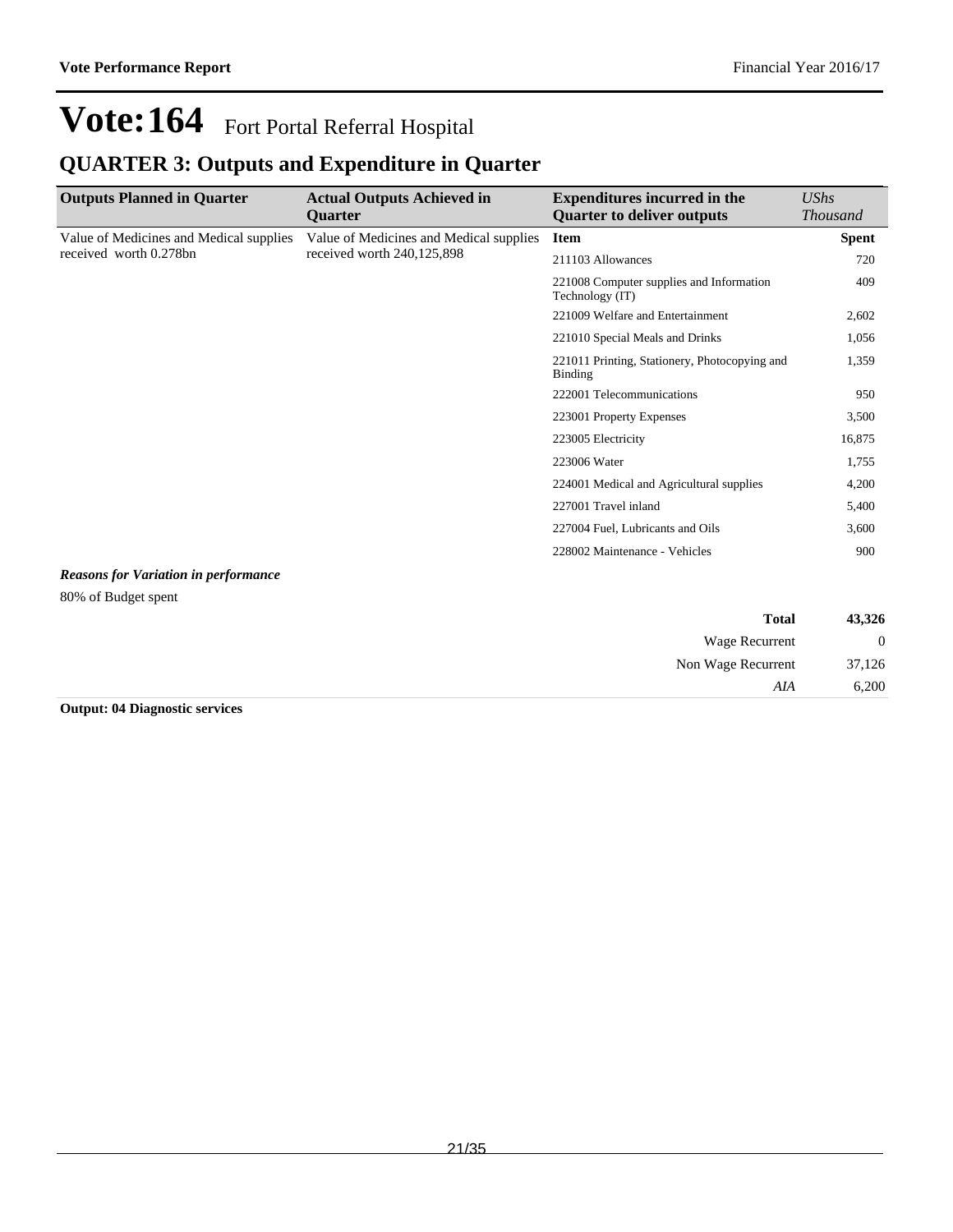### **QUARTER 3: Outputs and Expenditure in Quarter**

| <b>Outputs Planned in Quarter</b> | <b>Actual Outputs Achieved in</b><br><b>Quarter</b> | <b>Expenditures incurred in the</b><br><b>Quarter to deliver outputs</b> | <b>UShs</b><br><b>Thousand</b> |
|-----------------------------------|-----------------------------------------------------|--------------------------------------------------------------------------|--------------------------------|
| No. of Lab Tests; 25,000.         | No. of Lab 28,554 Tests;                            | <b>Item</b>                                                              | <b>Spent</b>                   |
| No of $X$ -rays 1,250             | No of Radiology 2767                                | 211103 Allowances                                                        | 10,960                         |
| No of Ultra sounds                |                                                     | 213002 Incapacity, death benefits and funeral<br>expenses                | 600                            |
| 1,500:                            |                                                     | 221001 Advertising and Public Relations                                  | 2,000                          |
|                                   |                                                     | 221002 Workshops and Seminars                                            | 2,970                          |
|                                   |                                                     | 221003 Staff Training                                                    | 500                            |
|                                   |                                                     | 221008 Computer supplies and Information<br>Technology (IT)              | 504                            |
|                                   |                                                     | 221009 Welfare and Entertainment                                         | 4,550                          |
|                                   |                                                     | 221010 Special Meals and Drinks                                          | 1,572                          |
|                                   |                                                     | 221011 Printing, Stationery, Photocopying and<br>Binding                 | 2,993                          |
|                                   |                                                     | 221012 Small Office Equipment                                            | 500                            |
|                                   |                                                     | 222001 Telecommunications                                                | 700                            |
|                                   |                                                     | 222002 Postage and Courier                                               | 409                            |
|                                   |                                                     | 223005 Electricity                                                       | 3,164                          |
|                                   |                                                     | 227001 Travel inland                                                     | 22,859                         |
|                                   |                                                     | 227004 Fuel, Lubricants and Oils                                         | 11,700                         |
|                                   |                                                     | 228001 Maintenance - Civil                                               | 765                            |
|                                   |                                                     | 228002 Maintenance - Vehicles                                            | 1,260                          |
|                                   |                                                     |                                                                          |                                |

#### *Reasons for Variation in performance*

Major constraints remains frequent stock outs of X-Ray Consumables

| 68,004   | <b>Total</b>       |  |
|----------|--------------------|--|
| $\theta$ | Wage Recurrent     |  |
| 58,752   | Non Wage Recurrent |  |
| 9,252    | AIA                |  |

**Output: 05 Hospital Management and support services**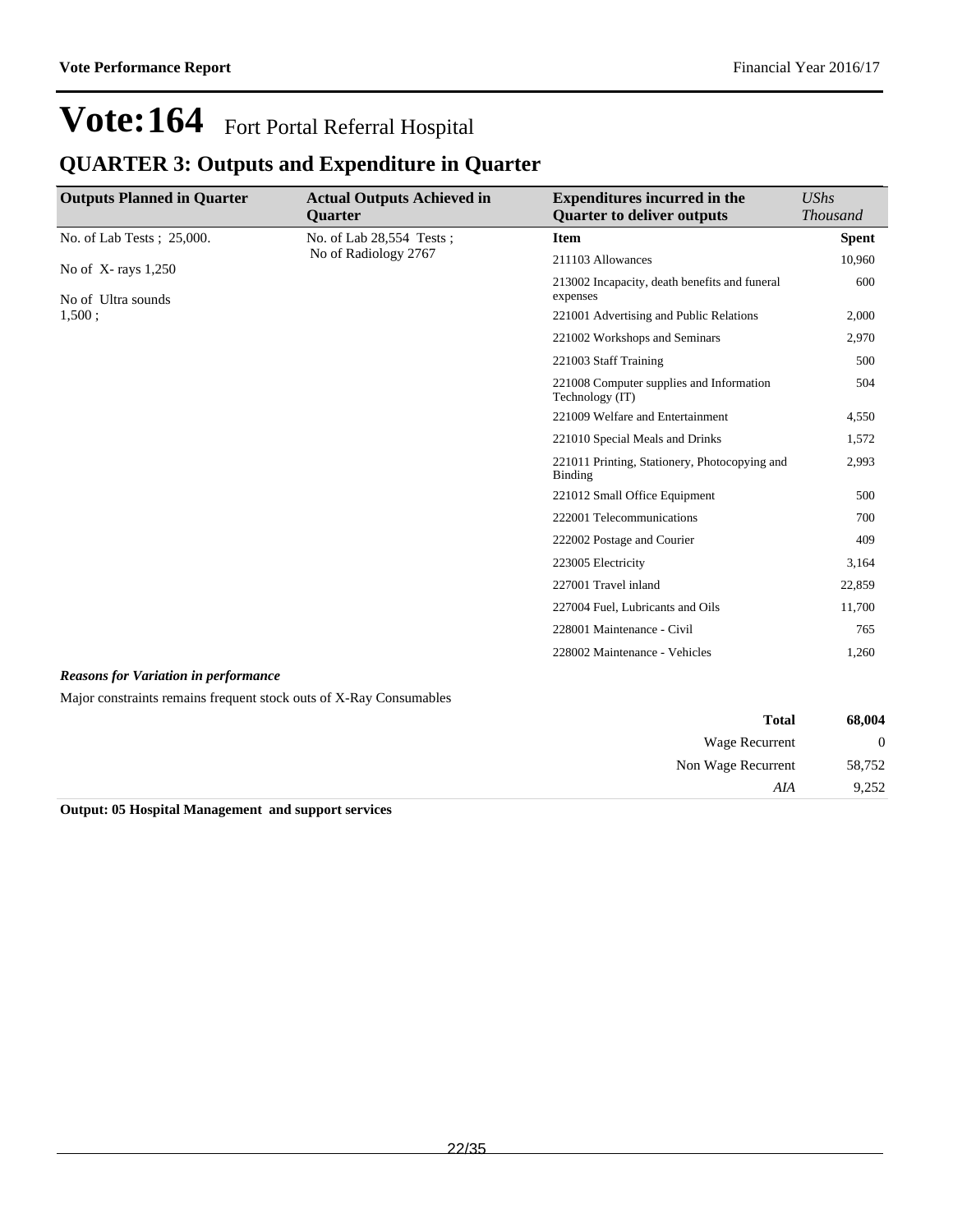### **QUARTER 3: Outputs and Expenditure in Quarter**

| <b>Outputs Planned in Quarter</b> | <b>Actual Outputs Achieved in</b>                                                | <b>Expenditures incurred in the</b>                        | <b>UShs</b>     |
|-----------------------------------|----------------------------------------------------------------------------------|------------------------------------------------------------|-----------------|
|                                   | <b>Quarter</b>                                                                   | <b>Quarter to deliver outputs</b>                          | <b>Thousand</b> |
| Quarterly Performance Reports 1   |                                                                                  | <b>Item</b>                                                | <b>Spent</b>    |
| Number of Board meetings 1        | <b>Quarterly Performance Reports 3</b><br>Patients' referrals 18                 | 211101 General Staff Salaries                              | 2,348,318       |
|                                   | <b>Contracts Committee Meetings,</b>                                             | 211103 Allowances                                          | 6,650           |
| Patients referrals 50             | Compound Cleaning 9, Ward Cleaning 9,<br>Laundry Services 9, Cesspool emptying - | 212102 Pension for General Civil Service                   | 66,027          |
| Contracts Committee Meetings 6    | 162 trips.<br>Board meetings 1                                                   | 213002 Incapacity, death benefits and funeral<br>expenses  | 750             |
| Compound Cleaning 3               |                                                                                  | 213004 Gratuity Expenses                                   | 119,448         |
| Ward Cleaning 3                   |                                                                                  | 221001 Advertising and Public Relations                    | 1,945           |
|                                   |                                                                                  | 221002 Workshops and Seminars                              | 1,009           |
| Laundry Services 3                |                                                                                  | 221003 Staff Training                                      | 3,681           |
| Cesspool emptying 3               |                                                                                  | 221006 Commissions and related charges                     | 6,957           |
|                                   |                                                                                  | 221007 Books, Periodicals & Newspapers                     | 736             |
|                                   |                                                                                  | 221009 Welfare and Entertainment                           | 6,896           |
|                                   |                                                                                  | 221010 Special Meals and Drinks                            | 2,590           |
|                                   |                                                                                  | 221011 Printing, Stationery, Photocopying and<br>Binding   | 3,019           |
|                                   |                                                                                  | 221012 Small Office Equipment                              | 645             |
|                                   |                                                                                  | 222001 Telecommunications                                  | 980             |
|                                   |                                                                                  | 222002 Postage and Courier                                 | 409             |
|                                   |                                                                                  | 223001 Property Expenses                                   | 2,002           |
|                                   |                                                                                  | 223003 Rent $-$ (Produced Assets) to private<br>entities   | 2,400           |
|                                   |                                                                                  | 223005 Electricity                                         | 2,455           |
|                                   |                                                                                  | 223007 Other Utilities- (fuel, gas, firewood,<br>charcoal) | 2,774           |
|                                   |                                                                                  | 227001 Travel inland                                       | 28,219          |
|                                   |                                                                                  | 227004 Fuel, Lubricants and Oils                           | 11,787          |
|                                   |                                                                                  | 228001 Maintenance - Civil                                 | 758             |
|                                   |                                                                                  | 228002 Maintenance - Vehicles                              | 1,625           |

#### *Reasons for Variation in performance*

Budget provision for Cleaning, sanitation and Laundry insufficient, likely to incur domestic arrears

| 2,622,080 | <b>Total</b>          |
|-----------|-----------------------|
| 2,348,318 | <b>Wage Recurrent</b> |
| 261,671   | Non Wage Recurrent    |
| 12,090    | AIA                   |
|           |                       |

#### **Output: 06 Prevention and rehabilitation services**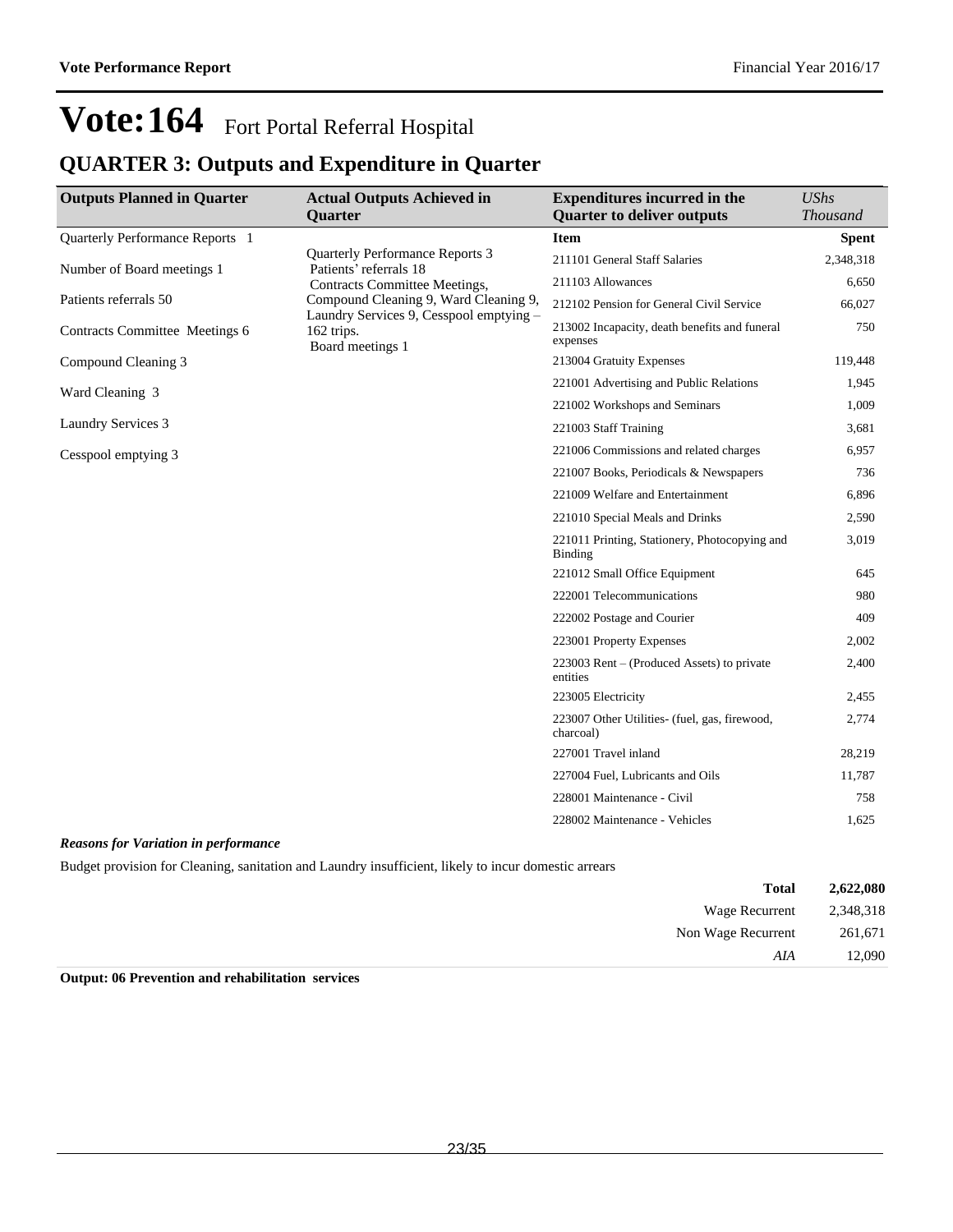### **QUARTER 3: Outputs and Expenditure in Quarter**

| <b>Outputs Planned in Quarter</b>                        | <b>Actual Outputs Achieved in</b><br><b>Ouarter</b>                             | <b>Expenditures incurred in the</b><br><b>Quarter to deliver outputs</b> | UShs<br><b>Thousand</b> |
|----------------------------------------------------------|---------------------------------------------------------------------------------|--------------------------------------------------------------------------|-------------------------|
| Ante-Natal cases - 3,125                                 | No. of immunized persons $-10,308$                                              | <b>Item</b>                                                              | <b>Spent</b>            |
| Family planning contacts - 750<br>PMTCT cases $-1,625$ , | $ANC - 2,791$<br>Family Planning - 627<br>$EID - 2,047$<br>HCT persons $-6,277$ | 211103 Allowances                                                        | 5,898                   |
| VCT/RCT-7,500 persons                                    |                                                                                 | 213002 Incapacity, death benefits and funeral<br>expenses                | 1,470                   |
|                                                          |                                                                                 | 221001 Advertising and Public Relations                                  | 500                     |
|                                                          |                                                                                 | 221002 Workshops and Seminars                                            | 684                     |
|                                                          |                                                                                 | 221003 Staff Training                                                    | 500                     |
|                                                          |                                                                                 | 221008 Computer supplies and Information<br>Technology (IT)              | 420                     |
|                                                          |                                                                                 | 221009 Welfare and Entertainment                                         | 1,450                   |
|                                                          |                                                                                 | 221011 Printing, Stationery, Photocopying and<br>Binding                 | 3,743                   |
|                                                          |                                                                                 | 223005 Electricity                                                       | 3,375                   |
|                                                          |                                                                                 | 223006 Water                                                             | 9,000                   |
|                                                          |                                                                                 | 223007 Other Utilities (fuel, gas, firewood,<br>charcoal)                | 1,155                   |

#### *Reasons for Variation in performance*

There very low uptake of Family planning. HCT ie high demand as the population is well sensitized.

| 28,195   | <b>Total</b>       |
|----------|--------------------|
| $\theta$ | Wage Recurrent     |
| 27,295   | Non Wage Recurrent |
| 900      | AIA                |

| <b>Output: 07 Immunisation Services</b>                      |                                    |                                                             |              |
|--------------------------------------------------------------|------------------------------------|-------------------------------------------------------------|--------------|
| No. of persons immunized (women,<br>children and men). 7,500 | No. of immunized persons $-10,308$ | <b>Item</b>                                                 | <b>Spent</b> |
|                                                              |                                    | 211103 Allowances                                           | 11,144       |
|                                                              |                                    | 213001 Medical expenses (To employees)                      | 508          |
|                                                              |                                    | 213002 Incapacity, death benefits and funeral<br>expenses   | 900          |
|                                                              |                                    | 221003 Staff Training                                       | 1,000        |
|                                                              |                                    | 221008 Computer supplies and Information<br>Technology (IT) | 500          |
|                                                              |                                    | 221009 Welfare and Entertainment                            | 1,740        |
|                                                              |                                    | 221011 Printing, Stationery, Photocopying and<br>Binding    | 2,239        |
|                                                              |                                    | 222001 Telecommunications                                   | 600          |
|                                                              |                                    | 223005 Electricity                                          | 2,625        |
|                                                              |                                    | 224004 Cleaning and Sanitation                              | 4,500        |
|                                                              |                                    | 227004 Fuel, Lubricants and Oils                            | 1,200        |
|                                                              |                                    | 228002 Maintenance - Vehicles                               | 2,820        |

#### *Reasons for Variation in performance*

Static target exceeded

| Total              | 29,776   |
|--------------------|----------|
| Wage Recurrent     | $\Omega$ |
| Non Wage Recurrent | 22,920   |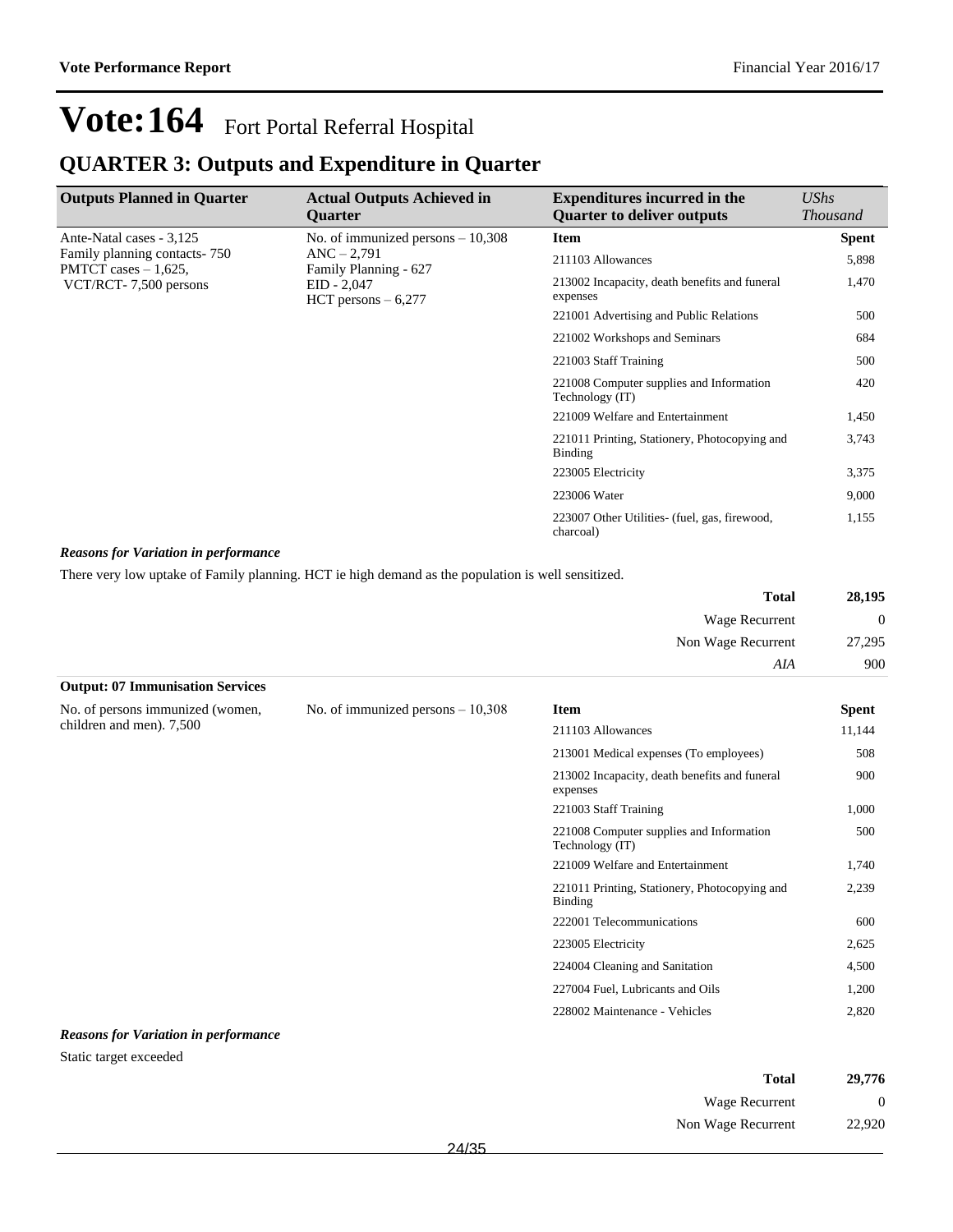### **QUARTER 3: Outputs and Expenditure in Quarter**

| <b>Outputs Planned in Quarter</b>                           | <b>Actual Outputs Achieved in</b><br><b>Ouarter</b> | <b>Expenditures incurred in the</b><br><b>Ouarter to deliver outputs</b> | $\mathit{UShs}$<br><b>Thousand</b> |  |
|-------------------------------------------------------------|-----------------------------------------------------|--------------------------------------------------------------------------|------------------------------------|--|
|                                                             |                                                     | AIA                                                                      | 6,856                              |  |
|                                                             |                                                     | <b>Total For SubProgramme</b>                                            | 3,348,295                          |  |
|                                                             |                                                     | Wage Recurrent                                                           | 2,348,318                          |  |
|                                                             |                                                     | Non Wage Recurrent                                                       | 857,488                            |  |
|                                                             |                                                     | AIA                                                                      | 142,489                            |  |
| <b>Recurrent Programmes</b>                                 |                                                     |                                                                          |                                    |  |
| Subprogram: 02 Fort Portal Referral Hospital Internal Audit |                                                     |                                                                          |                                    |  |

#### *Outputs Provided*

| <b>Output: 05 Hospital Management and support services</b> |                                             |                   |              |
|------------------------------------------------------------|---------------------------------------------|-------------------|--------------|
| Outputs include: Quarterly audit report,                   | Quarterly audit report prepared and         | <b>Item</b>       | <b>Spent</b> |
| and deliveries verified                                    | submitted and deliveries verified pre       | 211103 Allowances | 5.980        |
| pre auditing done                                          | auditing done Financial records reviewed    |                   |              |
| Financial records reviewed                                 | Up dated Asset register. Internal Audit and |                   |              |
| Up dated Asset register                                    | OAG reports verified management             |                   |              |
|                                                            | implementation of recommendations and       |                   |              |
|                                                            | reports submitted to relevant stakeholders  |                   |              |

#### *Reasons for Variation in performance*

Assessed the internal risk environment. The accounts staff only two available thus difficult to achieve segregation of roles and also leads to delays in reporting

|                               | <b>Total</b> | 5,980            |
|-------------------------------|--------------|------------------|
| <b>Wage Recurrent</b>         |              | $\mathbf 0$      |
| Non Wage Recurrent            |              | 5,980            |
|                               | AIA          | $\theta$         |
| <b>Total For SubProgramme</b> |              | 5,980            |
| <b>Wage Recurrent</b>         |              | $\mathbf 0$      |
| Non Wage Recurrent            |              | 5,980            |
|                               | AIA          | $\boldsymbol{0}$ |
|                               |              |                  |

*Recurrent Programmes*

#### **Subprogram: 03 Fort Portal Regional Maintenance**

*Outputs Provided*

**Output: 05 Hospital Management and support services**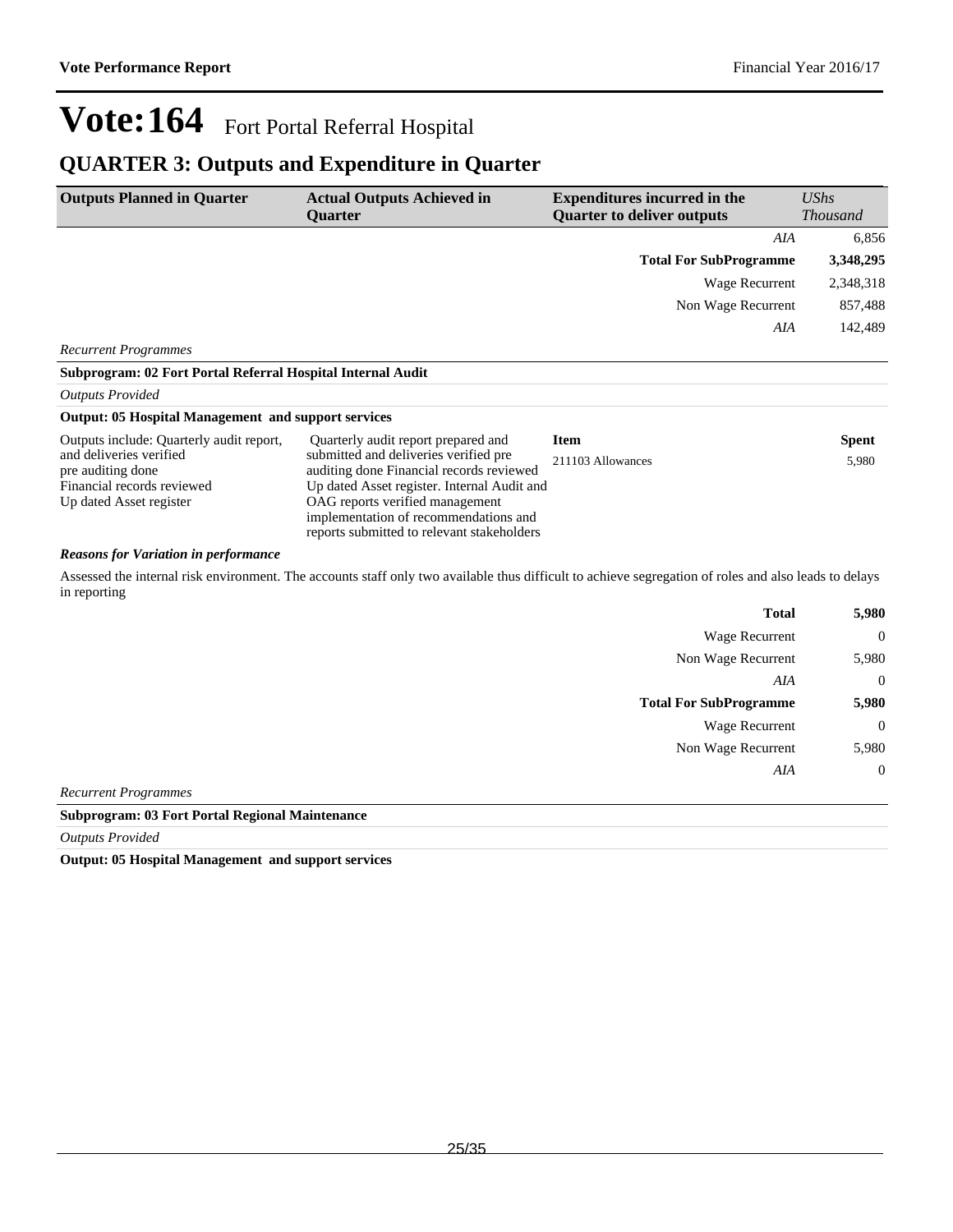## **Vote:164** Fort Portal Referral Hospital **QUARTER 3: Outputs and Expenditure in Quarter**

| Preventive and routine Maintainance done Suction machine St. Paul, Bundibugyo, |                                                                                                    | <b>Item</b>                                   | <b>Spent</b> |
|--------------------------------------------------------------------------------|----------------------------------------------------------------------------------------------------|-----------------------------------------------|--------------|
| in Rwenzori Region. Spare parts procured: FPH, Bwera, Kyarusozi, Karugutu,     |                                                                                                    | 211103 Allowances                             | 12,849       |
| Allowances while on monthly/quarterly                                          | Kyegegwa, Nyahuka, Rwesande, Rukunyu                                                               | 221002 Workshops and Seminars                 | 6,750        |
| routine maintenance and support                                                | Operating table<br>Kyarusozi, Ntara,                                                               | 221003 Staff Training                         | 5,664        |
| supervision:<br>Utilities paid:                                                | FPH, Rwesande , Karugutu , Nyahuka,<br>St Paul, Rukunyu, Bundibugyo,<br>Busaru,                    | 221009 Welfare and Entertainment              | 2,309        |
| Vehicle maintenance:                                                           | Bukuuku, Kyenjojo, Kibiito,                                                                        | 221010 Special Meals and Drinks               | 1,922        |
| Oil and lubricants                                                             | Drug trolley<br>Karugutu, St Paul,                                                                 | 221011 Printing, Stationery, Photocopying and | 3,075        |
| <b>Staff Welfare:</b><br><b>Staff Training</b>                                 | FPH, Kyarusozi, Rwesande<br>Diathermy machine<br>FPH, St Paul                                      | Binding                                       |              |
|                                                                                | Oxygen concentrator Kyenjojo, Bwera,                                                               | 221012 Small Office Equipment                 | 1,200        |
|                                                                                | FPH, Bundibugyo, St Paul, Nyahuka,                                                                 | 222001 Telecommunications                     | 2,760        |
|                                                                                | Busaru, Kyegegwa, Karugutu, Rwesande,<br>Ntara, Kyarusozi<br>Kibiito, Rukunyu                      | 223005 Electricity                            | 2,015        |
|                                                                                | BP machines Bundibugyo, Bwera, FPH,                                                                | 223006 Water                                  | 2,015        |
|                                                                                | Rwesande, Karugutu, St Paul                                                                        | 224004 Cleaning and Sanitation                | 3,370        |
|                                                                                | Pulse oximeter, Stethoscope St Paul<br>Weighing scale Bundibugyo, FPH, Bwera, 227001 Travel inland |                                               | 8,100        |
|                                                                                | bukuuku, Kyenjojo, Ntara, Rukunyu,                                                                 | 227002 Travel abroad                          | 2,002        |
|                                                                                | Rwesande, Karugutu, St Paul,                                                                       |                                               |              |
|                                                                                | Fridge Kyarusozi, St Paul, Kyegegwa,<br>FPH, Kyenjojo, Bukuuku, Kilembe,                           | 227004 Fuel, Lubricants and Oils              | 16,257       |
|                                                                                | Bundibugyo, Rukunyu                                                                                | 228002 Maintenance - Vehicles                 | 6,000        |
|                                                                                | Microscope Kilembe, Kyenjojo,                                                                      | 228003 Maintenance – Machinery, Equipment     | 40,181       |
|                                                                                | Rwesande, Karugutu, Kyegegwa, St Paul,                                                             | & Furniture                                   |              |
|                                                                                | Kyarusozi, Rukunyu, Bundibugyo, FPH<br>Centrifuge FPH, Bundibugyo, Kyegegwa,                       |                                               |              |
|                                                                                | Rwesande, Kyenjojo, Kilembe, Rukunyu                                                               |                                               |              |
|                                                                                | Hot air oven Kilembe, Bundibugyo, FPH                                                              |                                               |              |
|                                                                                | Patient monitor FPH, Bukuuku                                                                       |                                               |              |
|                                                                                | Autoclave / Sterilizer Kyenjojo, Bukuuku,<br>Bwera, Ntara, Karugutu, Bundibugyo,                   |                                               |              |
|                                                                                | Kyarusozi, Kibiito, FPH                                                                            |                                               |              |
|                                                                                | X-ray Bwera, FPH, Kyenjojo,                                                                        |                                               |              |
|                                                                                | Bundibugyo                                                                                         |                                               |              |
|                                                                                | Operation lights Kyenjojo, Rwesande,                                                               |                                               |              |
|                                                                                | Karugutu, Kyegegwa, St Paul, Busaru,<br>Kyarusozi, Bundibugyo, FPH, Ntara,                         |                                               |              |
|                                                                                | Bukuuku, Bwera.                                                                                    |                                               |              |
|                                                                                | Shaker Kilembe, Bundibugyo,                                                                        |                                               |              |
|                                                                                | Beam balance Bundibugyo, Kilembe                                                                   |                                               |              |
|                                                                                | Roller mixer Kilembe, Bundibugyo, FPH,<br>Kyegegwa.                                                |                                               |              |
|                                                                                | Phototherapy light Rukunyu, FPH,                                                                   |                                               |              |
|                                                                                | Kibiito, Bukuuku, Kyenjojo, Rukunyu,                                                               |                                               |              |
|                                                                                | Ntara,                                                                                             |                                               |              |
|                                                                                | Ultra sound scanner Bundibugyo,                                                                    |                                               |              |
|                                                                                | Karugutu, Kyarusozi, FPH,<br>Delivery bed Kyarusozi, Nyahuka,                                      |                                               |              |
|                                                                                | Ntara,                                                                                             |                                               |              |
|                                                                                | Generator Karugutu, Rwesande, FPH                                                                  |                                               |              |
|                                                                                | Vortex mixer Bundibugyo, Kyegegwa,                                                                 |                                               |              |
|                                                                                | Kyenjojo, Kilembe, FPH                                                                             |                                               |              |
|                                                                                | Water bath, coring station and EMO<br>Bundibugyo                                                   |                                               |              |
|                                                                                | Water distiller Kyegegwa, Rwesande                                                                 |                                               |              |
|                                                                                | CD4 analyser & Anaesthesia Machine                                                                 |                                               |              |
|                                                                                | Rukunyu                                                                                            |                                               |              |
|                                                                                |                                                                                                    |                                               |              |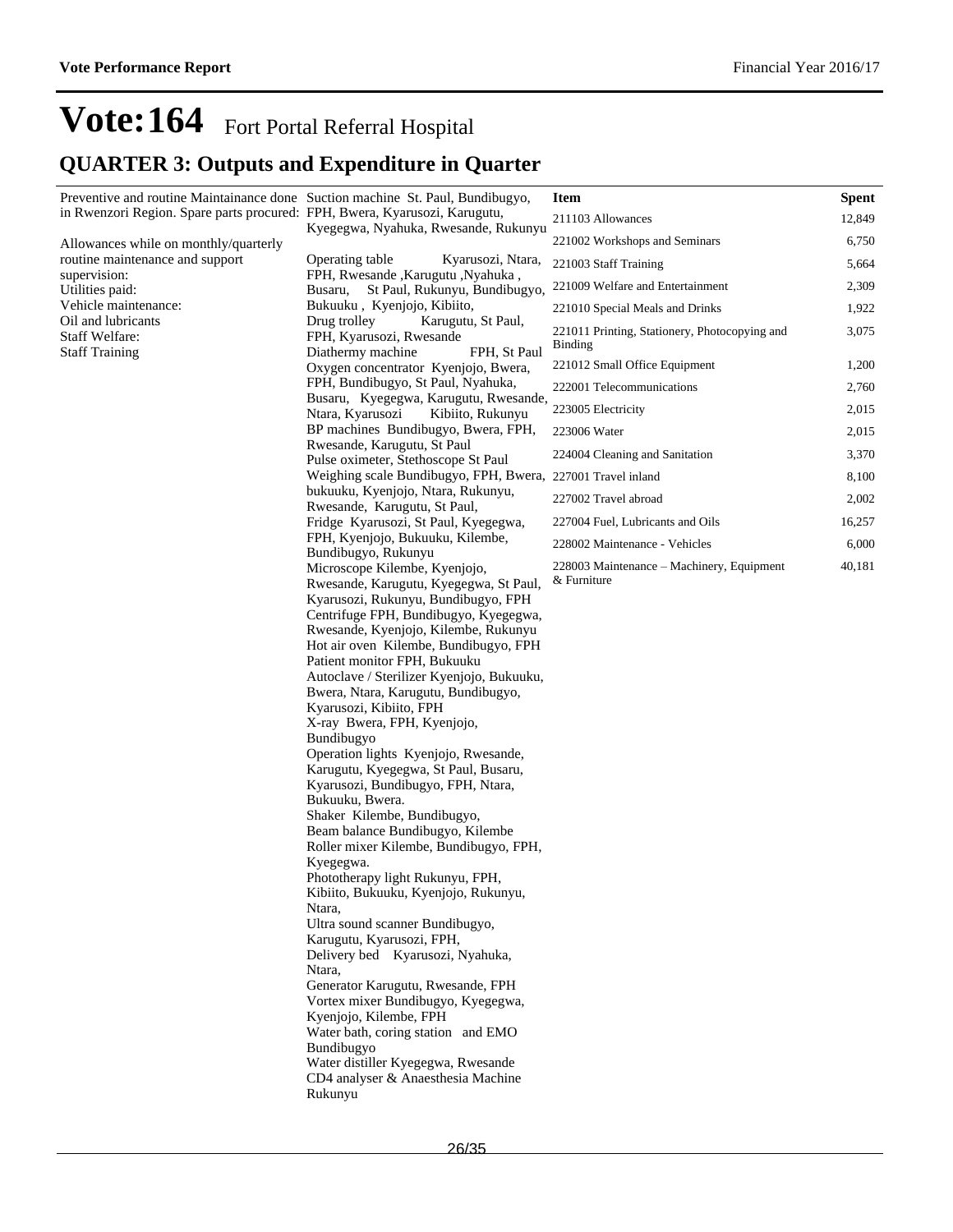External Financing 0

AIA 0

# **Vote:164** Fort Portal Referral Hospital

### **QUARTER 3: Outputs and Expenditure in Quarter**

| <b>Outputs Planned in Quarter</b>                                             | <b>Actual Outputs Achieved in</b><br>Quarter                          | <b>Expenditures incurred in the</b><br><b>Quarter to deliver outputs</b>                                                                     | <b>UShs</b><br><b>Thousand</b> |
|-------------------------------------------------------------------------------|-----------------------------------------------------------------------|----------------------------------------------------------------------------------------------------------------------------------------------|--------------------------------|
| <b>Reasons for Variation in performance</b>                                   |                                                                       |                                                                                                                                              |                                |
| all HCIVs functional over strips the available budget                         |                                                                       | The PBS doesn't accommodate more than 2000 characters thus cumulative doesn't include Q3 report. The demand for equipment in the region with |                                |
|                                                                               |                                                                       | <b>Total</b>                                                                                                                                 | 116,467                        |
|                                                                               |                                                                       | Wage Recurrent                                                                                                                               | $\boldsymbol{0}$               |
|                                                                               |                                                                       | Non Wage Recurrent                                                                                                                           | 116,467                        |
|                                                                               |                                                                       | AIA                                                                                                                                          | $\boldsymbol{0}$               |
|                                                                               |                                                                       | <b>Total For SubProgramme</b>                                                                                                                | 116,467                        |
|                                                                               |                                                                       | Wage Recurrent                                                                                                                               | $\boldsymbol{0}$               |
|                                                                               |                                                                       | Non Wage Recurrent                                                                                                                           | 116,467                        |
|                                                                               |                                                                       | AIA                                                                                                                                          | $\boldsymbol{0}$               |
| <b>Development Projects</b>                                                   |                                                                       |                                                                                                                                              |                                |
| Project: 1004 Fort Portal Rehabilitation Referral Hospital                    |                                                                       |                                                                                                                                              |                                |
| Capital Purchases                                                             |                                                                       |                                                                                                                                              |                                |
| <b>Output: 72 Government Buildings and Administrative Infrastructure</b>      |                                                                       |                                                                                                                                              |                                |
| Renovation, Improvement and                                                   | None                                                                  | <b>Item</b>                                                                                                                                  | <b>Spent</b>                   |
| maintenance of Hospital walkways and<br>Administrative Infrastructure         |                                                                       | 312104 Other Structures                                                                                                                      | 23,884                         |
| <b>Reasons for Variation in performance</b>                                   |                                                                       |                                                                                                                                              |                                |
| No funds available                                                            |                                                                       |                                                                                                                                              |                                |
|                                                                               |                                                                       | <b>Total</b>                                                                                                                                 | 23,884                         |
|                                                                               |                                                                       | GoU Development                                                                                                                              | 23,884                         |
|                                                                               |                                                                       | <b>External Financing</b>                                                                                                                    | $\boldsymbol{0}$               |
|                                                                               |                                                                       | AIA                                                                                                                                          | $\boldsymbol{0}$               |
| Output: 77 Purchase of Specialised Machinery & Equipment                      |                                                                       |                                                                                                                                              |                                |
| Televisions and other assorted equipment Procurement of 4 suction Machines, 4 |                                                                       | <b>Item</b>                                                                                                                                  | <b>Spent</b>                   |
| procured                                                                      | patient trolleys, 1 printer and 10 oxygen<br>regulators started       | 312202 Machinery and Equipment                                                                                                               | 14,967                         |
| <b>Reasons for Variation in performance</b>                                   |                                                                       |                                                                                                                                              |                                |
| Determined by the financial cash flow                                         |                                                                       |                                                                                                                                              |                                |
|                                                                               |                                                                       | <b>Total</b>                                                                                                                                 | 14,967                         |
|                                                                               |                                                                       | GoU Development                                                                                                                              | 14,967                         |
|                                                                               |                                                                       | <b>External Financing</b>                                                                                                                    | $\theta$                       |
|                                                                               |                                                                       | AIA                                                                                                                                          | $\boldsymbol{0}$               |
| <b>Output: 80 Hospital Construction/rehabilitation</b>                        |                                                                       |                                                                                                                                              |                                |
| Construction of Plant house as we await<br>installation                       | Oxygen Plant House completed and<br>awaiting delivery of oxygen plant | <b>Item</b><br>312104 Other Structures                                                                                                       | <b>Spent</b><br>35,932         |
| <b>Reasons for Variation in performance</b>                                   |                                                                       |                                                                                                                                              |                                |
| There has been a delay in this procurement on the side of service provider    |                                                                       |                                                                                                                                              |                                |
|                                                                               |                                                                       | <b>Total</b>                                                                                                                                 | 35,932                         |
|                                                                               |                                                                       | GoU Development                                                                                                                              | 35,932                         |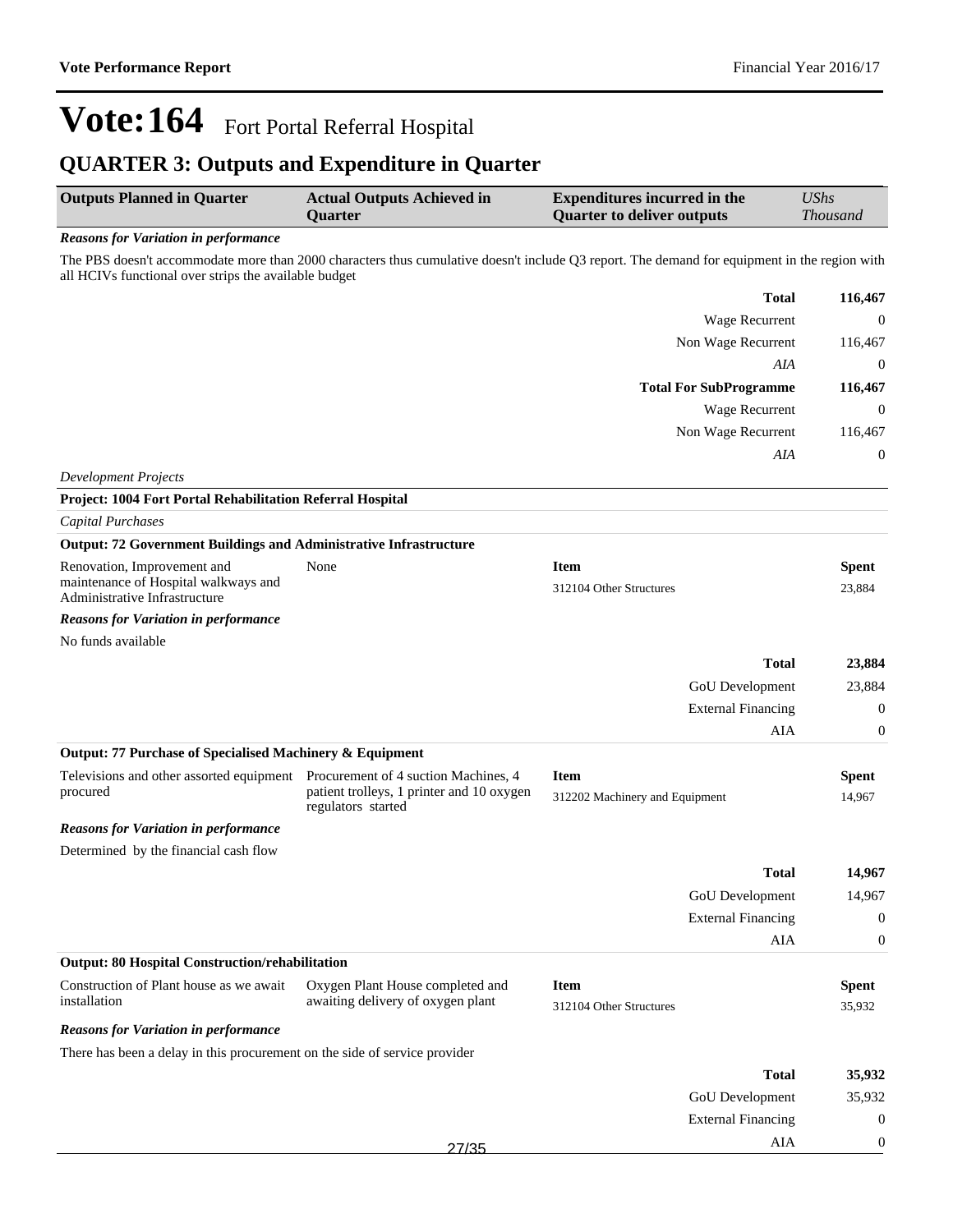### **QUARTER 3: Outputs and Expenditure in Quarter**

| <b>Outputs Planned in Quarter</b>                                                   | <b>Actual Outputs Achieved in</b><br><b>Ouarter</b> | <b>Expenditures incurred in the</b><br><b>Quarter to deliver outputs</b> | <b>UShs</b><br><b>Thousand</b> |
|-------------------------------------------------------------------------------------|-----------------------------------------------------|--------------------------------------------------------------------------|--------------------------------|
| Output: 81 Staff houses construction and rehabilitation                             |                                                     |                                                                          |                                |
| Start sourcing a contractor for construction Advertised for selection of Contractor |                                                     | <b>Item</b>                                                              | <b>Spent</b>                   |
|                                                                                     |                                                     | 281504 Monitoring, Supervision & Appraisal<br>of capital works           | 1,110                          |
| <b>Reasons for Variation in performance</b>                                         |                                                     |                                                                          |                                |
| As per procurement Plan                                                             |                                                     |                                                                          |                                |
|                                                                                     |                                                     | <b>Total</b>                                                             | 1,110                          |
|                                                                                     |                                                     | GoU Development                                                          | 1,110                          |
|                                                                                     |                                                     | <b>External Financing</b>                                                | $\mathbf{0}$                   |
|                                                                                     |                                                     | AIA                                                                      | $\boldsymbol{0}$               |
|                                                                                     |                                                     | <b>Total For SubProgramme</b>                                            | 75,893                         |
|                                                                                     |                                                     | <b>GoU</b> Development                                                   | 75,893                         |
|                                                                                     |                                                     | <b>External Financing</b>                                                | $\mathbf{0}$                   |
|                                                                                     |                                                     | AIA                                                                      | $\mathbf{0}$                   |
|                                                                                     |                                                     | <b>GRAND TOTAL</b>                                                       | 3,546,635                      |
|                                                                                     |                                                     | Wage Recurrent                                                           | 2,348,318                      |
|                                                                                     |                                                     | Non Wage Recurrent                                                       | 979,935                        |
|                                                                                     |                                                     | GoU Development                                                          | 75,893                         |
|                                                                                     |                                                     | <b>External Financing</b>                                                | $\boldsymbol{0}$               |
|                                                                                     |                                                     | AIA                                                                      | 142,489                        |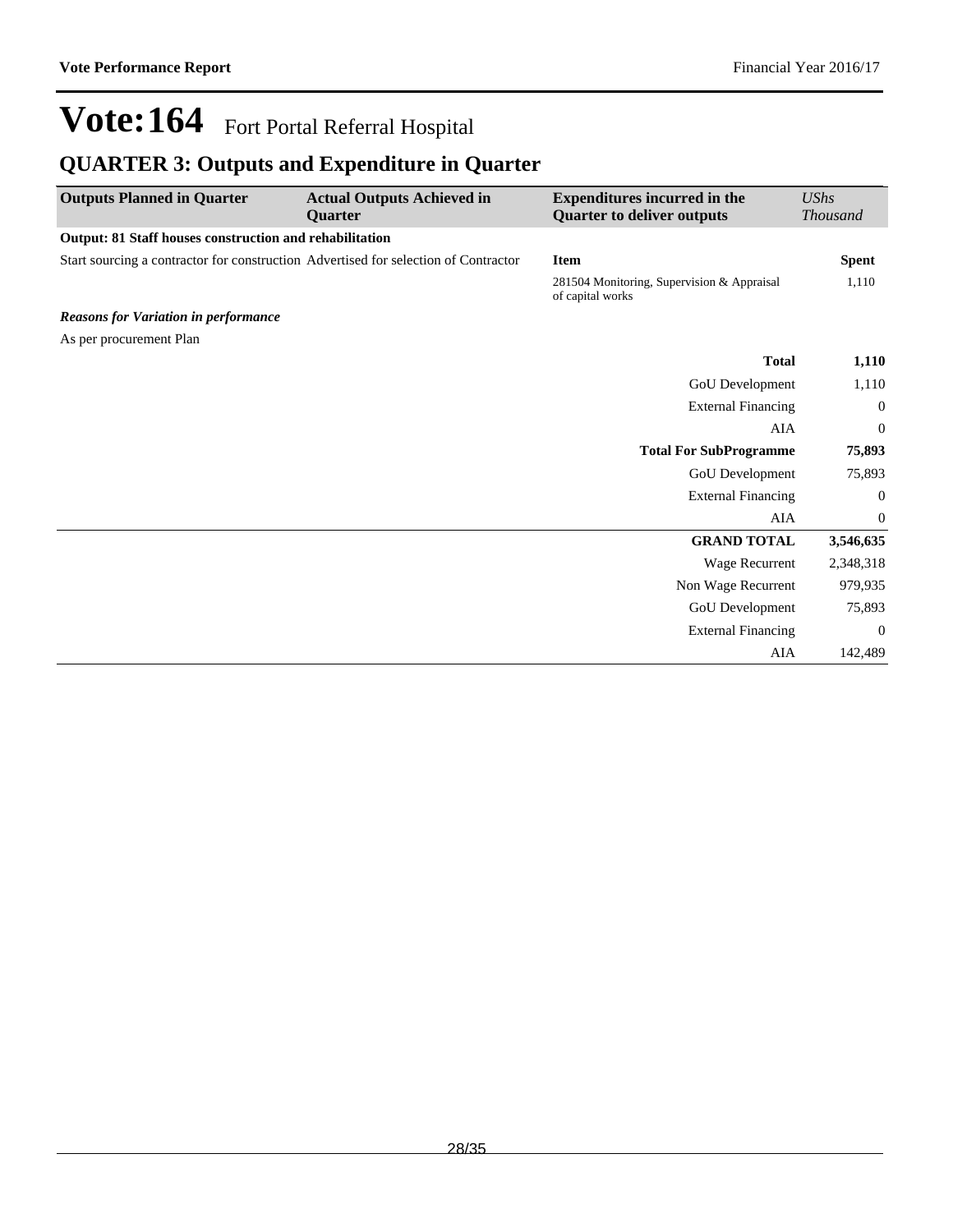### **QUARTER 4: Revised Workplan**

*UShs Thousand* **Planned Outputs for the Quarter Estimated Funds Available in Quarter (from balance brought forward and actual/expected releaes)**

#### **Program: 56 Regional Referral Hospital Services**

*Recurrent Programmes*

**Subprogram: 01 Fort Portal Referral Hospital Services**

#### *Outputs Provided*

#### **Output: 01 Inpatient services**

| Total No. of Patients admitted: 6,250,                   | <b>Item</b>                                                 | <b>Balance b/f</b> | <b>New Funds</b> | <b>Total</b>          |
|----------------------------------------------------------|-------------------------------------------------------------|--------------------|------------------|-----------------------|
| Total maternal deliveries - 1,250<br>Major surgeries 500 | 211102 Contract Staff Salaries (Incl. Casuals, Temporary)   | 63,922             | $\mathbf{0}$     | 63,922                |
| Blood transfusions 750<br>BOR 85%,                       | 211103 Allowances                                           | 54                 | $\boldsymbol{0}$ | 54                    |
| ALOS <sub>5</sub>                                        | 212101 Social Security Contributions                        | 5,487              | $\boldsymbol{0}$ | 5,487                 |
|                                                          | 213001 Medical expenses (To employees)                      | 2,616              | $\boldsymbol{0}$ | 2,616                 |
|                                                          | 221001 Advertising and Public Relations                     | 1,292              | $\boldsymbol{0}$ | 1,292                 |
|                                                          | 221006 Commissions and related charges                      | (55)               | $\boldsymbol{0}$ | (55)                  |
|                                                          | 221007 Books, Periodicals & Newspapers                      | 429                | $\mathbf{0}$     | 429                   |
|                                                          | 221008 Computer supplies and Information Technology<br>(TT) | 5,763              | $\boldsymbol{0}$ | 5,763                 |
|                                                          | 221009 Welfare and Entertainment                            | (5,263)            | $\boldsymbol{0}$ | (5,263)               |
|                                                          | 221010 Special Meals and Drinks                             | 9,767              | $\boldsymbol{0}$ | 9,767                 |
|                                                          | 221011 Printing, Stationery, Photocopying and Binding       | 34                 | $\mathbf{0}$     | 34                    |
|                                                          | 221012 Small Office Equipment                               | 700                | $\boldsymbol{0}$ | 700                   |
|                                                          | 222001 Telecommunications                                   | (236)              | $\boldsymbol{0}$ | (236)                 |
|                                                          | 223001 Property Expenses                                    | (1,500)            | $\boldsymbol{0}$ | (1,500)               |
|                                                          | 223003 Rent - (Produced Assets) to private entities         | 3,470              | $\boldsymbol{0}$ | 3,470                 |
|                                                          | 223004 Guard and Security services                          | 4,175              | $\boldsymbol{0}$ | 4,175                 |
|                                                          | 223005 Electricity                                          | 8,472              | $\mathbf{0}$     | 8,472                 |
|                                                          | 223006 Water                                                | (3,750)            | $\boldsymbol{0}$ | (3,750)               |
|                                                          | 224005 Uniforms, Beddings and Protective Gear               | 12,000             | $\mathbf{0}$     | 12,000                |
|                                                          | 227001 Travel inland                                        | 420                | $\boldsymbol{0}$ | 420                   |
|                                                          | 227002 Travel abroad                                        | 1,500              | $\boldsymbol{0}$ | 1,500                 |
|                                                          | 227004 Fuel, Lubricants and Oils                            | (1,494)            | $\boldsymbol{0}$ | (1, 494)              |
|                                                          | 228001 Maintenance - Civil                                  | 2,411              | $\boldsymbol{0}$ | 2,411                 |
|                                                          | 228002 Maintenance - Vehicles                               | 5,190              | $\boldsymbol{0}$ | 5,190                 |
|                                                          | 228003 Maintenance - Machinery, Equipment & Furniture       | 7,563              | $\boldsymbol{0}$ | 7,563                 |
|                                                          | Total                                                       | 122,965            | $\boldsymbol{0}$ | 122,965               |
|                                                          | <b>Wage Recurrent</b>                                       | 0                  | 0                | $\boldsymbol{\theta}$ |
|                                                          | <b>Non Wage Recurrent</b>                                   | 83,968             | 0                | 83,968                |
|                                                          | AIA                                                         | 61,901             | 0                | 61,901                |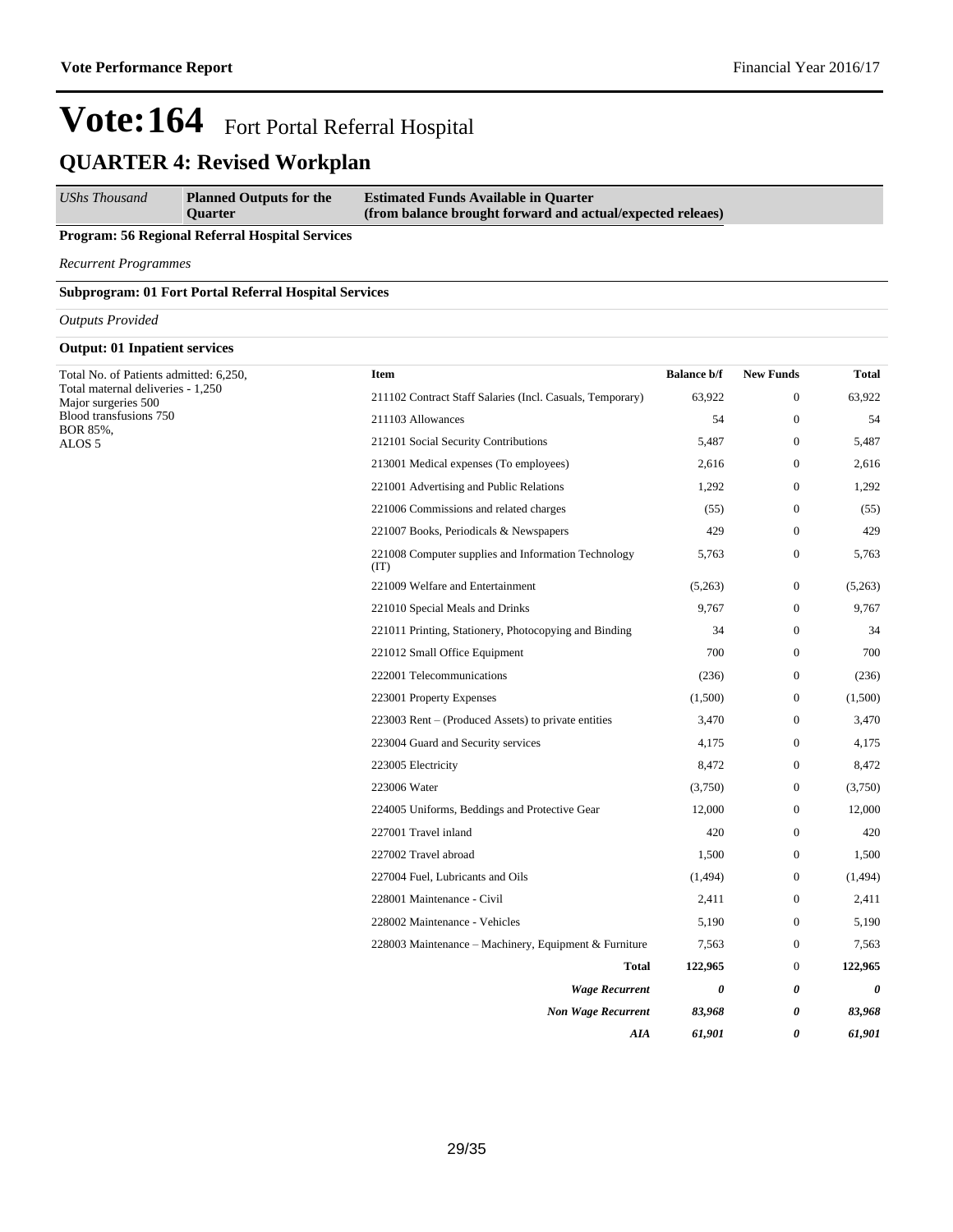| <b>UShs Thousand</b>                  | <b>Planned Outputs for the</b><br><b>Quarter</b> | <b>Estimated Funds Available in Quarter</b><br>(from balance brought forward and actual/expected releaes) |                    |                  |              |
|---------------------------------------|--------------------------------------------------|-----------------------------------------------------------------------------------------------------------|--------------------|------------------|--------------|
| <b>Output: 02 Outpatient services</b> |                                                  |                                                                                                           |                    |                  |              |
| No. of General outpatient s 37,500    |                                                  | Item                                                                                                      | <b>Balance b/f</b> | <b>New Funds</b> | <b>Total</b> |
| No. of Specialized outpatients 12,500 |                                                  | 211102 Contract Staff Salaries (Incl. Casuals, Temporary)                                                 | (5,860)            | $\boldsymbol{0}$ | (5,860)      |
|                                       |                                                  | 211103 Allowances                                                                                         | 185                | $\boldsymbol{0}$ | 185          |
|                                       |                                                  | 213001 Medical expenses (To employees)                                                                    | 538                | $\mathbf{0}$     | 538          |
|                                       |                                                  | 213002 Incapacity, death benefits and funeral expenses                                                    | 205                | $\mathbf{0}$     | 205          |
|                                       |                                                  | 221001 Advertising and Public Relations                                                                   | 788                | $\mathbf{0}$     | 788          |
|                                       |                                                  | 221002 Workshops and Seminars                                                                             | (42)               | $\mathbf{0}$     | (42)         |
|                                       |                                                  | 221003 Staff Training                                                                                     | 68                 | $\mathbf{0}$     | 68           |
|                                       |                                                  | 221008 Computer supplies and Information Technology<br>(TT)                                               | 88                 | $\boldsymbol{0}$ | 88           |
|                                       |                                                  | 221009 Welfare and Entertainment                                                                          | (310)              | $\mathbf{0}$     | (310)        |
|                                       |                                                  | 221011 Printing, Stationery, Photocopying and Binding                                                     | 251                | $\boldsymbol{0}$ | 251          |
|                                       |                                                  | 221012 Small Office Equipment                                                                             | 548                | $\boldsymbol{0}$ | 548          |
|                                       |                                                  | 222001 Telecommunications                                                                                 | 63                 | $\mathbf{0}$     | 63           |
|                                       |                                                  | 222002 Postage and Courier                                                                                | 250                | $\mathbf{0}$     | 250          |
|                                       |                                                  | 223001 Property Expenses                                                                                  | 68                 | $\mathbf{0}$     | 68           |
|                                       |                                                  | 223003 Rent – (Produced Assets) to private entities                                                       | 2,250              | $\boldsymbol{0}$ | 2,250        |
|                                       |                                                  | 223004 Guard and Security services                                                                        | 1,938              | $\boldsymbol{0}$ | 1,938        |
|                                       |                                                  | 223007 Other Utilities- (fuel, gas, firewood, charcoal)                                                   | 778                | $\mathbf{0}$     | 778          |
|                                       |                                                  | 224001 Medical and Agricultural supplies                                                                  | 4,015              | $\bf{0}$         | 4,015        |
|                                       |                                                  | 224004 Cleaning and Sanitation                                                                            | 795                | $\boldsymbol{0}$ | 795          |
|                                       |                                                  | 224005 Uniforms, Beddings and Protective Gear                                                             | 4,291              | $\Omega$         | 4,291        |
|                                       |                                                  | 227004 Fuel, Lubricants and Oils                                                                          | 3,600              | $\mathbf{0}$     | 3,600        |
|                                       |                                                  | 228001 Maintenance - Civil                                                                                | 5,025              | $\bf{0}$         | 5,025        |
|                                       |                                                  | 228002 Maintenance - Vehicles                                                                             | 8,366              | $\boldsymbol{0}$ | 8,366        |
|                                       |                                                  | 228003 Maintenance – Machinery, Equipment & Furniture                                                     | 1,538              | $\mathbf{0}$     | 1,538        |
|                                       |                                                  | <b>Total</b>                                                                                              | 29,433             | $\mathbf{0}$     | 29,433       |
|                                       |                                                  | <b>Wage Recurrent</b>                                                                                     | 0                  | 0                | 0            |
|                                       |                                                  | <b>Non Wage Recurrent</b>                                                                                 | 73,122             | 0                | 73,122       |
|                                       |                                                  | AIA                                                                                                       | (1,217)            | 0                | (1, 217)     |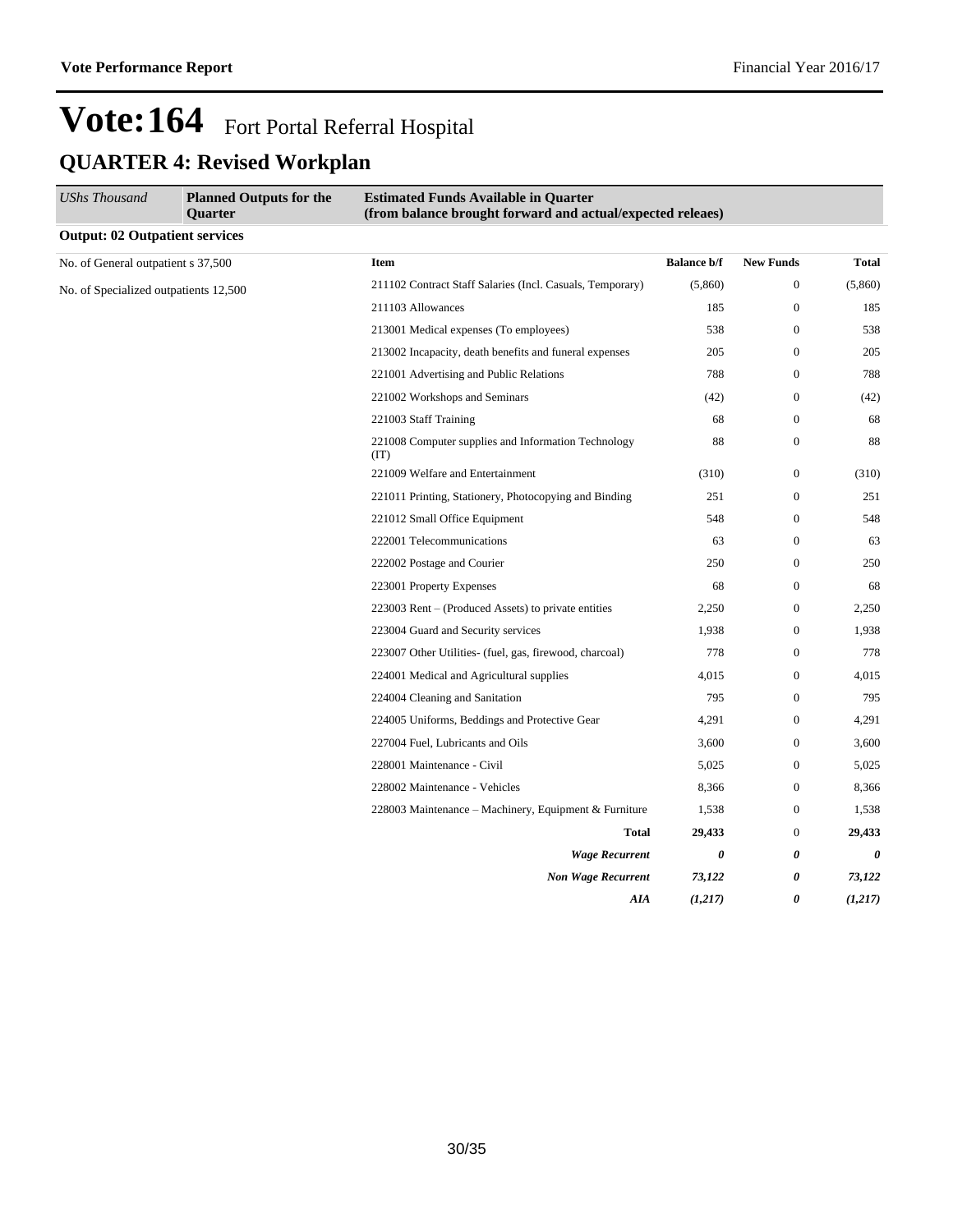| <b>UShs Thousand</b><br><b>Planned Outputs for the</b><br><b>Ouarter</b> | <b>Estimated Funds Available in Quarter</b><br>(from balance brought forward and actual/expected releaes) |                    |                  |        |
|--------------------------------------------------------------------------|-----------------------------------------------------------------------------------------------------------|--------------------|------------------|--------|
| Output: 03 Medicines and health supplies procured and dispensed          |                                                                                                           |                    |                  |        |
| Value of Medicines and Medical supplies received worth                   | <b>Item</b>                                                                                               | <b>Balance b/f</b> | <b>New Funds</b> | Total  |
| 0.278bn                                                                  | 221008 Computer supplies and Information Technology<br>(TT)                                               | 379                | $\boldsymbol{0}$ | 379    |
|                                                                          | 221009 Welfare and Entertainment                                                                          | 210                | $\boldsymbol{0}$ | 210    |
|                                                                          | 221010 Special Meals and Drinks                                                                           | 2,995              | $\mathbf{0}$     | 2,995  |
|                                                                          | 221011 Printing, Stationery, Photocopying and Binding                                                     | 6                  | $\boldsymbol{0}$ | 6      |
|                                                                          | 222001 Telecommunications                                                                                 | 175                | $\boldsymbol{0}$ | 175    |
|                                                                          | 223001 Property Expenses                                                                                  | (250)              | $\mathbf{0}$     | (250)  |
|                                                                          | 224001 Medical and Agricultural supplies                                                                  | 40,800             | $\mathbf{0}$     | 40,800 |
|                                                                          | 227004 Fuel, Lubricants and Oils                                                                          | 1,800              | $\mathbf{0}$     | 1,800  |
|                                                                          | 228002 Maintenance - Vehicles                                                                             | 450                | $\boldsymbol{0}$ | 450    |
|                                                                          | <b>Total</b>                                                                                              | 46,564             | $\mathbf{0}$     | 46,564 |
|                                                                          | <b>Wage Recurrent</b>                                                                                     | 0                  | 0                | 0      |
|                                                                          | <b>Non Wage Recurrent</b>                                                                                 | 25,937             | 0                | 25,937 |
|                                                                          | <b>AIA</b>                                                                                                | 39,800             | 0                | 39,800 |

#### **Output: 04 Diagnostic services**

No. of Lab Tests ; 25,000.

No of X- rays 1,250

No of Ultra sounds 1,500 ;

| <b>Item</b>                                                 | <b>Balance b/f</b> | <b>New Funds</b> | <b>Total</b> |
|-------------------------------------------------------------|--------------------|------------------|--------------|
| 211103 Allowances                                           | (1, 153)           | $\mathbf{0}$     | (1, 153)     |
| 213002 Incapacity, death benefits and funeral expenses      | 300                | $\mathbf{0}$     | 300          |
| 221001 Advertising and Public Relations                     | 1,000              | $\Omega$         | 1,000        |
| 221002 Workshops and Seminars                               | 30                 | $\Omega$         | 30           |
| 221003 Staff Training                                       | 250                | $\Omega$         | 250          |
| 221008 Computer supplies and Information Technology<br>(TT) | 546                | $\mathbf{0}$     | 546          |
| 221009 Welfare and Entertainment                            | (1,560)            | $\mathbf{0}$     | (1, 560)     |
| 221010 Special Meals and Drinks                             | 1,916              | $\mathbf{0}$     | 1,916        |
| 221011 Printing, Stationery, Photocopying and Binding       | 257                | $\Omega$         | 257          |
| 221012 Small Office Equipment                               | 250                | $\Omega$         | 250          |
| 222001 Telecommunications                                   | 50                 | $\mathbf{0}$     | 50           |
| 222002 Postage and Courier                                  | 204                | $\Omega$         | 204          |
| 227001 Travel inland                                        | 92                 | $\mathbf{0}$     | 92           |
| 228001 Maintenance - Civil                                  | 435                | $\Omega$         | 435          |
| 228002 Maintenance - Vehicles                               | 630                | $\Omega$         | 630          |
| <b>Total</b>                                                | 3,246              | $\Omega$         | 3,246        |
| <b>Wage Recurrent</b>                                       | 0                  | 0                | 0            |
| <b>Non Wage Recurrent</b>                                   | 15,885             | 0                | 15,885       |
| <b>AIA</b>                                                  | (2,502)            | 0                | (2,502)      |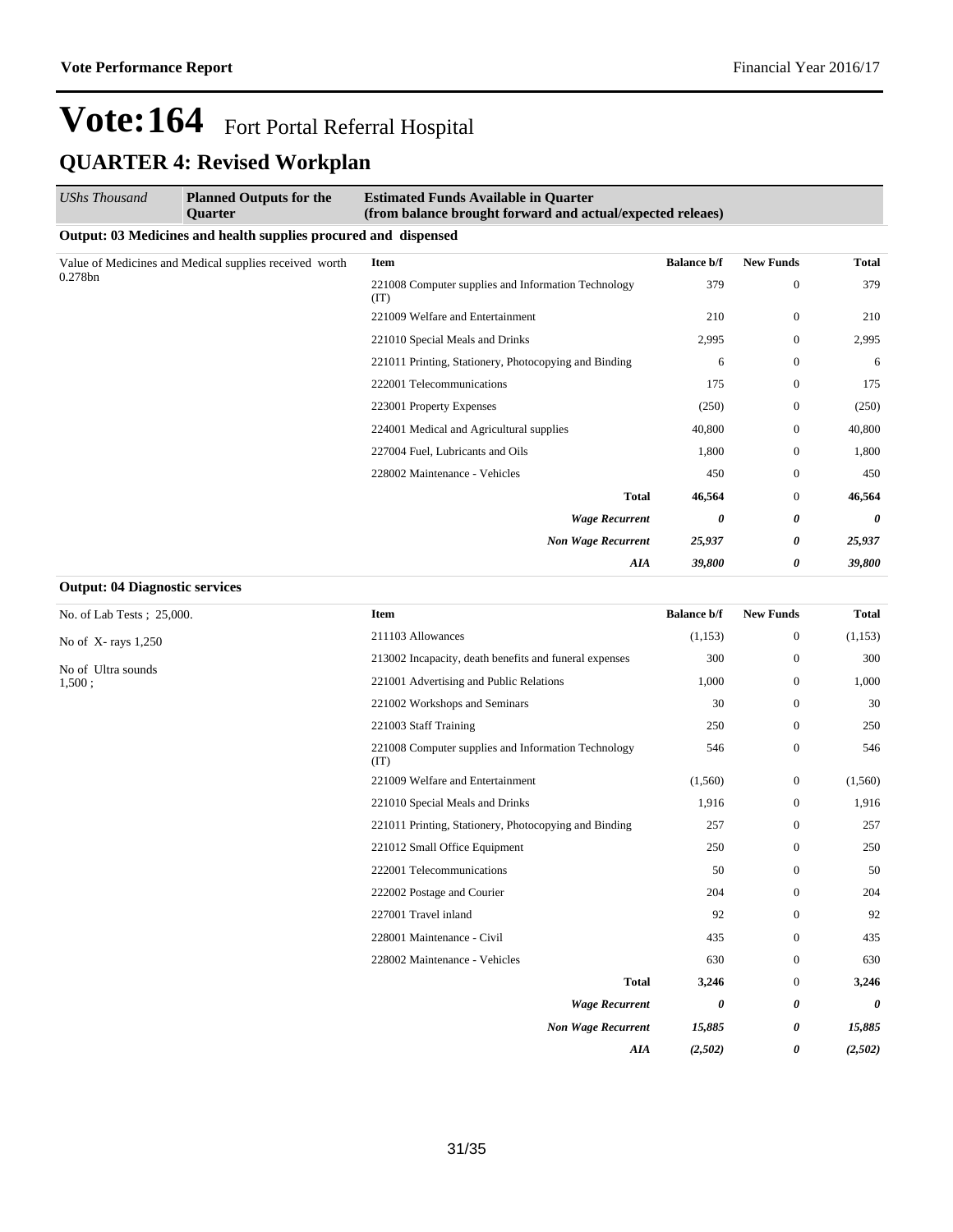| UShs Thousand                    | <b>Planned Outputs for the</b><br><b>Ouarter</b>           | <b>Estimated Funds Available in Quarter</b><br>(from balance brought forward and actual/expected releaes) |                    |                  |          |
|----------------------------------|------------------------------------------------------------|-----------------------------------------------------------------------------------------------------------|--------------------|------------------|----------|
|                                  | <b>Output: 05 Hospital Management and support services</b> |                                                                                                           |                    |                  |          |
| <b>Annual Financial Report 1</b> |                                                            | Item                                                                                                      | <b>Balance b/f</b> | <b>New Funds</b> | Total    |
| Quarterly Performance Reports 1  |                                                            | 211101 General Staff Salaries                                                                             | 315,843            | $\boldsymbol{0}$ | 315,843  |
|                                  |                                                            | 211103 Allowances                                                                                         | (3,125)            | $\boldsymbol{0}$ | (3, 125) |
| Number of Board meetings 1       |                                                            | 212102 Pension for General Civil Service                                                                  | 15,805             | $\boldsymbol{0}$ | 15,805   |
| Patients referrals 50            |                                                            | 213002 Incapacity, death benefits and funeral expenses                                                    | 256                | $\mathbf{0}$     | 256      |
| Contracts Committee Meetings 6   |                                                            | 213004 Gratuity Expenses                                                                                  | 21,747             | $\mathbf{0}$     | 21,747   |
| Compound Cleaning 3              |                                                            | 221001 Advertising and Public Relations                                                                   | 1,171              | $\boldsymbol{0}$ | 1,171    |
| Ward Cleaning 3                  |                                                            | 221002 Workshops and Seminars                                                                             | 518                | $\boldsymbol{0}$ | 518      |
|                                  |                                                            | 221003 Staff Training                                                                                     | 1,840              | $\mathbf{0}$     | 1,840    |
| <b>Laundry Services 3</b>        |                                                            | 221006 Commissions and related charges                                                                    | 201                | $\boldsymbol{0}$ | 201      |
| Cesspool emptying 3              |                                                            | 221007 Books, Periodicals & Newspapers                                                                    | 368                | $\boldsymbol{0}$ | 368      |
|                                  |                                                            | 221008 Computer supplies and Information Technology<br>(TT)                                               | 1,358              | $\mathbf{0}$     | 1,358    |
|                                  |                                                            | 221009 Welfare and Entertainment                                                                          | (1,712)            | $\boldsymbol{0}$ | (1,712)  |
|                                  |                                                            | 221010 Special Meals and Drinks                                                                           | 1,485              | $\mathbf{0}$     | 1,485    |
|                                  |                                                            | 221011 Printing, Stationery, Photocopying and Binding                                                     | 347                | $\mathbf{0}$     | 347      |
|                                  |                                                            | 221012 Small Office Equipment                                                                             | 322                | $\boldsymbol{0}$ | 322      |
|                                  |                                                            | 222001 Telecommunications                                                                                 | 41                 | $\boldsymbol{0}$ | 41       |
|                                  |                                                            | 222002 Postage and Courier                                                                                | 204                | $\mathbf{0}$     | 204      |
|                                  |                                                            | 223001 Property Expenses                                                                                  | 1,751              | $\boldsymbol{0}$ | 1,751    |
|                                  |                                                            | 223003 Rent – (Produced Assets) to private entities                                                       | 7,888              | $\boldsymbol{0}$ | 7,888    |
|                                  |                                                            | 223007 Other Utilities- (fuel, gas, firewood, charcoal)                                                   | 1,354              | $\mathbf{0}$     | 1,354    |
|                                  |                                                            | 227001 Travel inland                                                                                      | 1,575              | $\mathbf{0}$     | 1,575    |
|                                  |                                                            | 227004 Fuel, Lubricants and Oils                                                                          | 44                 | $\boldsymbol{0}$ | 44       |
|                                  |                                                            | 228001 Maintenance - Civil                                                                                | 379                | $\boldsymbol{0}$ | 379      |
|                                  |                                                            | 228002 Maintenance - Vehicles                                                                             | 363                | $\mathbf{0}$     | 363      |
|                                  |                                                            | <b>Total</b>                                                                                              | 370,022            | $\mathbf{0}$     | 370,022  |
|                                  |                                                            | <b>Wage Recurrent</b>                                                                                     | 315,843            | 0                | 315,843  |
|                                  |                                                            | <b>Non Wage Recurrent</b>                                                                                 | 60,372             | 0                | 60,372   |
|                                  |                                                            | AIA                                                                                                       | (4, 566)           | 0                | (4, 566) |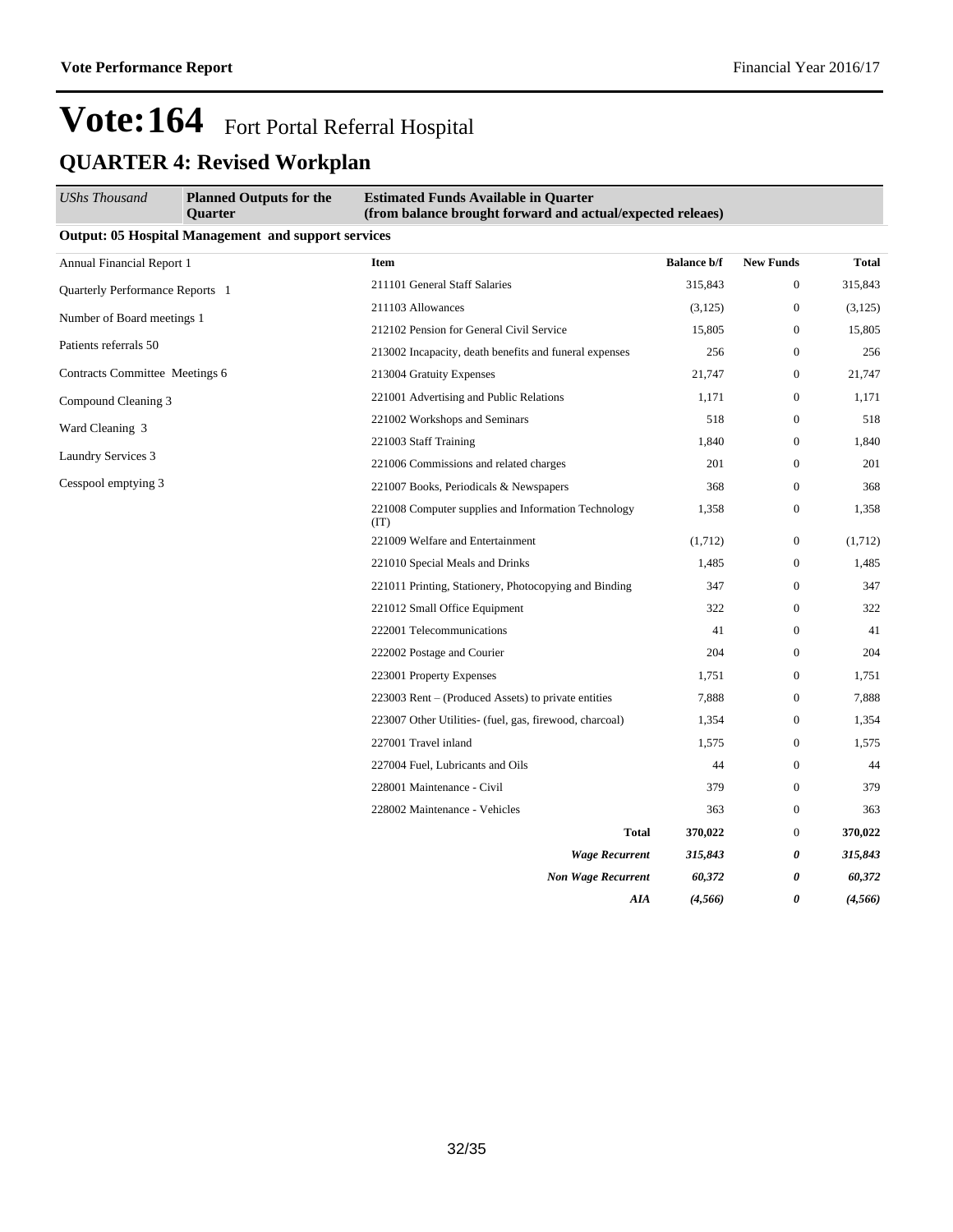| <b>UShs Thousand</b>                                   | <b>Planned Outputs for the</b><br><b>Ouarter</b>         | <b>Estimated Funds Available in Quarter</b><br>(from balance brought forward and actual/expected releaes) |                    |                  |                       |
|--------------------------------------------------------|----------------------------------------------------------|-----------------------------------------------------------------------------------------------------------|--------------------|------------------|-----------------------|
|                                                        | <b>Output: 06 Prevention and rehabilitation services</b> |                                                                                                           |                    |                  |                       |
| Ante-Natal cases - 3,125                               |                                                          | Item                                                                                                      | <b>Balance b/f</b> | <b>New Funds</b> | Total                 |
| Family planning contacts-750<br>PMTCT cases $-1,625$ , |                                                          | 211103 Allowances                                                                                         | 42                 | $\bf{0}$         | 42                    |
| VCT/RCT-7,500 persons                                  |                                                          | 213002 Incapacity, death benefits and funeral expenses                                                    | 180                | $\mathbf{0}$     | 180                   |
|                                                        |                                                          | 221001 Advertising and Public Relations                                                                   | 250                | $\mathbf{0}$     | 250                   |
|                                                        |                                                          | 221002 Workshops and Seminars                                                                             | 396                | $\Omega$         | 396                   |
|                                                        |                                                          | 221003 Staff Training                                                                                     | 250                | $\mathbf{0}$     | 250                   |
|                                                        |                                                          | 221008 Computer supplies and Information Technology<br>(TT)                                               | 630                | $\mathbf{0}$     | 630                   |
|                                                        |                                                          | 221009 Welfare and Entertainment                                                                          | 761                | $\mathbf{0}$     | 761                   |
|                                                        |                                                          | 221011 Printing, Stationery, Photocopying and Binding                                                     | 7                  | $\mathbf{0}$     | 7                     |
|                                                        |                                                          | 223007 Other Utilities- (fuel, gas, firewood, charcoal)                                                   | 195                | $\mathbf{0}$     | 195                   |
|                                                        |                                                          | <b>Total</b>                                                                                              | 2,711              | $\overline{0}$   | 2,711                 |
|                                                        |                                                          | <b>Wage Recurrent</b>                                                                                     | 0                  | 0                | $\boldsymbol{\theta}$ |
|                                                        |                                                          | <b>Non Wage Recurrent</b>                                                                                 | 9,372              | 0                | 9,372                 |
|                                                        |                                                          | AIA                                                                                                       | (150)              | 0                | (150)                 |

#### **Output: 07 Immunisation Services**

No. of persons immunized (women, children and men). 7,500

| <b>Item</b>                                                 | <b>Balance b/f</b> | <b>New Funds</b> | Total |
|-------------------------------------------------------------|--------------------|------------------|-------|
| 211103 Allowances                                           | 435                | $\mathbf{0}$     | 435   |
| 213001 Medical expenses (To employees)                      | 1,367              | $\mathbf{0}$     | 1,367 |
| 221003 Staff Training                                       | 500                | $\mathbf{0}$     | 500   |
| 221008 Computer supplies and Information Technology<br>(TT) | 550                | $\mathbf{0}$     | 550   |
| 221009 Welfare and Entertainment                            | 60                 | $\mathbf{0}$     | 60    |
| 221011 Printing, Stationery, Photocopying and Binding       | 11                 | $\mathbf{0}$     | 11    |
| 222001 Telecommunications                                   | 300                | $\Omega$         | 300   |
| 227004 Fuel, Lubricants and Oils                            | 600                | $\mathbf{0}$     | 600   |
| 228002 Maintenance - Vehicles                               | 1,410              | $\Omega$         | 1,410 |
| <b>Total</b>                                                | 5,233              | $\mathbf{0}$     | 5,233 |
| <b>Wage Recurrent</b>                                       | 0                  | 0                | 0     |
| <b>Non Wage Recurrent</b>                                   | 8,955              | 0                | 8,955 |
| AIA                                                         | 403                | 0                | 403   |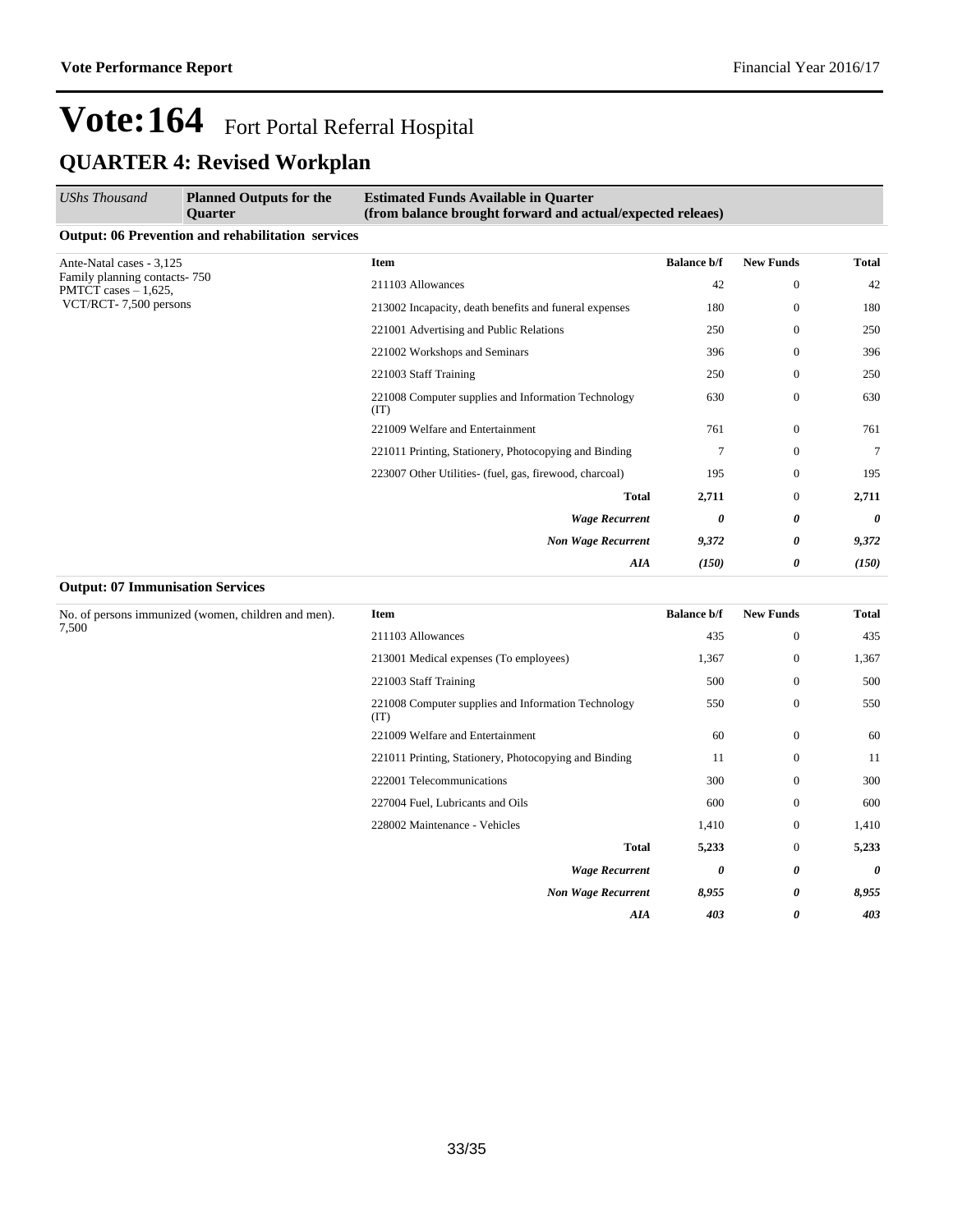| <b>UShs Thousand</b> | <b>Planned Outputs for the</b> | <b>Estimated Funds Available in Quarter</b>                |
|----------------------|--------------------------------|------------------------------------------------------------|
|                      | <b>Ouarter</b>                 | (from balance brought forward and actual/expected releaes) |

#### **Subprogram: 03 Fort Portal Regional Maintenance**

*Outputs Provided*

#### **Output: 05 Hospital Management and support services**

| Preventive and routine Maintainance done in Rwenzori<br>Region. Spare parts procured:<br>Allowances while on monthly/quarterly routine maintenance<br>and support supervision:<br>Utilities paid:<br>Vehicle maintenance:<br>Oil and lubricants<br>Staff Welfare:<br><b>Staff Training</b> | Item                                                        | <b>Balance b/f</b> | <b>New Funds</b>      | <b>Total</b> |
|--------------------------------------------------------------------------------------------------------------------------------------------------------------------------------------------------------------------------------------------------------------------------------------------|-------------------------------------------------------------|--------------------|-----------------------|--------------|
|                                                                                                                                                                                                                                                                                            | 221003 Staff Training                                       | 8,886              | $\mathbf{0}$          | 8,886        |
|                                                                                                                                                                                                                                                                                            | 221008 Computer supplies and Information Technology<br>(TT) | 630                | $\mathbf{0}$          | 630          |
|                                                                                                                                                                                                                                                                                            | 221009 Welfare and Entertainment                            | 1,155              | $\mathbf{0}$          | 1,155        |
|                                                                                                                                                                                                                                                                                            | 221010 Special Meals and Drinks                             | 1,065              | $\mathbf{0}$          | 1,065        |
|                                                                                                                                                                                                                                                                                            | 221011 Printing, Stationery, Photocopying and Binding       | 554                | $\mathbf{0}$          | 554          |
|                                                                                                                                                                                                                                                                                            | 221012 Small Office Equipment                               | 600                | $\mathbf{0}$          | 600          |
|                                                                                                                                                                                                                                                                                            | 222001 Telecommunications                                   | 240                | $\mathbf{0}$          | 240          |
|                                                                                                                                                                                                                                                                                            | 224005 Uniforms, Beddings and Protective Gear               | 2,995              | $\mathbf{0}$          | 2,995        |
|                                                                                                                                                                                                                                                                                            | 227002 Travel abroad                                        | 1,001              | $\mathbf{0}$          | 1,001        |
|                                                                                                                                                                                                                                                                                            | 227004 Fuel, Lubricants and Oils                            | 1,828              | $\mathbf{0}$          | 1,828        |
|                                                                                                                                                                                                                                                                                            | 228002 Maintenance - Vehicles                               | 3,000              | $\mathbf{0}$          | 3,000        |
|                                                                                                                                                                                                                                                                                            | 228003 Maintenance – Machinery, Equipment & Furniture       | 20,090             | $\mathbf{0}$          | 20,090       |
|                                                                                                                                                                                                                                                                                            | <b>Total</b>                                                | 42,044             | $\mathbf{0}$          | 42,044       |
|                                                                                                                                                                                                                                                                                            | <b>Wage Recurrent</b>                                       | 0                  | $\boldsymbol{\theta}$ | 0            |
|                                                                                                                                                                                                                                                                                            | <b>Non Wage Recurrent</b>                                   | 91,214             | 0                     | 91,214       |
|                                                                                                                                                                                                                                                                                            | AIA                                                         | 0                  | $\boldsymbol{\theta}$ | 0            |

*Development Projects*

#### **Project: 1004 Fort Portal Rehabilitation Referral Hospital**

*Capital Purchases*

#### **Output: 72 Government Buildings and Administrative Infrastructure**

| Renovation, Improvement and maintenance of Hospital<br>walkways and Administrative Infrastructure | Item                    |                           | <b>Balance b/f</b> | <b>New Funds</b> | <b>Total</b> |
|---------------------------------------------------------------------------------------------------|-------------------------|---------------------------|--------------------|------------------|--------------|
|                                                                                                   | 312104 Other Structures |                           | 14,116             |                  | 14,116       |
|                                                                                                   |                         | <b>Total</b>              | 14,116             |                  | 14,116       |
|                                                                                                   |                         | <b>GoU</b> Development    | 14.116             | 0                | 14,116       |
|                                                                                                   |                         | <b>External Financing</b> | 0                  | 0                | 0            |
|                                                                                                   |                         | AIA                       | 0                  | 0                | $\theta$     |

#### **Output: 75 Purchase of Motor Vehicles and Other Transport Equipment**

| Submission to Solicitor General for contract clearance and | Item                       |                           | <b>Balance b/f</b> | <b>New Funds</b> | <b>Total</b> |
|------------------------------------------------------------|----------------------------|---------------------------|--------------------|------------------|--------------|
| signature.<br>Supply of Brand new Ambulance expected       | 312201 Transport Equipment |                           | 300,000            |                  | 300,000      |
|                                                            |                            | Total                     | 300,000            |                  | 300,000      |
|                                                            |                            | <b>GoU</b> Development    | 300,000            | 0                | 300,000      |
|                                                            |                            | <b>External Financing</b> | 0                  | 0                | 0            |
|                                                            |                            | AIA                       | 0                  | 0                | 0            |